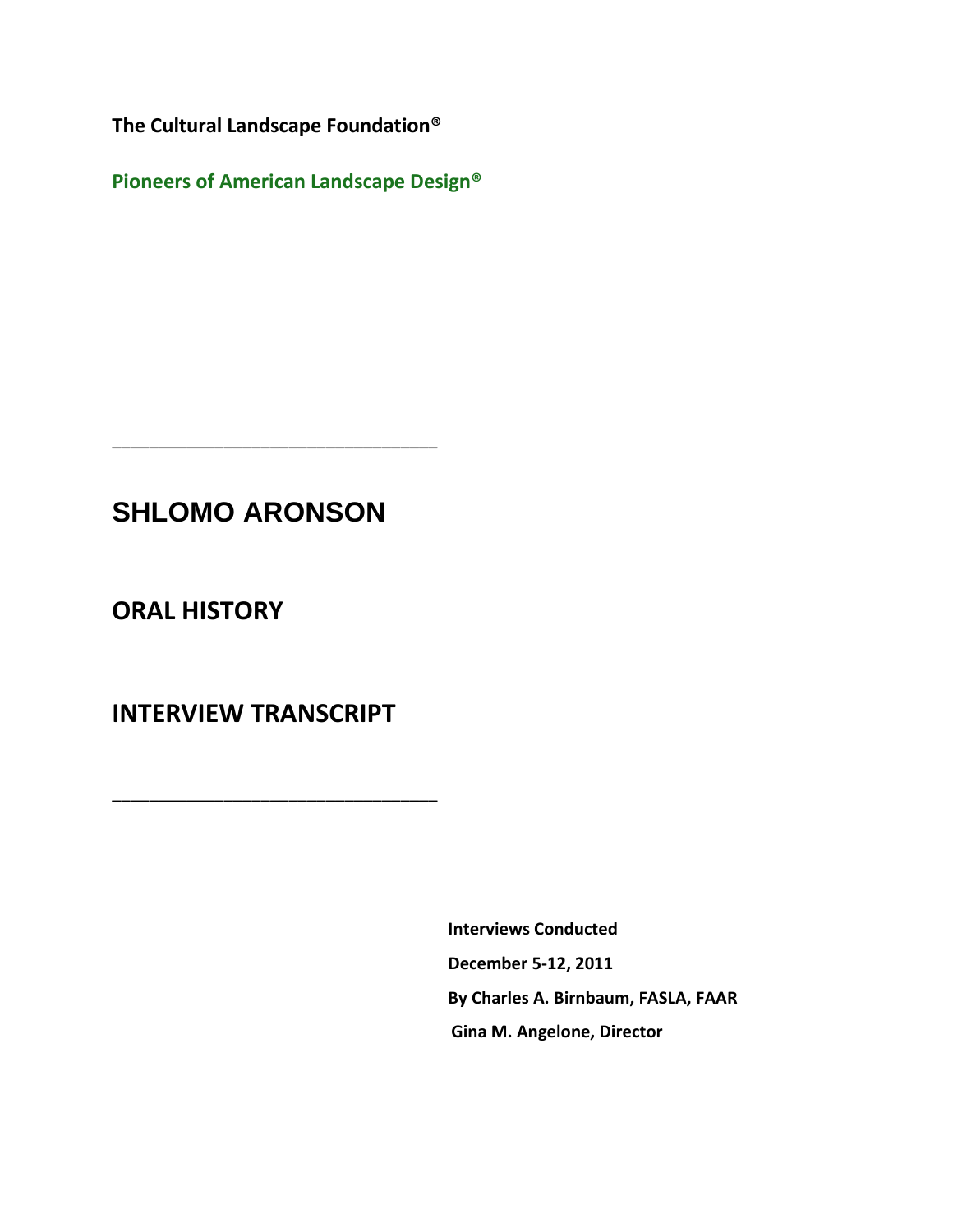

# **TABLE OF CONTENTS**

| Remembering J.B. Jackson, Stanley White and other Midwest Impressions  13 |  |
|---------------------------------------------------------------------------|--|
|                                                                           |  |
|                                                                           |  |
|                                                                           |  |
|                                                                           |  |
|                                                                           |  |
|                                                                           |  |
|                                                                           |  |
|                                                                           |  |
|                                                                           |  |
|                                                                           |  |
|                                                                           |  |
|                                                                           |  |
|                                                                           |  |
|                                                                           |  |
|                                                                           |  |
|                                                                           |  |
|                                                                           |  |
|                                                                           |  |
|                                                                           |  |
|                                                                           |  |
|                                                                           |  |
|                                                                           |  |
|                                                                           |  |
|                                                                           |  |
|                                                                           |  |
|                                                                           |  |
|                                                                           |  |

© 2013 The Cultural Landscape Foundation, all rights reserved. May not be used or reproduced without permission.

 $\overline{2}$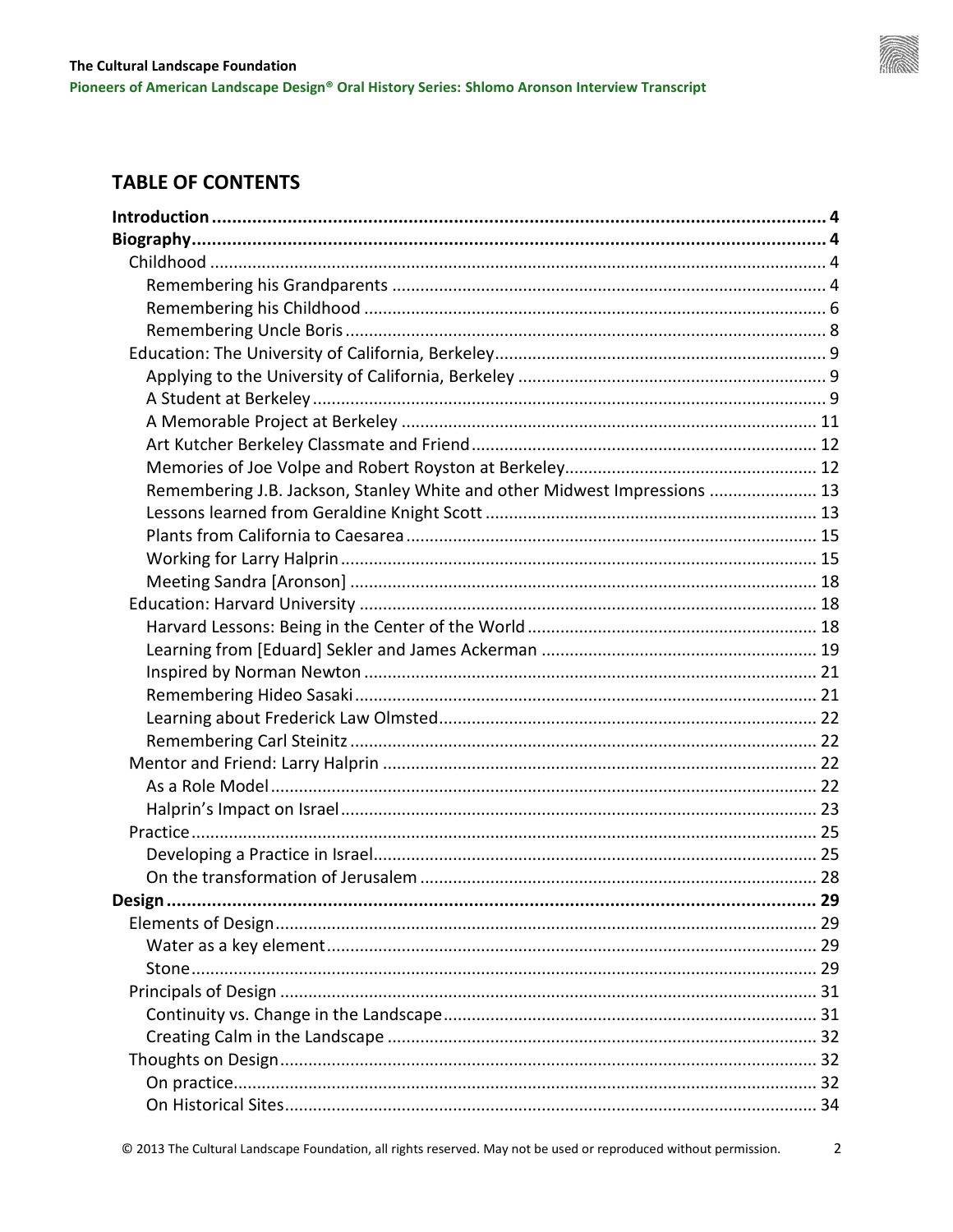

Pioneers of American Landscape Design® Oral History Series: Shlomo Aronson Interview Transcript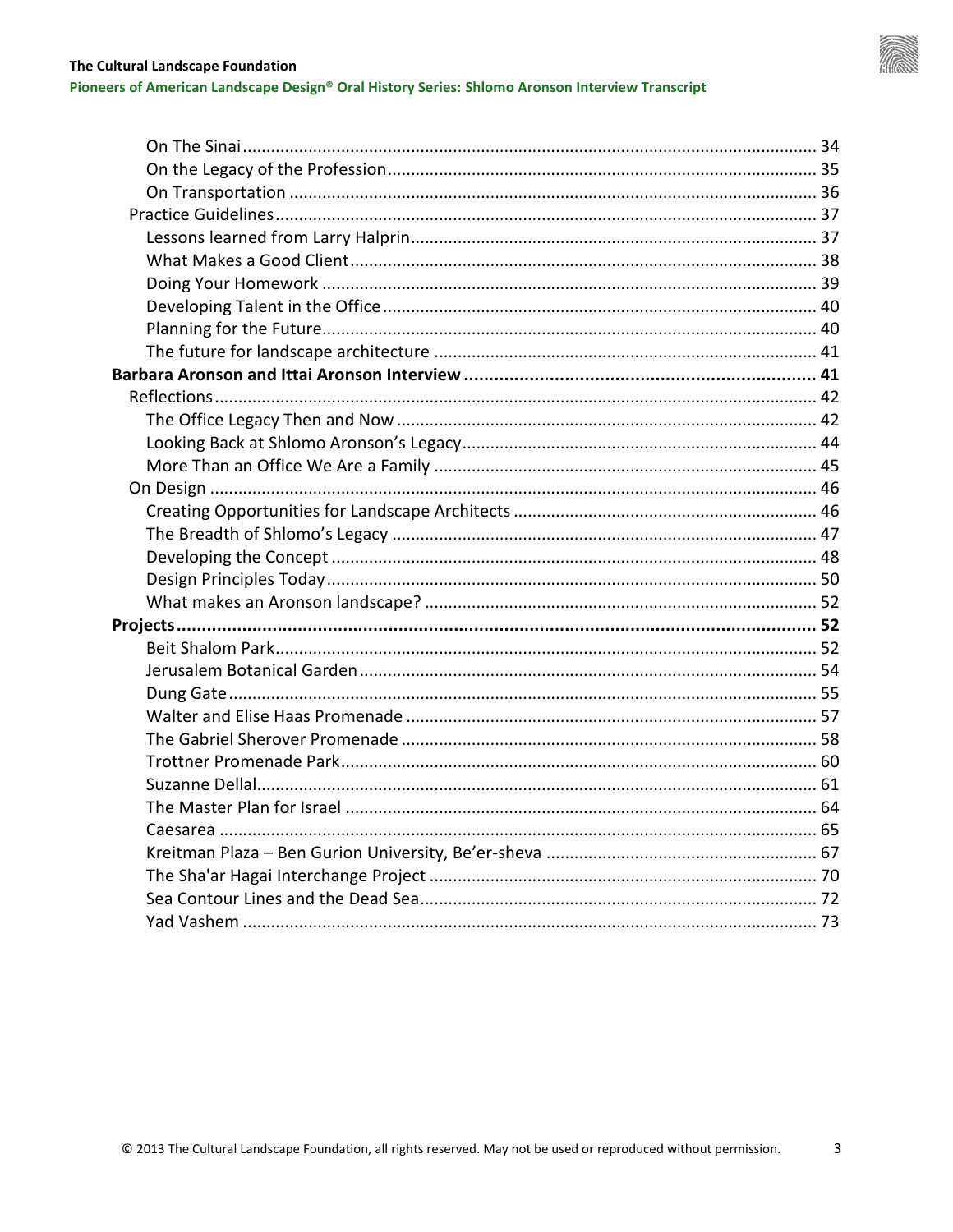# **SHLOMO ARONSON ORAL HISTORY INTERVIEW TRANSCRIPT**

*This transcript documents the seven day interview in Israel with Shlomo Aronson, Monday December 5 to Monday December 12th, 2011, conducted by Charles A. Birnbaum, FASLA, FAAR and documented by Director Gina Angelone with her Israeli camera crew. The interview with Aronson takes place at his home and office in Ein Gedi (outside Jerusalem), and on site at projects in Jerusalem, Tel Aviv, and selected project sites across Israel. Dr. Nurit Lissovsky, from the Technion-Israel Institute of Technology was instrumental in planning and logistics for this interview from the start and was an integral part of the day to day success of this project. Also interviewed were Aronson principals Ittai Aronson and Barbara Aronson who reflect on Aronson's design legacy and discuss the direction of landscape architecture today. Their interview is included as a separate section in this transcript.* 

# <span id="page-3-0"></span>**Introduction**

My name is Shlomo Aronson; I'm a landscape architect residing in Jerusalem. I'm 75 years old, practicing landscape architecture for about 50 years. It's a long time. And I have four kids, two of them are married, and I have grandchildren.

# <span id="page-3-1"></span>**Biography**

# <span id="page-3-2"></span>**Childhood**

# <span id="page-3-3"></span>**Remembering his Grandparents**

My grandfather was the chief rabbi of Kiev. Kiev is the capital of Ukraine, a very big state with quite a lot of Jews. At the turn of the century, the  $20<sup>th</sup>$  century, there were five million Jews in the Ukraine and surrounding [area]. My grandfather was one of the three religious people of authority who sometimes were sent to represent the Jews of Moscow, St. Petersburg, and Kiev, Ukraine. So it was a quite important position. But he, he spent most of his time dealing with troubles, pogroms, with wars and with saving people's lives.

He was not a scholar or a person who spends his time reading or teaching the holy book. He was a very popular and strong person, very, very loved by the community. Now, he had ten children, five boys, five girls. And his house, which was quite a big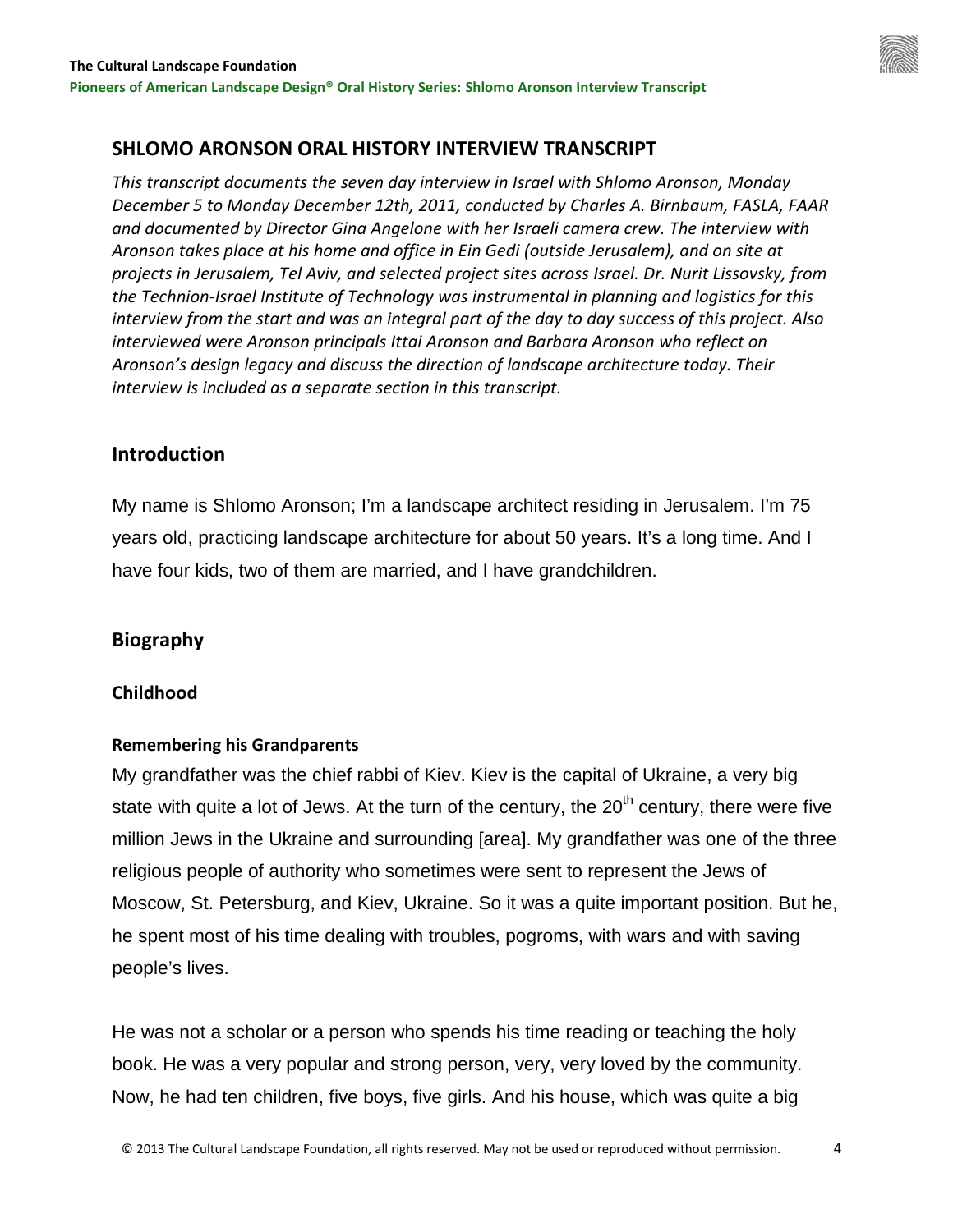**Pioneers of American Landscape Design® Oral History Series: Shlomo Aronson Interview Transcript**

house in Kiev, was a stopping point for many Jews who were traveling in Ukraine. They had a little hostel for relatives and for those not so close. It was a place you could go to get a nice decent meal. And if you helped clean the place you would get a place to stay at night. Sometimes some people used to stay there for half a year. The immediate family was very big, and the family structure was very workable, because all you had to do was work, and they all did their work. So this is on my father's side. Most people from the family, it seems were quite nicely positioned in their fields. Nobody had anything to do with religion. Of the ten children, ten were completely anti-religious. They all admired and respected my grandfather, though.

On my mother's side, the stories were different. My grandfather on my mother's side left Russia in the same period, more or less. My grandfather was in the textile business as a small merchant. They lived in Barre, Vermont. My grandmother was very proud of being a Vermontian, a New Englander. She saw herself as a Yankee, which is OK. Every night before we went to bed, we heard the American anthem. As a child, my sister and I remember asking my mother to sing us the America, America. She was a lousy musician, but we of course did like it.

My mother didn't go to school, to university I mean. She worked first in Barre, Vermont, but then she went to New York City. I recently found pictures of her in a newspaper, which showed that she was a buyer of clothes for Bloomingdales. She went to Europe twice, which was pretty unusual. That's one thing, but she was also a very good secretary. Eventually, in the end, she was a secretary of the guy who built the electrical company in Palestine.

On my mother's side, there were four people. She was the firstborn, then two sisters and a boy whose name was Abraham. He studied journalism at Columbia [University], and was a press attaché of [Douglas] McArthur in the Second World War. He married a wonderful person, Helen, and they had four kids and lived in Washington D.C. They had a house on the lake, in New Hampshire, a fantastic place that they leased. It was not far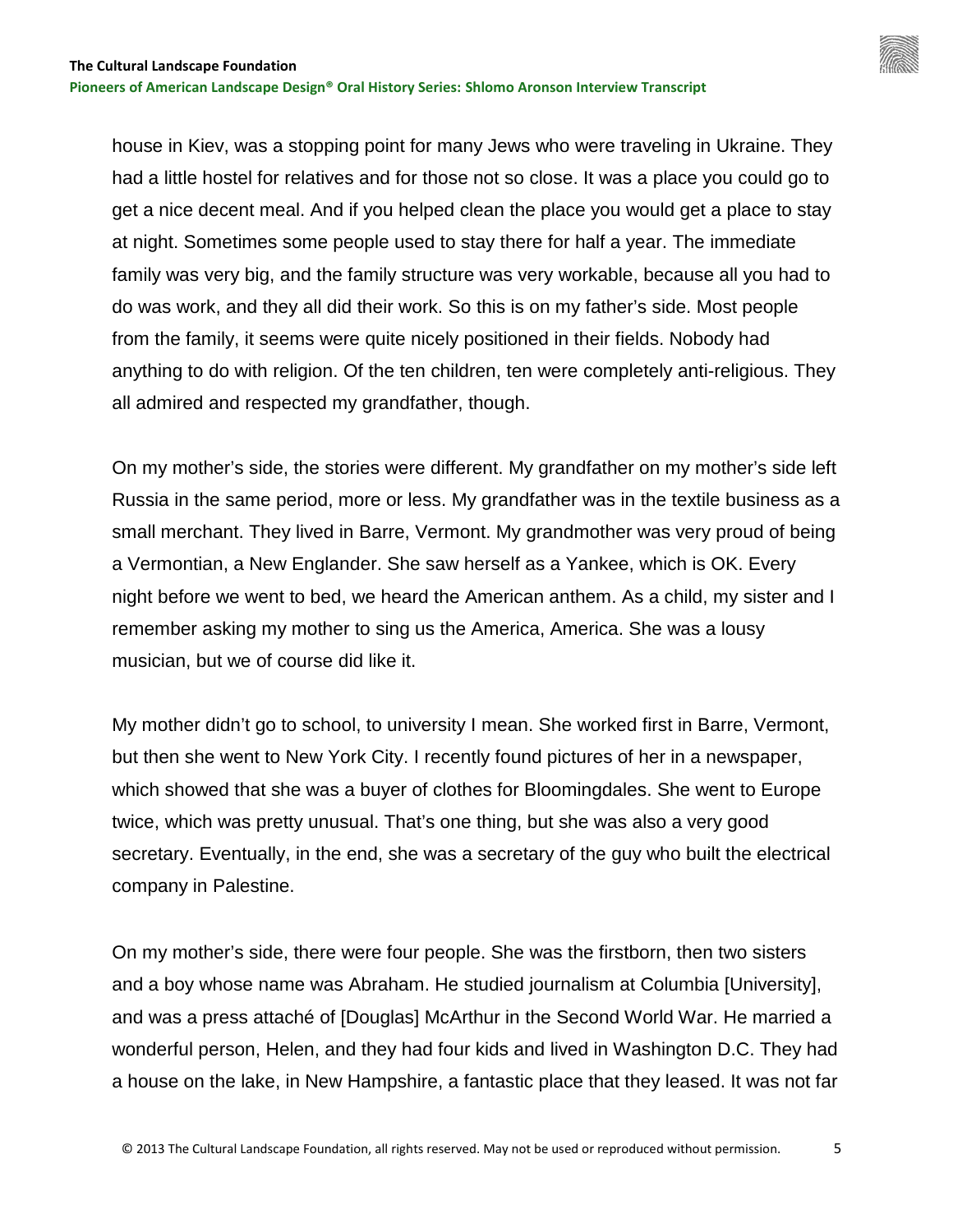from Barre, Vermont. I used to go there on vacation to, from California, and later from Boston. And I took my cousin, Leah, for an afternoon drive to see it. And we looked for the place, and suddenly we saw a beautiful, expensive building made from granite. Now, I know something about stone. I looked and I saw that the details were fantastic. The place was full of, or used to be full of Italian stone masons who emigrated from Italy to United States. . . .

Birnbaum*: What I've read is that your father was a great storyteller. Can you tell us about this?*

He, my father was a very nice man, gentle, so quiet, and a loving person. I never heard my parents even once, in all my life, shout at each other. They were such a nice couple. So there was no strife at home. So I can't really tell stories about a father who beat his children, because that wasn't our situation.

But on the other hand, he wasn't that ambitious. He used to go to work. He was in charge of the Arabic department. The work was very middle-class sort of white-collar work. Anyway, his work in the electrical company, my father was advancing, not because of his desire to succeed, but partly because my mother was nagging him, and partly because he didn't have any hobbies.

# <span id="page-5-0"></span>**Remembering his Childhood**

Birnbaum*: So the last, I have a couple of other things I wanted to ask about childhood. You went on hikes?*

A lot.

Birnbaum*: Lots of hikes. So what was that like?*

I mean, that time when you went outdoors you were in nature. . . . and you sort of lived in nature.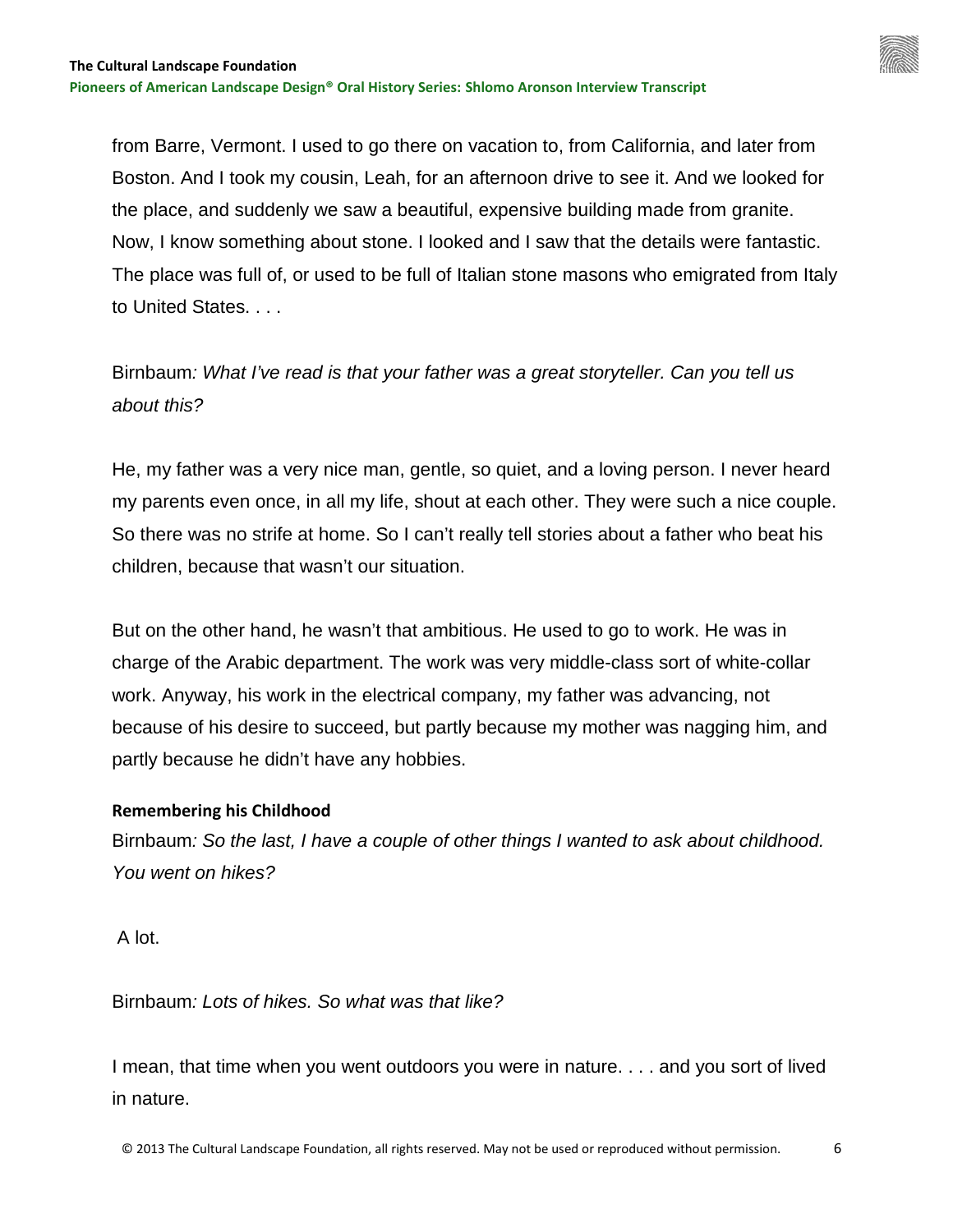

Birnbaum*: I'd like you to tell me a little bit more about what that meant. Living in nature as a kid, what did that mean?*

It was this typical Mediterranean vegetation. It was not very exciting, [it was] like Marin County in California, this landscape of soft hills.

Birnbaum: *Were you working in the landscape at all as a young person?* 

I did have sort of a victory garden and it got first prize. But so what? I think the more interesting story is later in my life.

Birnbaum: *Did you go to the beach a lot?*

A lot.

Birnbaum: *Tell me more.*

We used to go to . . . nobody had a car; it was a different kind of society. We lived on the Carmel Mountain. We lived in a middle-class neighborhood; there was no upperclass in Israel at that time. And we used to walk about an hour to the sea, all the way from the French, we called it French Carmel. And you went to the cliffs of the mountain, and spent the whole day with other kids. All of us were members of the scout movement, well not a scout movement, because it was mixed girls and boys. And so these sorts of things in the summer were great. We would spend the whole day with friends swimming all the time. It was very good summer.

Quite soon, the youth movement became a very important activity. And also I started to read and started to talk to people. I had a busy social life. Anyway, I mean, actually, if you look at it, it wasn't a country in war. Because we didn't have any massacres, slaughter, or anything; we were lucky. And I mean we did have the beginning of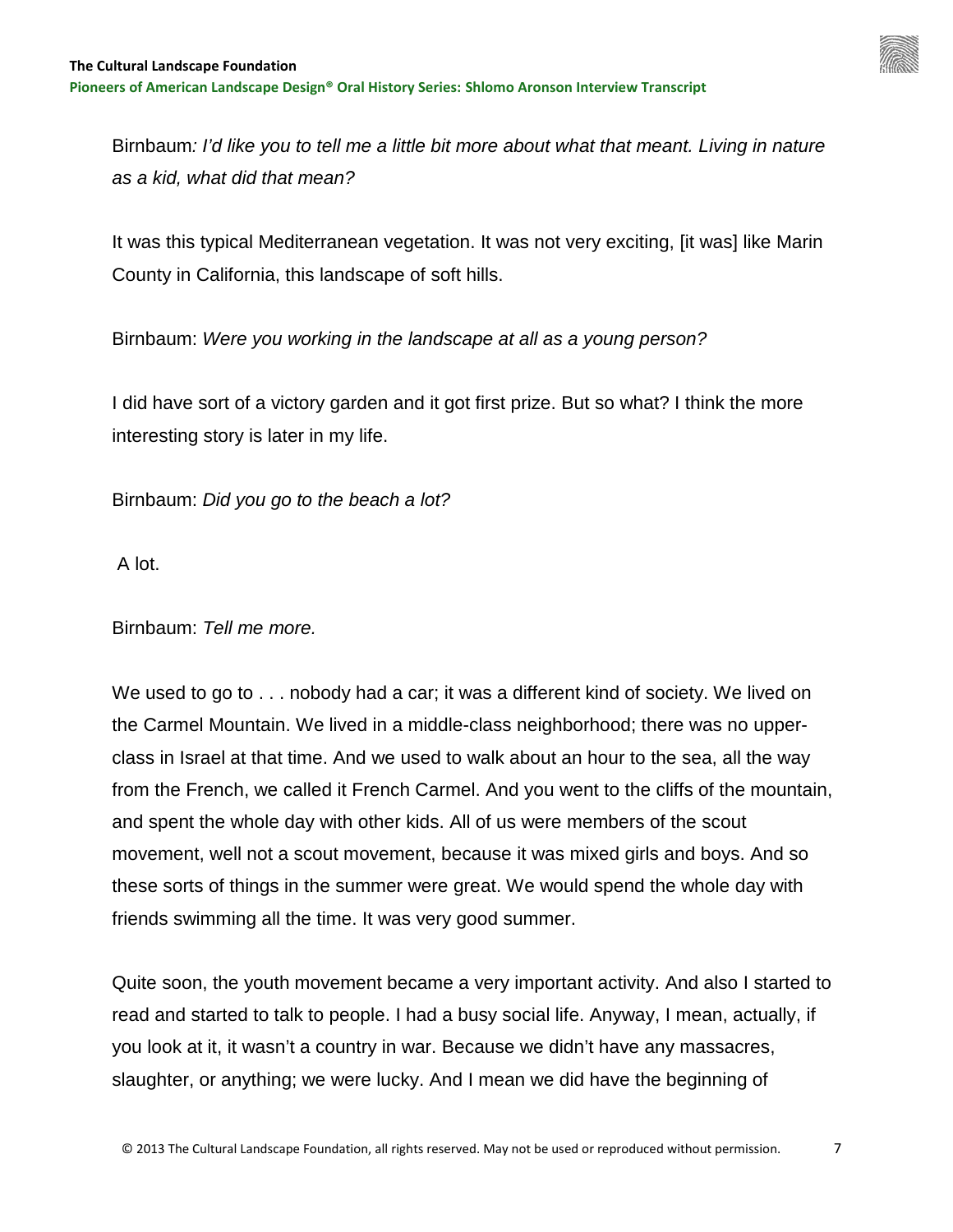

knowledge about what was happening in Europe. That was very upsetting. Our parents would cry for days.

But on the whole, we had a good life. We went to a private school, a sort of private school. The teachers were fabulous, because they were the crème de la crème, from European immigrants. We had such great people for literature, philosophy and history. It's a one-time treat, in a sense, to be exposed to this very rich European tradition.

#### <span id="page-7-0"></span>**Remembering Uncle Boris**

Birnbaum: *[Let's] talk about your Uncle Boris.*

My father had so many sisters and brothers, next to him in age, but older was Boris. Boris was very interested in art. I mean, all his life [he wanted] to paint. And of course, my grandfather wasn't involved in this.

But very soon he became quite involved with the Monte Carlo Ballet. Anyway, he was in this company, and he traveled with them to America. And he got married and divorced, he had a hard life. He became famous and successful in the 1960s, mainly [for doing] musicals. He had a great position in the family, because he made "it". The family tried to achieve a lot of things, and he was one of them [that did].

Birnbaum: *So when you were a student, for example, at Berkeley, and your uncle was having all of this success with musicals, did you go to see some of his productions?*

Yeah, whenever I was in New York, he would get me a ticket.

Birnbaum: *When you went to see these productions as a young man, that your uncle designed the sets for, what was that like?*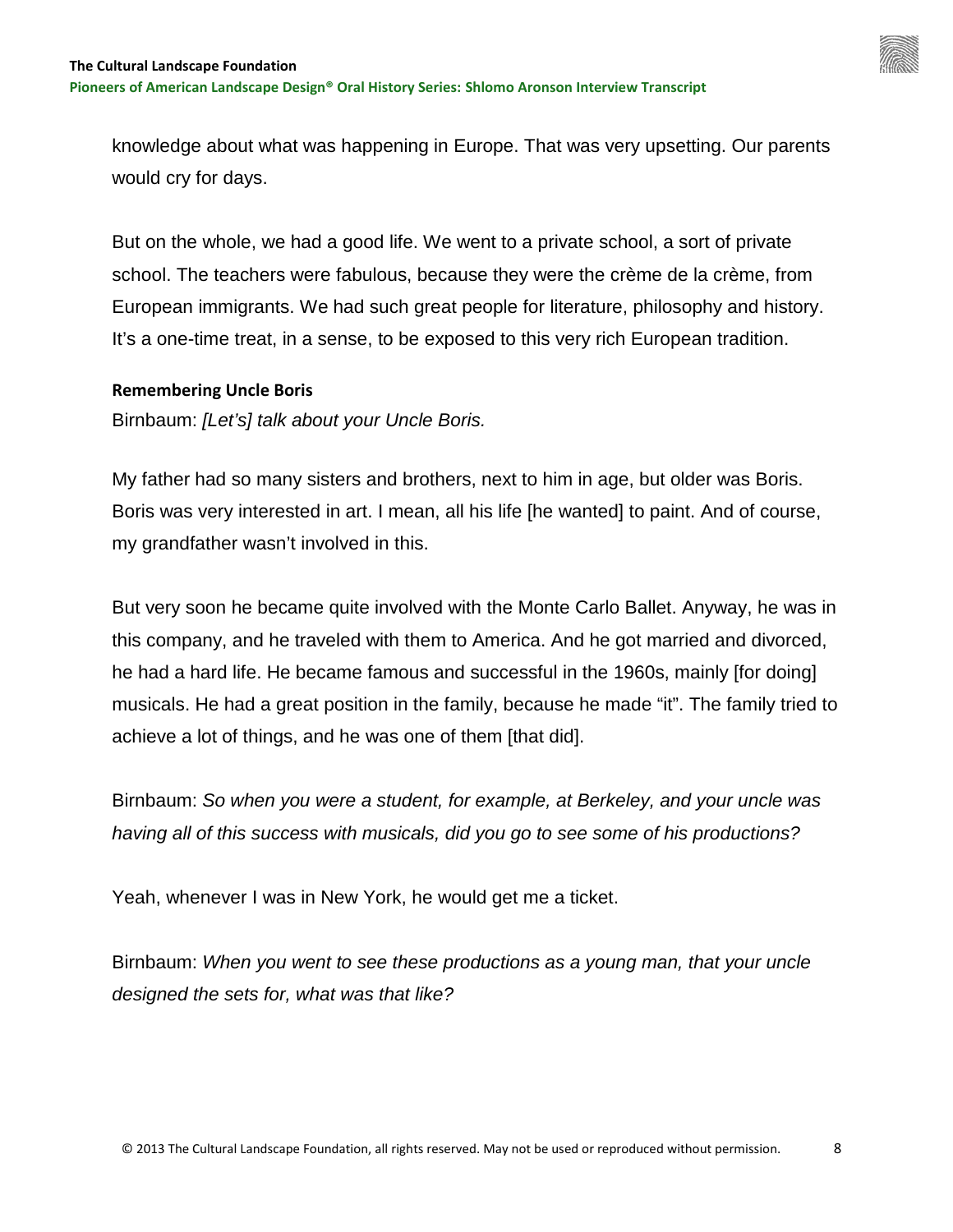

I didn't really realize how important he was. I knew he was a successful uncle from America. He was sent to Russia by the State Department during the height of the Cold War, and he suddenly got sick. He was a lovely man.

# <span id="page-8-0"></span>**Education: The University of California, Berkeley**

# <span id="page-8-1"></span>**Applying to the University of California, Berkeley**

Well, first of all, I told my students a few times, how I came to study in America. I saw a friend of mine, his name was Michael Geiger. He said he was going to school. I said "we go to school in September". He said, "yes, but in America, they have a summer session, and you can start at the middle of the year." I started asking him questions, and it sounded great. He said, "If you come [to my house] tonight, I'll give you the extra forms, so that you can see if you like it."

I remember that I read an article about California in the National Geographic Magazine. So I went home. I found the issue, and the article. It had a caption saying in Berkeley, or California, you can swim in the Pacific Ocean and it had photographs of many nice girls. And I said, "that's good, looks like a good place for me."

So I went to his home and got the forms from Michael. It was already much too late but I said, "what the hell, let's try". So after a month, we found that both of us were accepted to school; but I got to go to Berkeley, and Michael to UCLA. It was pretty amazing. So that's how I chose to [study] architecture. I didn't know, you understand, I didn't know anything about landscape architecture.

# <span id="page-8-2"></span>**A Student at Berkeley**

Birnbaum*: No, that's great. So you initially went to architecture school.*

Yes, I went to architecture school.

Birnbaum: *So tell me what that was like.*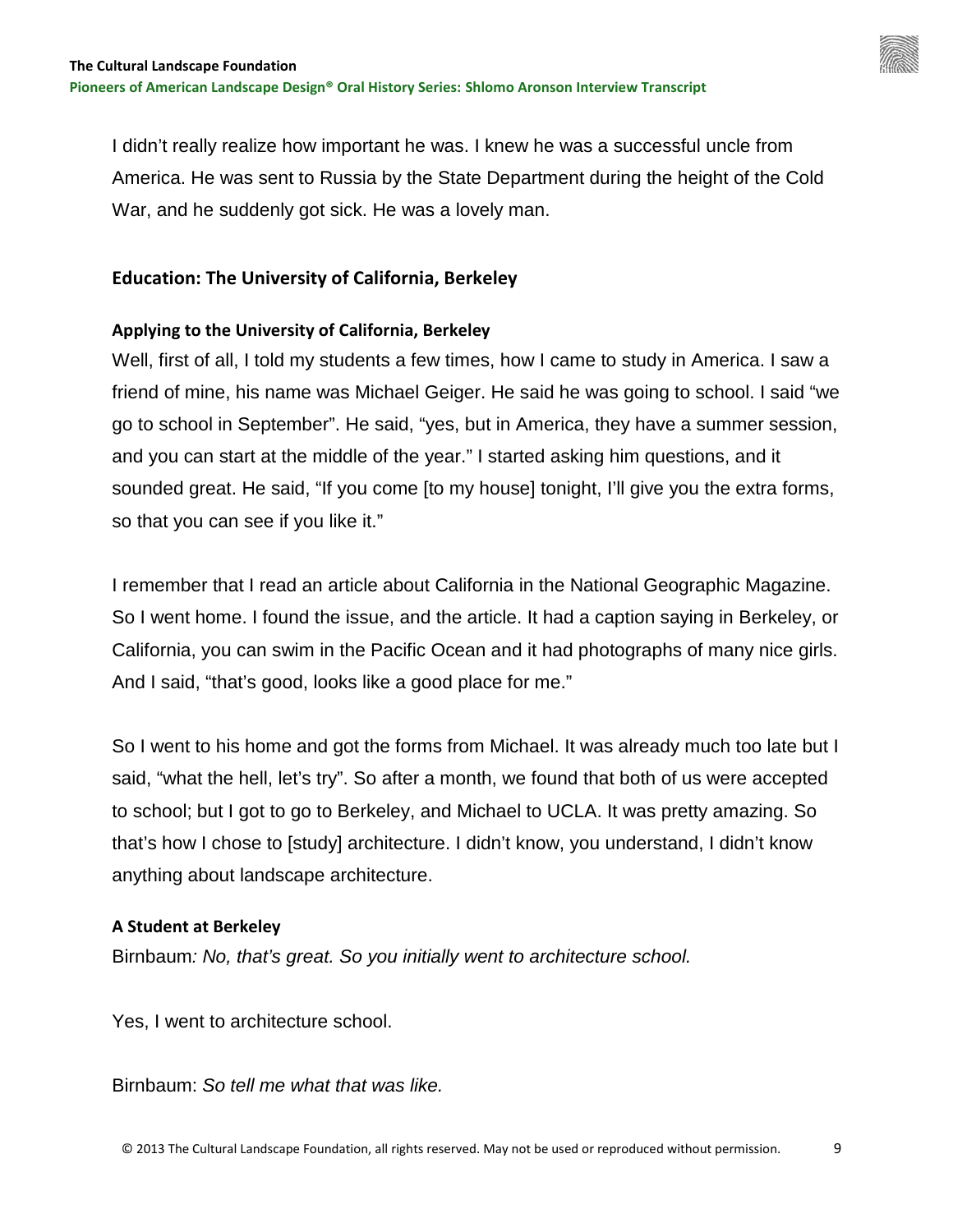It was great.

Birnbaum: *And your professors?*

[Professor Joseph] Esherick was my teacher for the first semester. I started in the middle of the year.

Birnbaum: *Before we move on to landscape, tell me about what it was like. Were you taking a studio?*

No, let me explain how I got there. We had a class which was an introductory course [to introduce you to] the side professions, like engineering and economics. So I was sitting there, and suddenly, the whole room was suddenly filled with color. And I opened my eyes because I was kind of sleepy, and it was [Lawrence] Halprin, talking about landscape architecture, showing his private garden [the Schuman garden]. And I loved it so much that after the class ended, I went and . . . [and spoke to him]. I knew he was Jewish, I had heard his name, because his mother was a head of Hadassah. And I talked with him about it; he was very nice, and tried to help me. He gave me advice to do it [switch to landscape architecture].

So that was it. H. Leland Vaughan accepted me into [the] landscape [program]. I was a good student, good enough to be accepted without any problem. And architecture had, more students than landscape, so they didn't have a problem [with the change]. Now Berkeley at that time, it was 1959 or 1960, was getting out of the troubles of the Second World War with a lot of money. America was feeling very strong and promising. And so it looked like a golden opportunity. There was a feeling of optimism and good feeling. And of course, the whole country had to be strong and not frightened. I mean, it was a great period.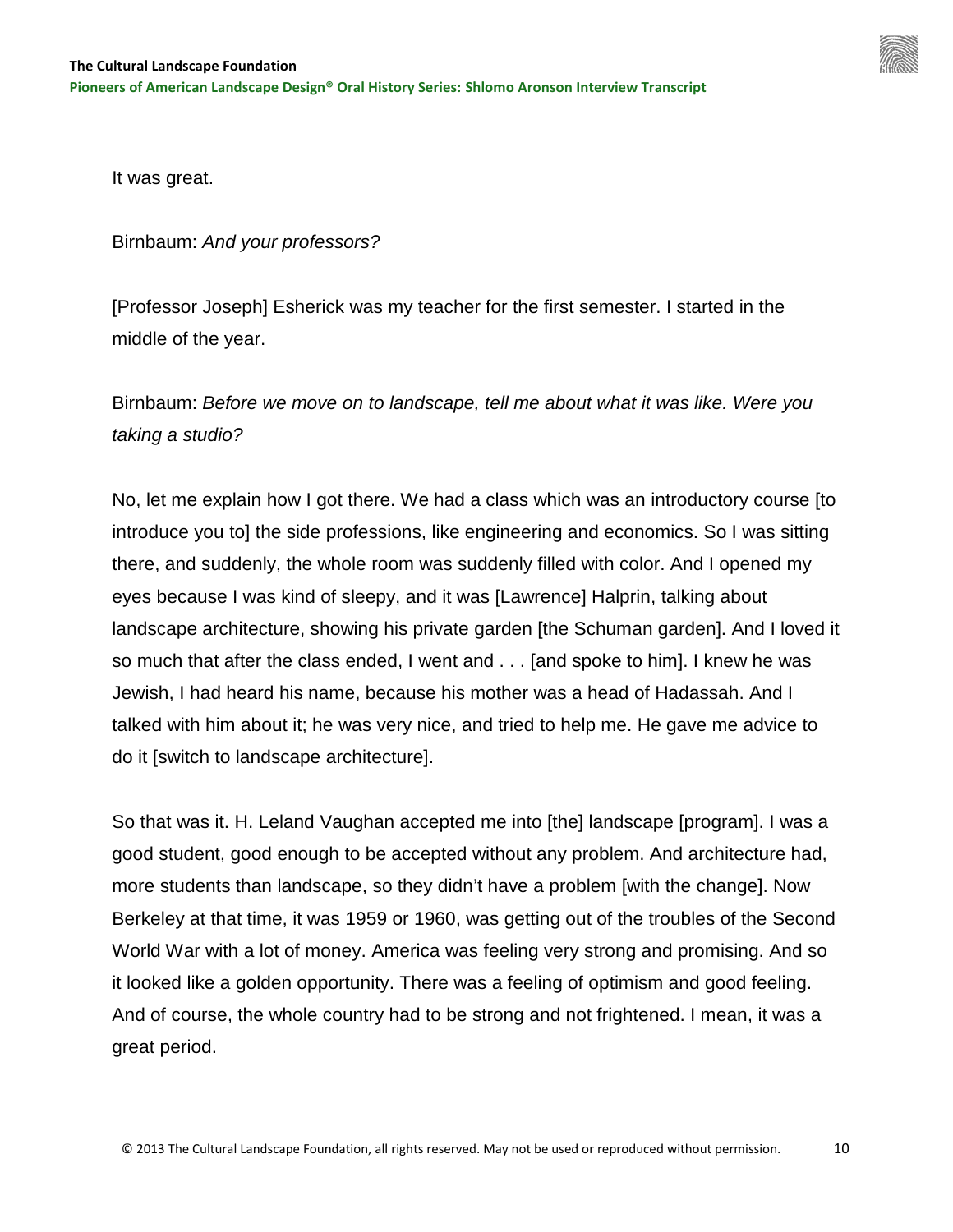**Pioneers of American Landscape Design® Oral History Series: Shlomo Aronson Interview Transcript**

So being at Berkeley, the studies were important but not that important. I mean, [there were] all the other activities. I did so many things. I worked as a gardener, whenever I could. And, I was a member of the hiking club. I used to go to Moffitt Library, which is a room four times bigger than this room. And it had a lot of books and music. You could hear a tape, and everything was carpeted, and so full of this European, knowledge of European culture. So there were all sort of, sort of activities that don't exist anymore, I've talked to some people. But they used to . . . people used to get a much better education.

And Berkeley was great. I mean people in landscape they all came from, not all, but a lot of them were a product of rural America. So they were sons of nurserymen, people who knew a lot about trees, a lot about plants, how this failed, how that doesn't fail. There were the city boys, but they loved to hike, and many of them went to the army. I mean, it was not the typical Berkeley kind.

So there were a lot of activities. I took swimming. And I think of how many things I was doing. And of course, I didn't have anybody to give me money. My parents weren't there, and it was impossible to, or very difficult to get the money to America, so I have to do whatever I can [do]. I made good friends; I stayed mostly with the Americans, not with Israelis.

#### <span id="page-10-0"></span>**A Memorable Project at Berkeley**

So, I worked for Larry Halprin. He was our teacher for the last year, the senior year. The subject matter of the class was the city. Larry asked us about the city, what did we think about the city? I don't remember how it came out, but I suggested, that we make the whole project a show. The class and Larry agreed. And they made me run it. So I worked for a month on the project and then Larry invited us to 1620 Montgomery Street [the Halprin office]. It was 5:00 pm and Larry and many of his friends, engineers, and managers came. We start the presentation, and suddenly the whole electrical system collapsed. We didn't think about calculating in the [electrical pull of the] elevator; because when the elevator operated it consumed so much electricity that the whole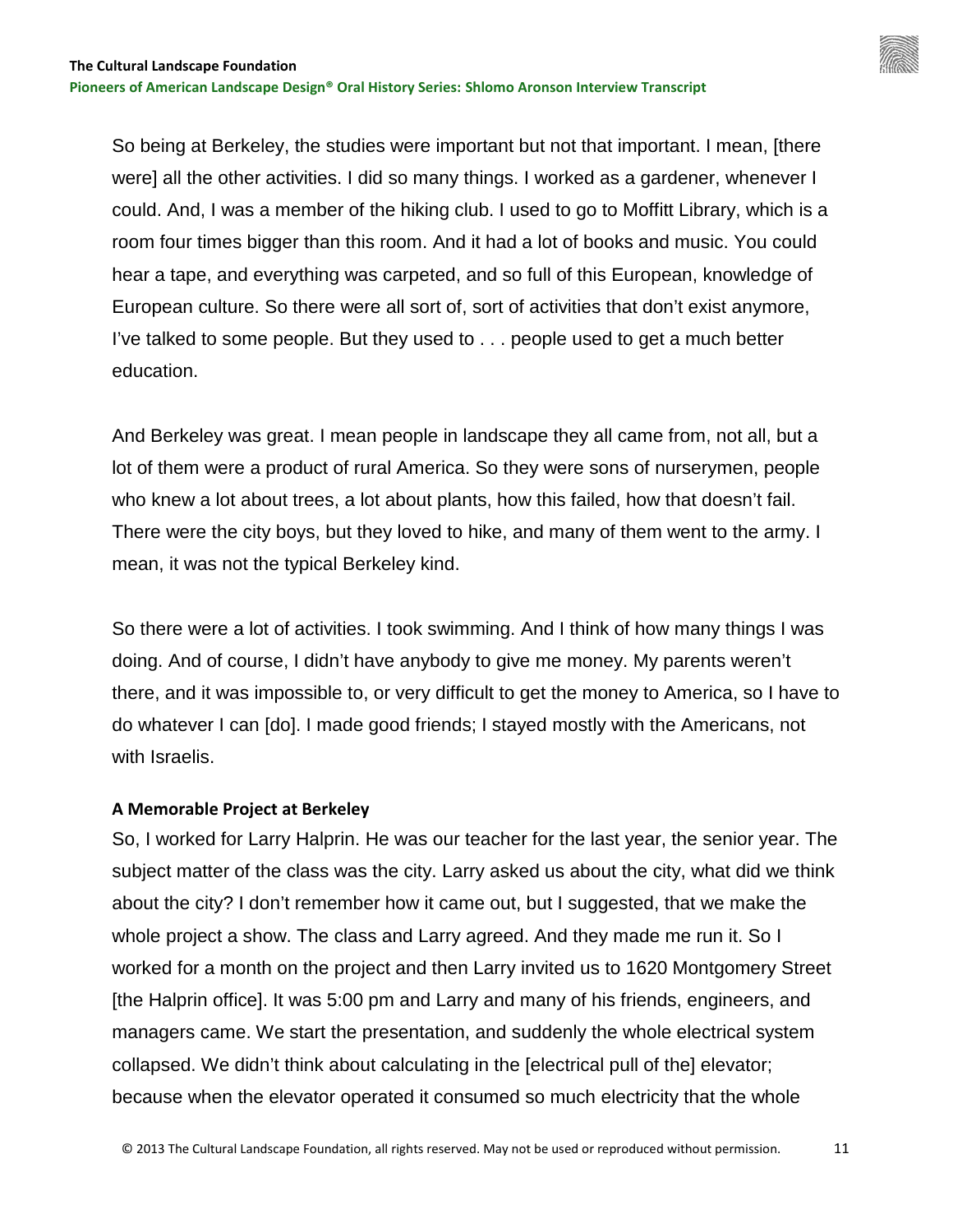

electrical system just shorted out. So we tried to fix it. Then after a few hours the thing worked but by that time almost everybody had gone. So that was Berkeley.

Birnbaum: *So I was just asking about places that you went to visit when you were at Berkeley. Were there landscapes at that time that you remember?* 

I went to work as a farmer in Washington City, D.C. It was called Avalon, Avalon Farm, now it is suburbia. My uncle, my aunt arranged a job there. And so I drove across the country. I drove a total of seven times cross country during my time in America. So this was also something.

#### <span id="page-11-0"></span>**Art Kutcher Berkeley Classmate and Friend**

Art Kutcher was a classmate of mine and we became friendly and did many things together. But in the last 20 years, we haven't [seen much of each other]. Art had a fantastic sense of design and he's known for being a great draftsman. And he enjoyed it very much. He does a great job in graphics, in drawing. His book on Jerusalem is a masterpiece, and so is his work on London. He also had a book, he used to have a book in preparation on Dublin. And he was a good friend. We did many things together. Kutcher, Levenger and I use to spend some time together, mainly when we were [working] overtime. We had a nice dinner and did some work, courtesy of the Halprin office and learned a lot about San Francisco nightlife.

#### <span id="page-11-1"></span>**Memories of Joe Volpe and Robert Royston at Berkeley**

It was my sophomore year. Our teacher was [Robert] Royston. I remember working very hard at night, it was terrible. But I didn't realize how terrible it was. Royston was very strong. I didn't understand what was happening in the class, and I didn't know what to do. It was a situation where they let students from the fourth year work with students in their sophomore year. And one of the students from the senior year was Joe Volpe. And Joe Volpe, God bless him, really took me under his arm. He is such a nice guy, and he really saved me. He said something while working, I forgot what it was, and suddenly everything was so clear. That happened to me many times. I did a very good job, and I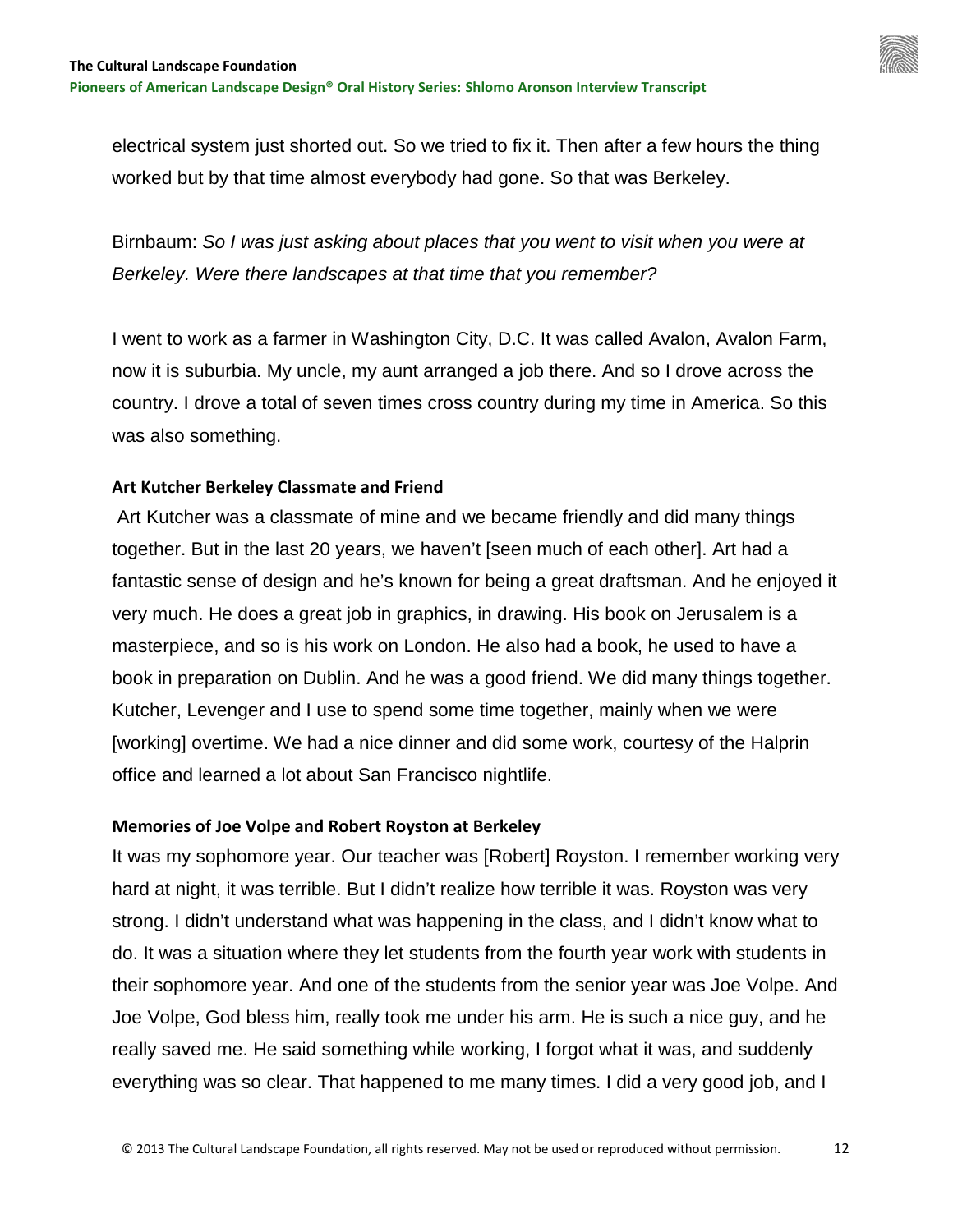got an A. The professor didn't know what happened, but the rest is history, because I did have that [kind of] illumination so many times. But it was really the help of this classmate. And later, every time I was teaching, I tried to see the arrangement of desks, chairs, and do all the things that can help a student.

<span id="page-12-0"></span>**Remembering J.B. Jackson, Stanley White and other Midwest Impressions** Birnbaum*: You mentioned at lunch the other day that J.B. Jackson was there [at Berkeley]. J.B. Jackson?*

Yes. I went to any lecture he gave because he was such a great speaker, and he had wonderful ideas. He was from another generation, but I mean, his writing is something that should be on the list of every landscape architect… like [Christopher] Tunnard. So he was one of them [great thinkers].

Birnbaum*: What was he, what was he like?* 

Kind of an average size and quite nice-looking, and not fat, [he was] kind of a motorcycle rider. I didn't understand everything he said, because he spoke fast. But I was very impressed by his talk. He was very, very nice.

But another guy, much older, much older than me, called [Stanley] White, came from the Midwest, and he represented to me the Midwest and the love of nature. [PAUSE] Actually, in these trips, there were many other Americans [that we met], including a guy from Kansas. We stayed, with a bunch of people, at the expense of the State of California, in some campground. I remember this guy, I forgot his name, he was a botanist, saying "Oh, Kansas, Kansas. The stars of Kansas, they were so, bright".

# <span id="page-12-1"></span>**Lessons learned from Geraldine Knight Scott**

Birnbaum*: And the other person you've mentioned in the past was Geraldine Knight Scott, Gerry Scott?*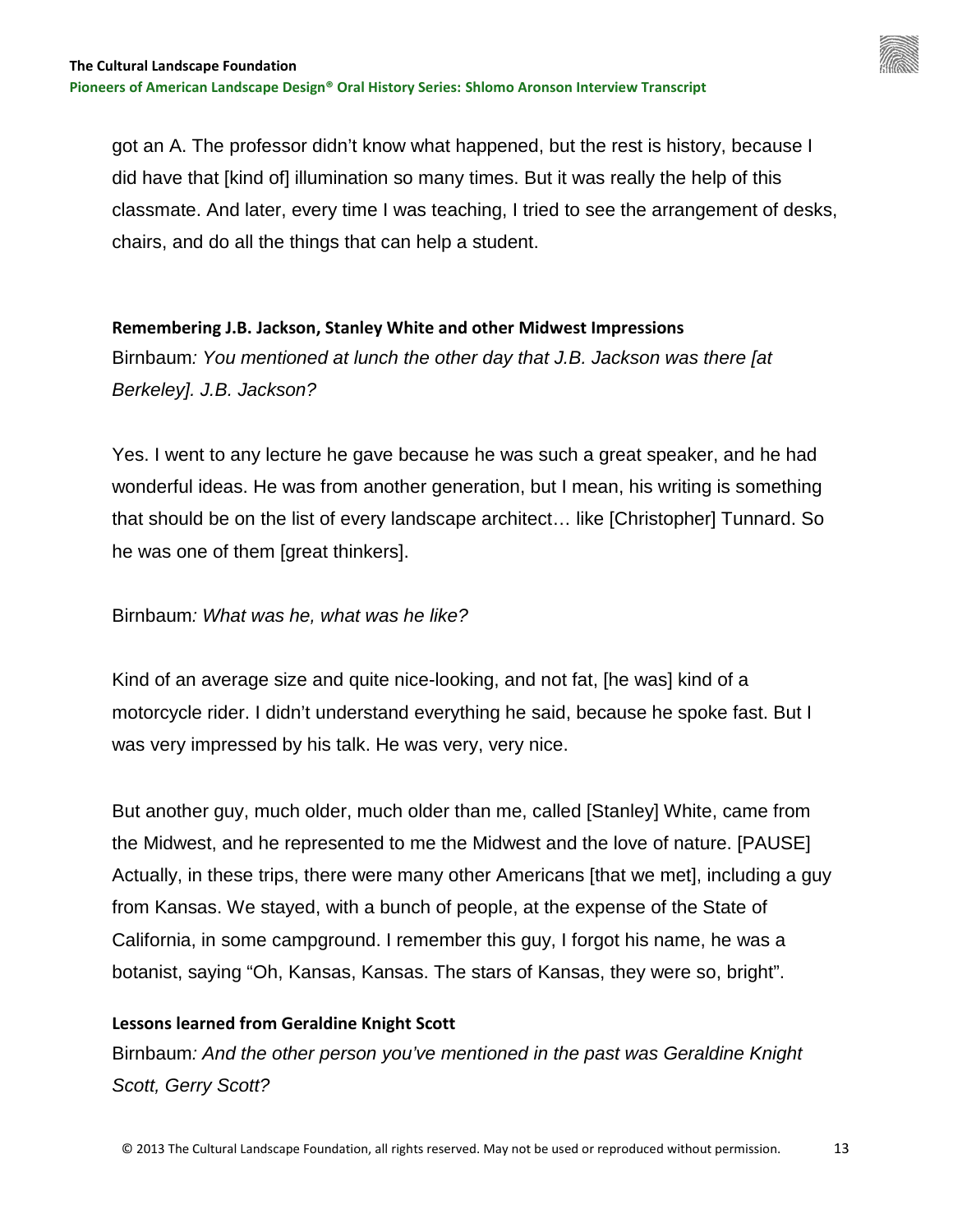Geraldine Scott is [an example] of an aristocratic, intelligent, kind, and fascinating person. We went on trips in the summer. And she took us, on this trip; it was two weeks [long]. You didn't have to take it. It was all free, it didn't count [for credit], which was OK. Many people just took one trip but I took all of them. One week in Santa Barbara. I stayed around Mt. Herman, and I guess, one week in the High Sierras. So it was like, four weeks [total]. And when we went to Santa Barbara to one of the mansions, it was built like a palace, built in the 20s. The guy who built the airplane... What's the name?

#### Birnbaum: *The Hearst Castle, San Simeon*.

I recommend to all of you Americans to go and see this period piece. I don't understand why they don't make movies of all these places. Anyway, she managed to excite me so much by her stories. This [estate] also [should] be kept for the next generation.

#### Birnbaum: *Tell us about Geraldine Knight Scott, and her teaching of plant materials.*

She was really an expert on plants, mainly California plants. And you have this combination of instructors, Mai Arbegast, who was a mentor, and Gerry Scott. Scott used to come collect the students, [she was] always in good humor, always accommodating; telling us so much information for different plants. She knew about things like diseases, maintenance, all sorts of problems. Many times you won't remember those but you will remember the essence of the plant.

She might say something which wouldn't mean much to you, but after a while, you connect, you put together what's happening in the class. It was very illuminating.

I mean, it's not just the name of the insect which eats the leaves, but I remember she explained what happened with the American elm. So from something very boring, she told the whole story how the whole country lost these trees. But she went further. I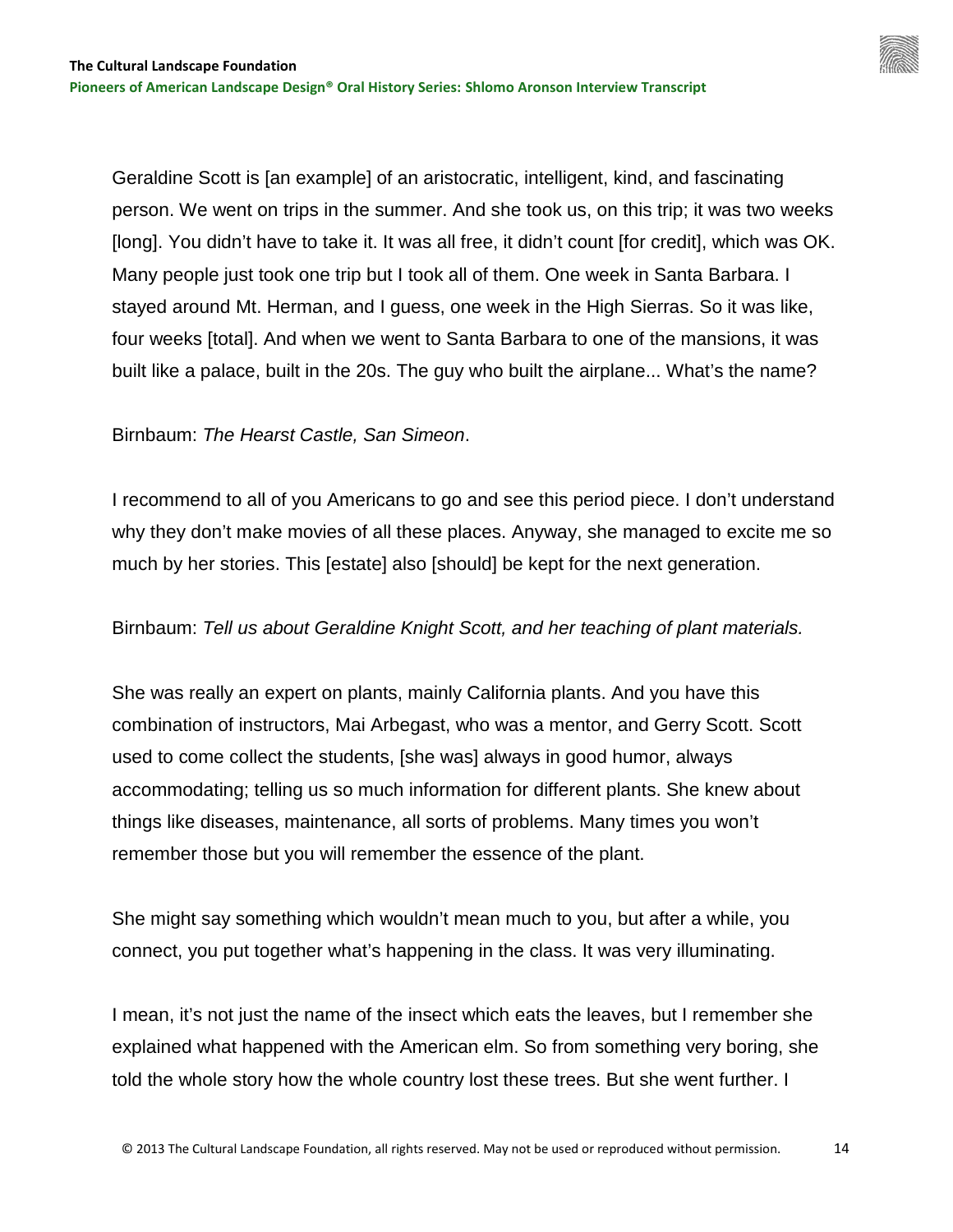mean, you could see the farmer from the Midwest, looking at his familiar landscape, and suddenly it's ashes. So you learn things which you remember forever.

Birnbaum: *So my last question about Gerry Scott*. If *there was a particular project where you thought, you know, Gerry Scott would plant something like that here, that and it would be perfect?*

#### <span id="page-14-0"></span>**Plants from California to Caesarea**

At the end of Golden Gate Park, there is a famous building, [the Strybing Arboretum and Botanical Garden]. And it was all planted with one kind of succulent hybanthus. It gives a fantastic show of violet color, a dark violet ground cover. And it's really great. And I thought to myself, when visiting the place one day, it would be nice to take a slide of it. And then, many years later, one of the first projects I did was in Caesarea. We worked in Caesarea in two big stages, in the early stage, in 1972, I was a landscape architect for the Caesarea Development Company. And so I had the power to [plant hybanthus] I mean, I just went and did it. And it was beautiful.

And I came back and took another picture and thought everything was fine. The plants managed to mature and the whole thing was like a strong paint. One of the people, who lived there, in the area, went to the head of the company and said, "This sort of plant will bring snakes". They didn't know which snakes, what snakes; they didn't see any of them. But some friend told him. And our manager, the head of the development company was afraid of him. And the next day they came with the tractor [and removed the plants] and nothing was left. And so I didn't repeat it. So I mean, something is there now, but it shows you that you have to be there all the time. So this is a story about the hybanthus of Caesarea.

# <span id="page-14-1"></span>**Working for Larry Halprin**

Birnbaum*: Right. So, and while you were a student at Berkeley, did you work for [Larry Halprin]?*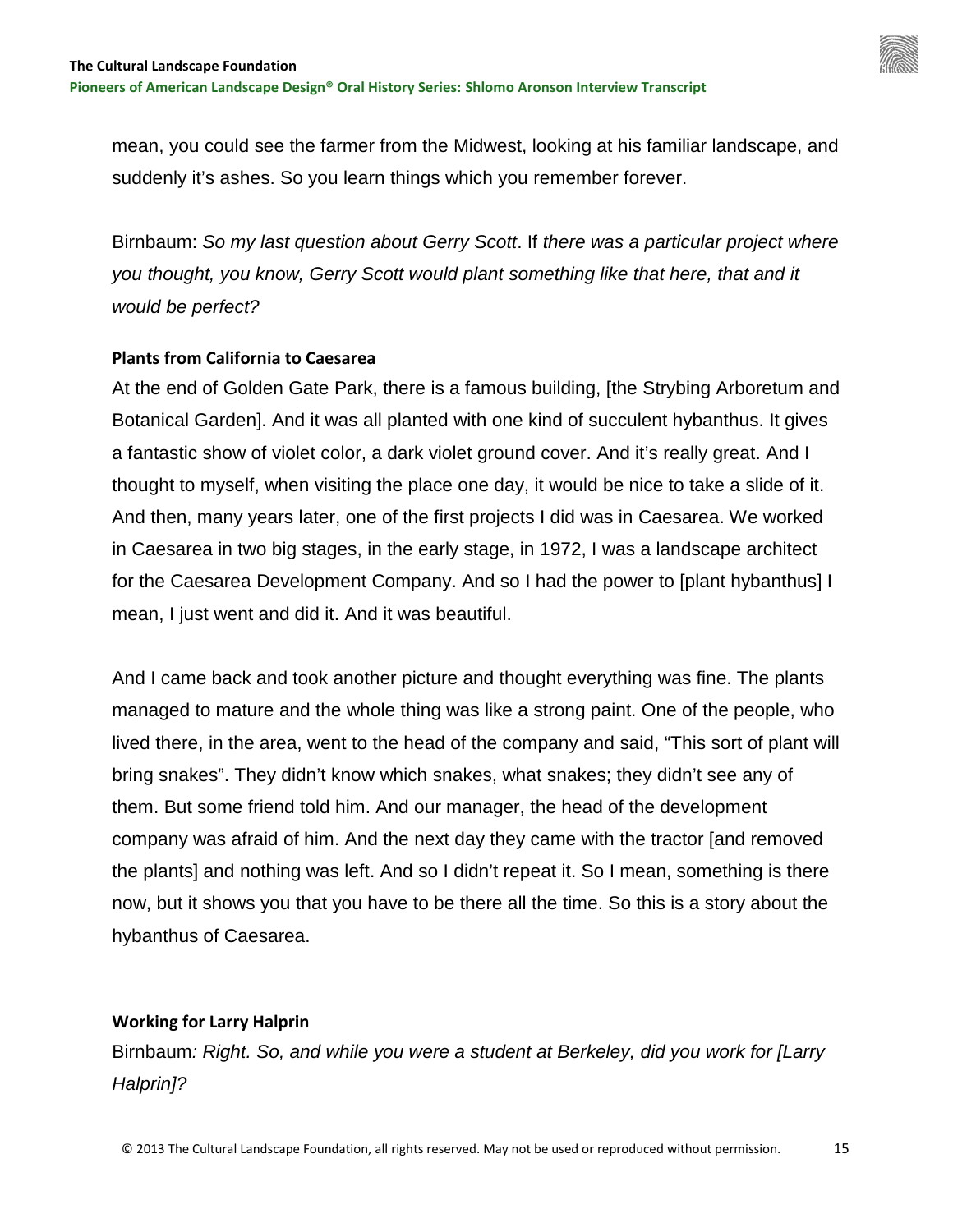I went and asked for a job and he accepted me. He said, "You will be the next Arieh Dvere". Arieh Dvere was an Israeli who went to Berkeley about two or three years before me-and worked with [Lawrence] Halprin, and then stayed in America. And was for many, many years he was the chief planner of the National Park Service, and a wonderful guy.

Birnbaum: *So when you worked for Halprin, what were the projects you were working on?*

Working in Larry's office was really fun. At the beginning, the first year and a half, I worked on [the] Woodlake [development]. I did the lighting plan and [worked on] Ghirardelli [Square] a bit. I was lucky to have so much time [on these projects]. We have to do things in Israel with so much less time.

#### Birnbaum: *So tell me, what was the office like, and who was there?*

In the Halprin office, there were many interesting people. There was of course Halprin, and the three Musketeers, Sat Nishita, Don Carter, [Richard] Vignolo. And later Byron McCulley came. He was my classmate at Berkeley. After I went to Harvard I went back to work for Halprin. And then I did Victoria, the big master plan for the campus of Victoria [University, British Columbia, Canada]. I asked Larry what happened to it. He said it was supposed to be done; but I never went to see it. Perhaps from your research you'll find whatever happened to it. I spent a lot of time on BART [Bay Area Rapid Transit], determining the chain and things along the BART. What a bore. Art Kutcher and I spent so many hours [working]. They wouldn't give you for overtime, but they'd give you a dinner. You could charge [the dinner] and so Art Kutcher and I used to go to the most expensive restaurants.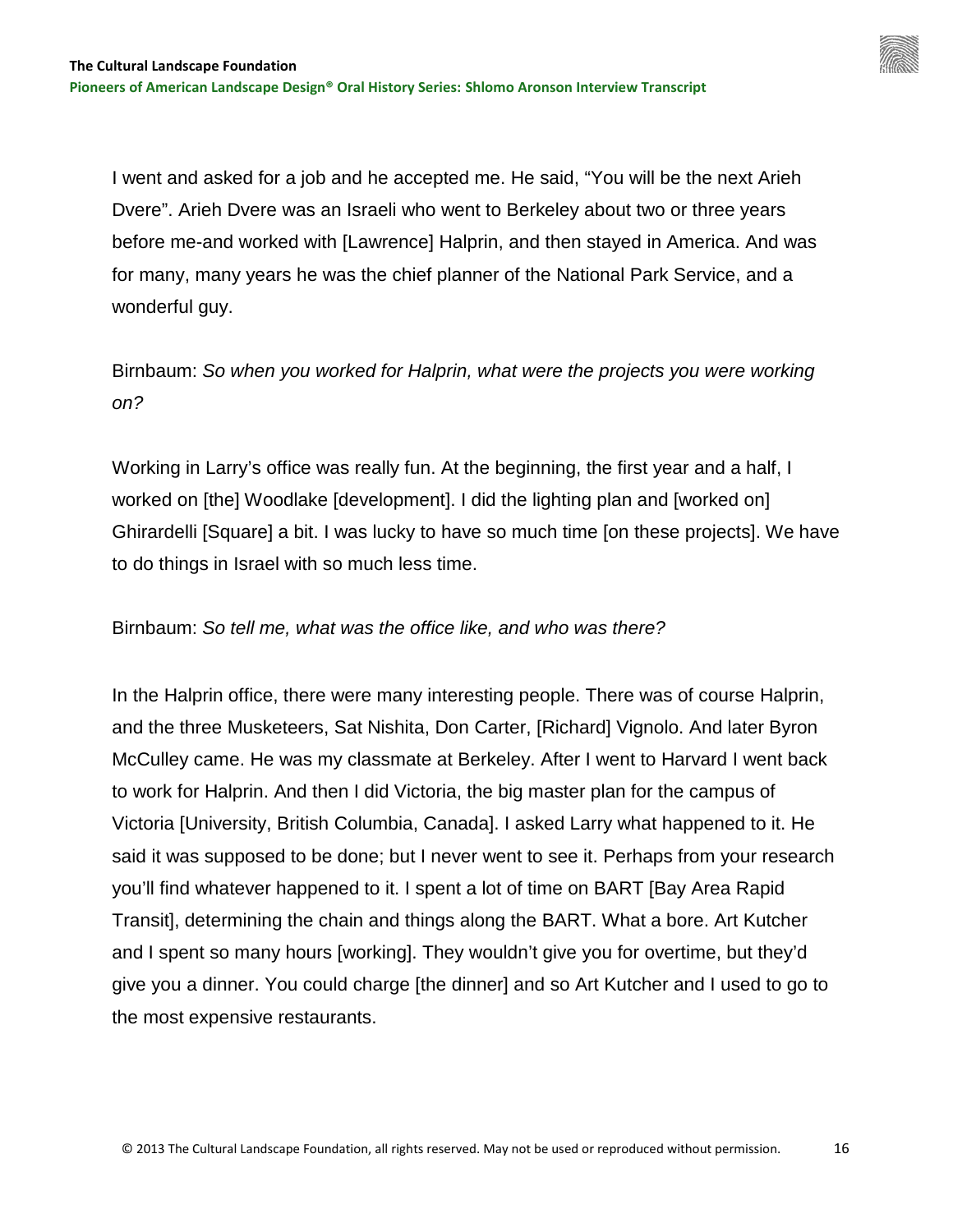But Larry wasn't really involved [in the day to day]. That was something which he didn't really like, or didn't interest him. And I think that Larry looked at my work, in the three months which I worked on it [projects], for twenty minutes maybe thirty minutes.

Birnbaum: *And what was the office environment like, was it fun?*

Yes, it was really good. There were very nice people. A feeling of accomplishment, everybody was sure that we were the best office in the world, at least in America. The whole mood in the whole country was so different. This was just an offshoot of it. The one thing which I liked about his office, the whole huge warehouse, at 1620 [Montgomery St.] was with a view to the [San Francisco] bay.

Birnbaum: *Well it sounds like, in all the stories I've ever heard, it seemed like a very fun place to work, then.*

They don't exist anymore.

Birnbaum: *Was Jean Walton someone you worked with at all?* 

Yeah, yeah, I forgot about her. She, she was wonderful. She really knew plants. And she liked to play with plants. [In my own office] I was just as careful to hire good people. But our office is not that great in plant material.

Later, I asked him [Halprin] to give me a letter of recommendation and he sent me some paragraphs. But he related to me as an equal. I mean, one thing, I was really the low person in his office on the totem pole, and now he talked to me as an equal colleague, which I was not at all. I was afraid of him. I mean, he never shouted at me, which he did to other people, but he, was all of strength and self-confidence. And it's not so, I mean, the major project besides the Tayelet, which he loved and put a lot into was Sea Ranch. Sea Ranch is one of the nicest spots on Earth. Larry established a system of using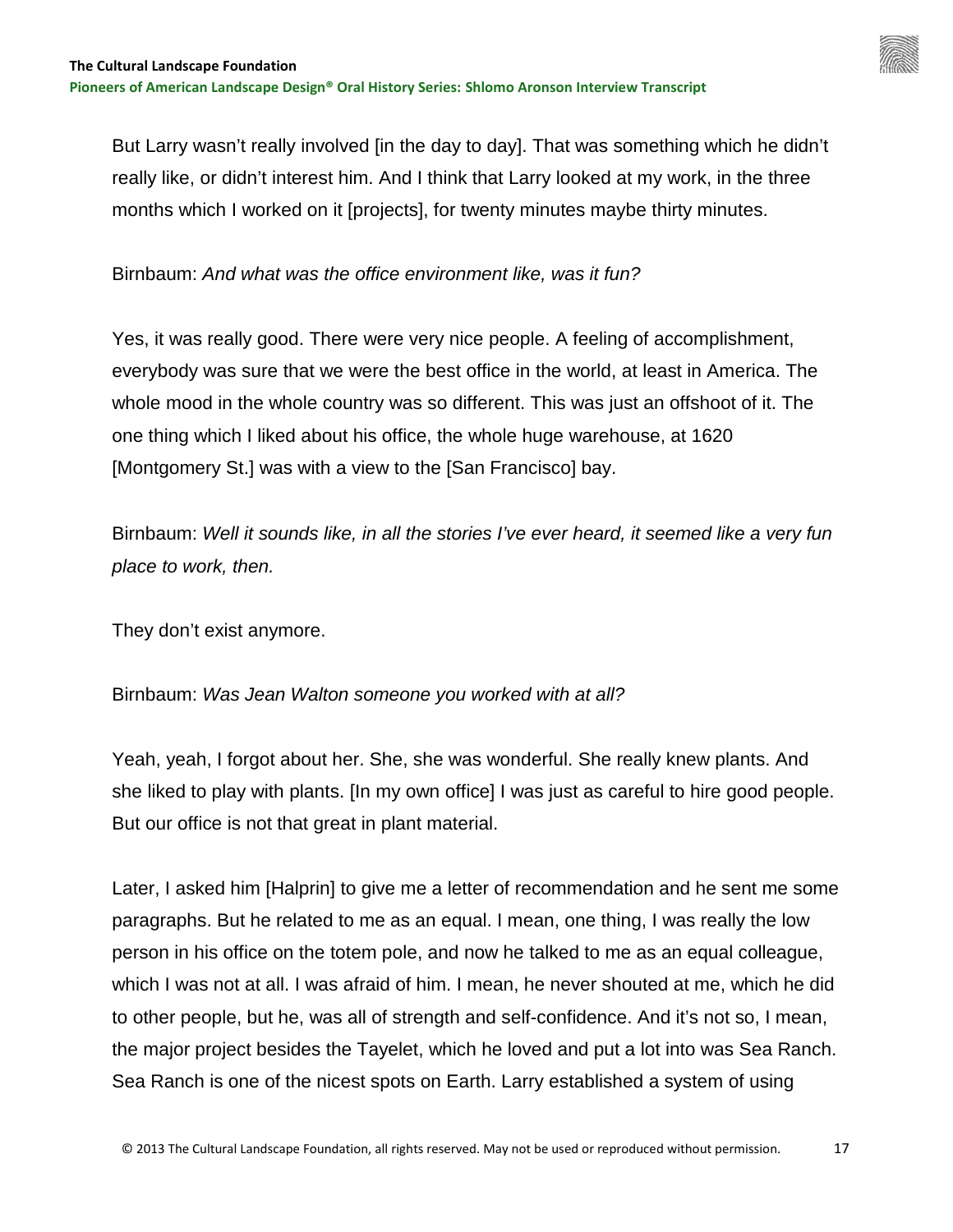

consultants. And we had quite a lot of engineers and geologists and Larry's office provided the landscape part.

#### <span id="page-17-0"></span>**Meeting Sandra [Aronson]**

And now more important is Sandra. Sandra came from the southwest, from a ranching family. I still remember the time she spent with her grandfather on the ranch as like the best kind of childhood one could have. When I met her, I met her in Berkeley, [University of California, Berkeley] on the exact day of the election of [President Lyndon] Johnson. Of course, Johnson won the case [the Presidency]. But I won something, I won Sandra. Sandra had just come back from a two year trip, with her pack, from around the world. She landed in San Francisco, after seeing the whole world by herself. [that was] years before people used to go on a big trip like that. But she took it, and she had a lot of adventures and nothing bad happened to her. On the contrary, she had three years of adventure. And I was so taken by her. So that is the story about Sandra.

# <span id="page-17-1"></span>**Education: Harvard University**

#### <span id="page-17-2"></span>**Harvard Lessons: Being in the Center of the World**

Birnbaum: *So let's start now to talk about Harvard, and how did you come to go to Harvard?*

Well, we always want to go to the best. I'm very happy I did it, because it does help you in life, if you went to the right school. I didn't realize it. And then years later, it occurred to me that it was a good decision.

I chose, for my second degree, Harvard [University] instead of Penn [University of Pennsylvania]. Everybody wants to go to Harvard. And later in life, I saw it was a good decision. But I wouldn't be that upset if I went to Penn, because I liked what they are doing. But I'm very, very happy with my association with Harvard, both as a teacher and of course as a student.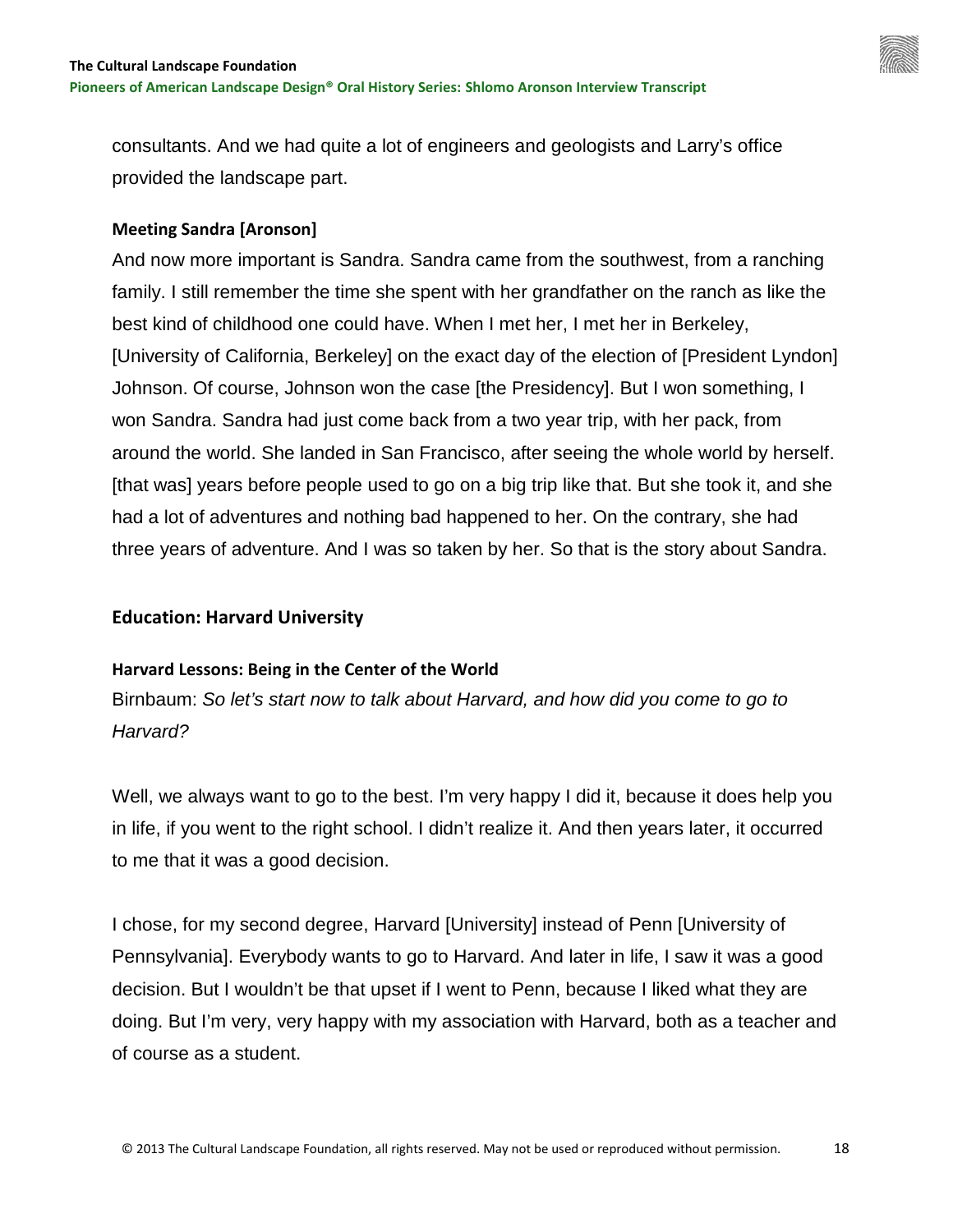

Birnbaum: *Tell me about being a student at Harvard. What was that like?* --

Being a student at Harvard puts you in the center of the world.

Birnbaum: *Tell me about Dean Sert, what was he like?*

Well, I didn't have very much contact with him. I was the only landscape architect who chose, who chose to do a project with an urban designer. I met Laurence Cutler and his wife, Sherrie, and we became a very nice team with another guy, I forgot his name. And we did a new town, a mega new town. But anyway, we did some project which had a quite trendy solution. It could have been any place in the world, when I think about it. And they loved it. It was all this pompous approach. And actually, some of it, was in the same direction [of thought], that Ben Thompson was leading, it's interesting. He was the chairman of architecture.

Birnbaum: *Sert visited you once, you said.*

Yeah, when we were writing one of the midterm presentations. And he liked it. Cutler has a good hand. Like I said, he's a nice guy. But I had learned a lot about the character of architects by working with them. And later, our teacher liked it, too. I also took a course which included a design project for the state of Massachusetts. And it was presented by a mixed team. I was sort of the leader of this team. I recall my teacher was [Stuart] Dawson.

#### <span id="page-18-0"></span>**Learning from [Eduard] Sekler and James Ackerman**

Birnbaum: *I am curious if you could speak to that aspect of Harvard, people like [Eduard] Sekler and [James] Ackerman and how they inspired you?*

Two historians in architecture influenced me a lot, Sekler and Ackerman. Ackerman is an American scholar, a very nice guy, very open, and very knowledgeable, and smart. Sekler is very European. He came from Austria with a lot of knowledge. He loved the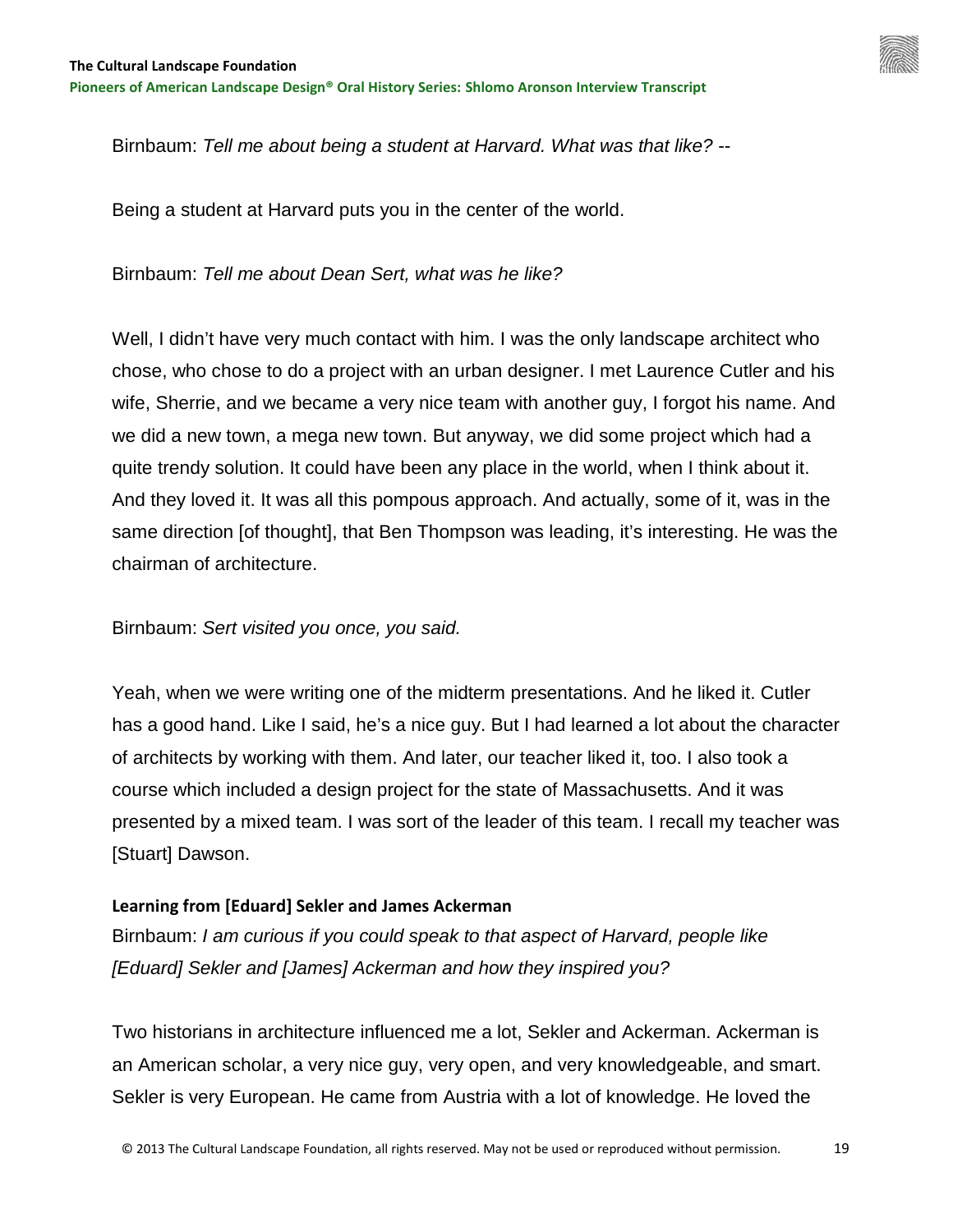profession, and he loved the culture he came from. I'm sure he loved Germany, because he felt that he was a German more than anything else.

I had a meeting with Sasaki and Dawson, I think, to check my list of professors and so on. I decided I was going to take many courses, because it was the last chance I would have to do it, little did I know, it would be true. So I took a course with [Aaron] Fleischer at MIT, about transportation. I took Sekler, I took required courses, and all of them for credit.

Ah. Ackerman, in his book about Palladio, *[Palladio]* put forward an idea that Palladio wanted to have a building which was built like a U. That would mean you have half the distance to walk from A to B if it's a U. Now, I wrote a paper, with all my humbleness, I took the liberty of suggesting that the main reason [he wrote that] was [that] he just wanted to, to show off to more people. I didn't find anything to rule it out.

I handed in the paper, which criticized a very deep, a very basic assumption of Ackerman. I took a chance. I knew that it was going to be either a fail or be a success. So, Sandra typed the paper. She thought I was crazy, that I would flunk out of Harvard. But I took the right risk. We got to the class about two weeks later and before the class started, Ackerman said, "Who is Aronson?" "I want to talk to you". But he's still smiling, so I thought it would be OK.

So after the class, I went to him. Ackerman pulled the paper out and said, A, or A plus or something like that. And that was it, he gave it to me, and he said how he liked it very much and he wanted to show it to Sert, to the Dean, which he did.

There's a happy end to this story. About five years ago, there was a Congress in Jerusalem about design, and all the higher echelons in the design world, were in the Jerusalem Theater. And in the list of guests was James Ackerman. So I went to him and talked to him. And he was so happy. He just was shaking, almost. He was by that time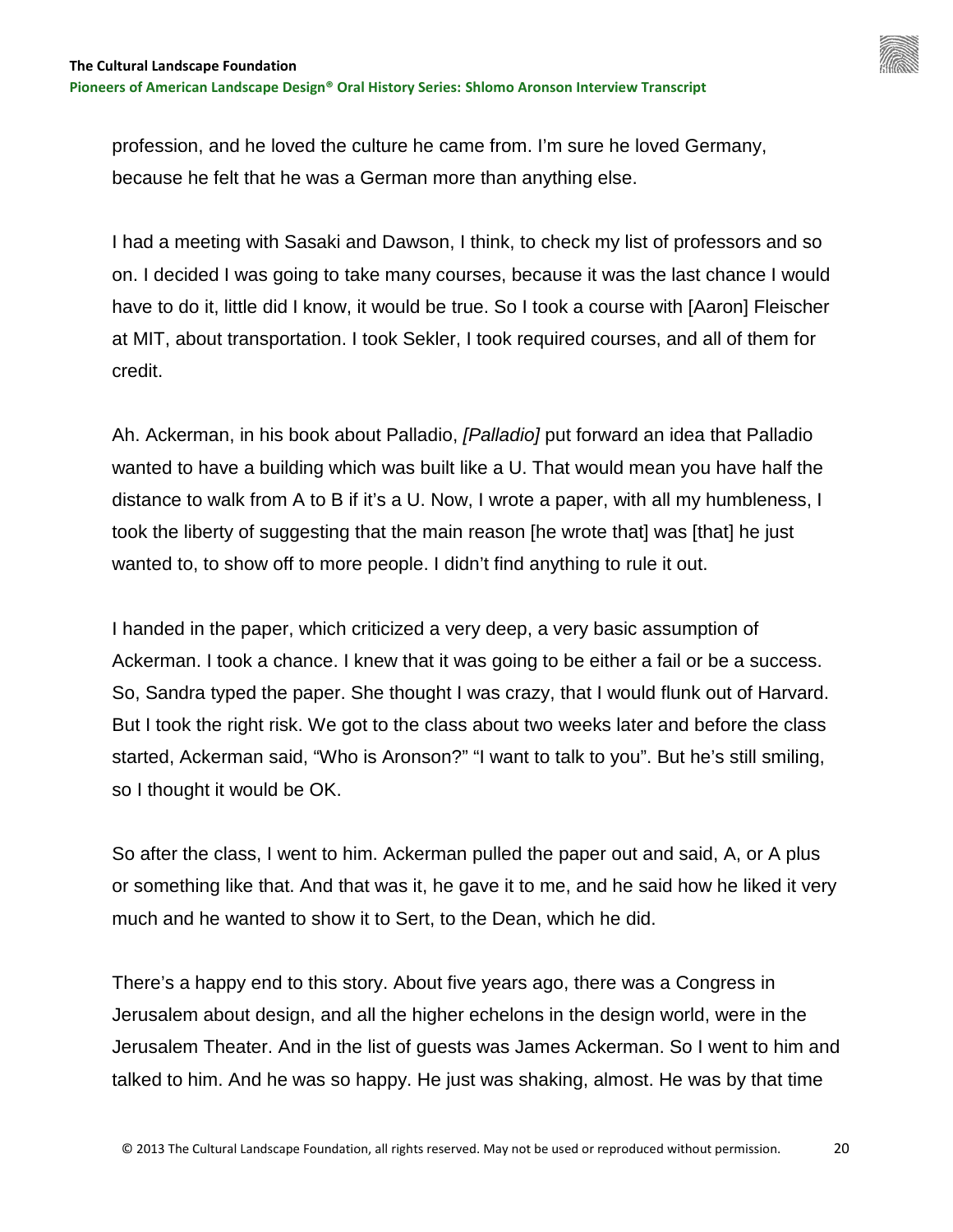85 or something like that and we had a great moment. It made his trip, after 50 years. . . I wish I had had more time to talk to him then, but it was a busy time. It was also very rewarding for me.

## <span id="page-20-0"></span>**Inspired by Norman Newton**

I had this course with [Norman] Newton, Newton was, the best expert of the whole period of the 20s and 30s, along with Robert Moses in New York, and many others. And Newton worked with the [professional] offices of that period, and he was a pretty good professional. He was very optimistic. There was something very British about him. And we became sort of friends, not friends, but I enjoyed seeing him passing by the yard [Harvard Yard]. And I mean, let's put it this way, stopping for a minute to gossip.

The last thing you had to do in his class, which you couldn't escape, was to write about what was the role of the landscape architect? I don't know how it happened. I remember I was sitting for a whole day and I wrote something like ten pages on what I thought landscape architecture should be and what were the problems. I was smart enough not to throw it away. And forgot about it, and then about 10 or 15 years ago, I stumbled into it. I couldn't believe it, what I actually did for 40 years was written by Shlomo Aronson.

# <span id="page-20-1"></span>**Remembering Hideo Sasaki**

Birnbaum: *So I asked you earlier about who the chairman of the program was. And I was curious because it was Sasaki, was it not?*

Sasaki said, let him choose [the courses] what he wants, it's fine with me. And Dawson said OK. But if you [get] stuck, we'll transfer you back. And that's what happened.

Birnbaum*: Did you, did you get along with Hid* [Hideo Sasaki]*?*

Yeah. I don't remember that much of what Sasaki taught us. But a few years ago, there was a 200 year celebration at Harvard. There was somebody, I think Martha Schwartz, who asked "what did you learn from Sasaki"? But because I said, "I didn't learn anything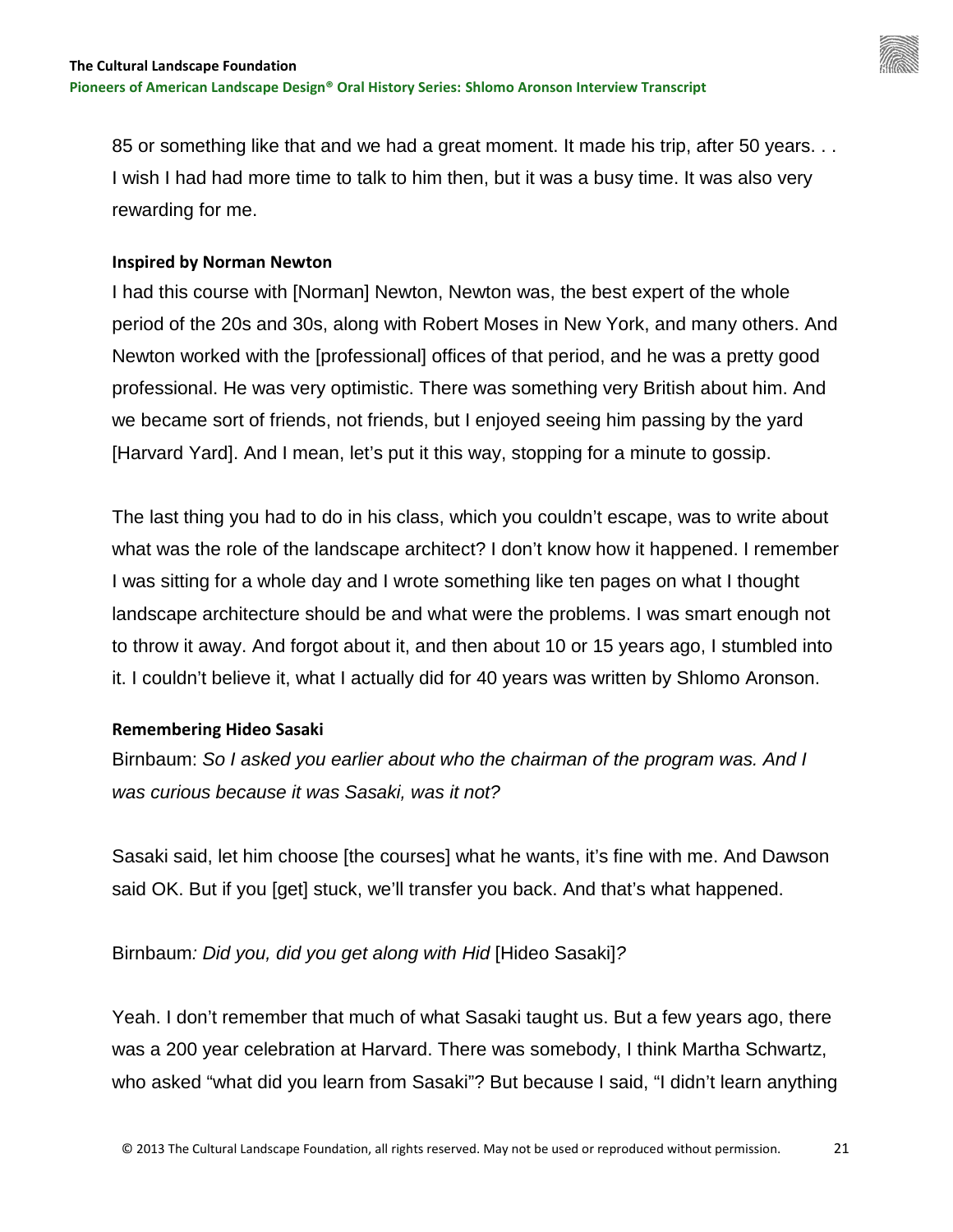from Sasaki" everybody was, "oh", like, I said something about [Frederick Law] Olmsted. What? I couldn't criticize somebody like Sasaki or like Olmsted? But I do remember Sasaki was a good crit, and a very nice person.

## <span id="page-21-0"></span>**Learning about Frederick Law Olmsted**

Birnbaum: *What professor, where did you learn about Olmsted, what class?*

[I learned about him] in America, not in Israel. [I learned about him in the] first year of landscape architecture. Right away, "it's so Olmstedian" . . . .

Birnbaum: *So what was it like, then when you went to Boston where you have all these Olmsted landscapes everywhere you look?*

Some big lawns, I mean, I like Prospect Park more. I think he's great because he did so many different things.

# <span id="page-21-1"></span>**Remembering Carl Steinitz**

I first met Carl Steinitz in the design room at GSD [Harvard Graduate School of Design}. Later, our friendship became more friendship than business. And we became friends. And then he used to come to Israel because he had a sister here. So it was more friendship than anything to do with design or any sort of thing. I always used to stay in his house at Harvard, and we used to have dinner together. He did a teaching project in Israel.

# <span id="page-21-2"></span>**Mentor and Friend: Larry Halprin**

#### <span id="page-21-3"></span>**As a Role Model**

Birnbaum: *Now, one of the things that you've said in the past, more than once, but you haven't said today, is that Halprin has been a role model for you. How?*

I imagine he was a model, but it's obvious. No, it was because of the duration of the acquaintance. Because [the friendship] was long, and there was a long time between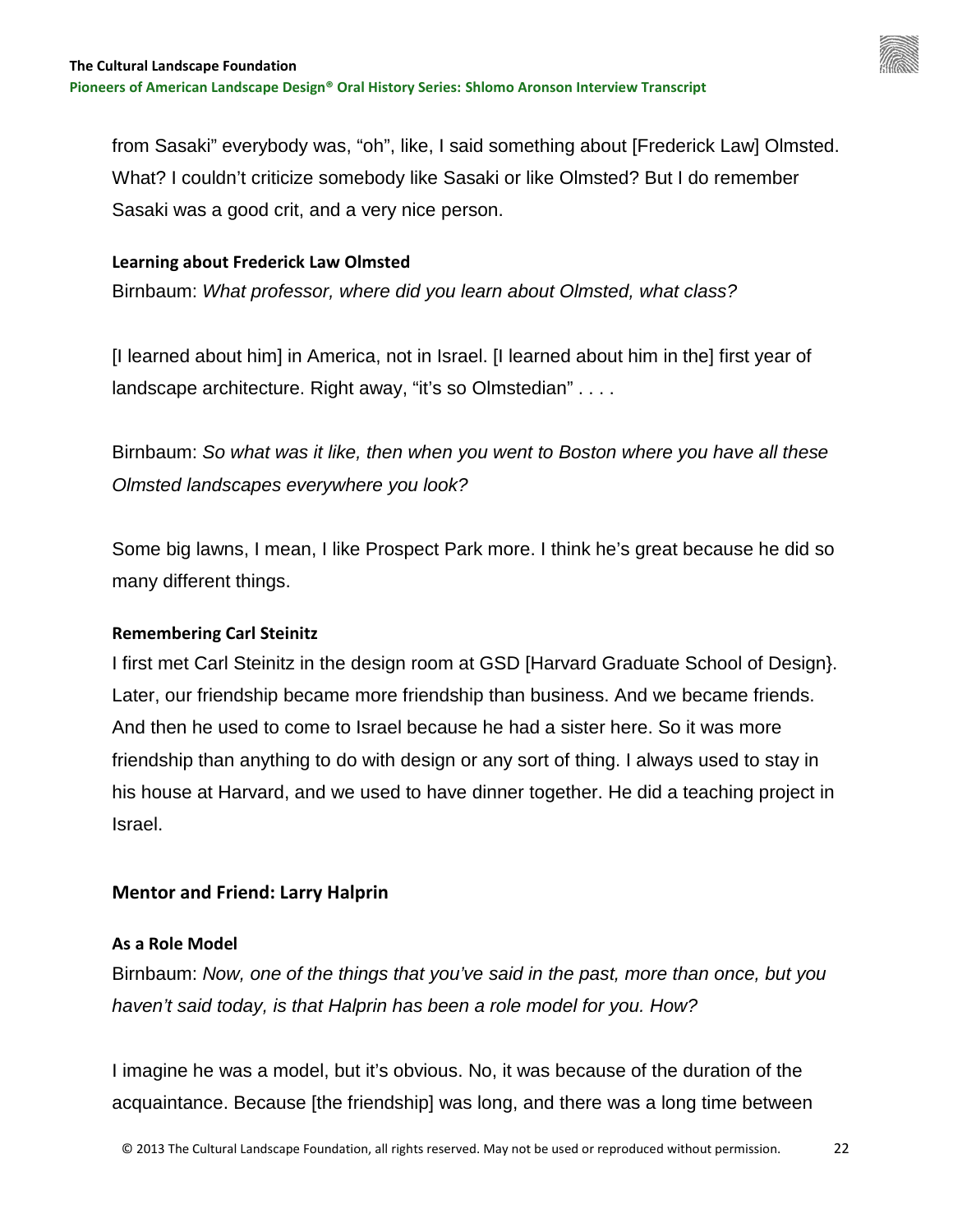

Larry's visits [to Israel]. I've visited America a few times too. He knew Sandra very well, and the kids.

Birnbaum: *Was he a role model as a landscape architect, as a community planner? I mean, in what way was he a role model?*

He was a role model in some technical things. My office today is very similar to his office at 1620 [Montgomery St.]. Also, [he was a mentor] by his teaching. He taught me to choose the important from the banal, to not be afraid of challenges, like the design for the State of Israel and to be innovative. In those ways, Larry Halprin was a mentor to me.

#### <span id="page-22-0"></span>**Halprin's Impact on Israel**

I know, you asked me to talk about Larry Halprin, working with Larry Halprin. So let me introduce this talk with something else, Larry's impact on Israel. Larry Halprin's important achievement in Jerusalem might be more important than any [single] Israeli design. He was a member of the Jerusalem Committee, which included the top designers in the whole world; he was a junior [person] then. Most people were of the vintage of Second World War, many European people, and of course also some Americans.

He [Larry] had the courage to tell those people to take [another look at the Master Plan and redo it]. In a sense, if he was wrong and people didn't agree with him, it could have been his demise for a long time. But he stood on his own feet and didn't give up, and eventually prevailed. And that takes a lot of courage. And I appreciated it. Art Kutcher, by that time, was in Israel, and he and Larry and I formed sort of a sub-group. We weren't invited to the deliberation of the Jerusalem Committee. But we couldn't give up the opportunity to brush with such great people.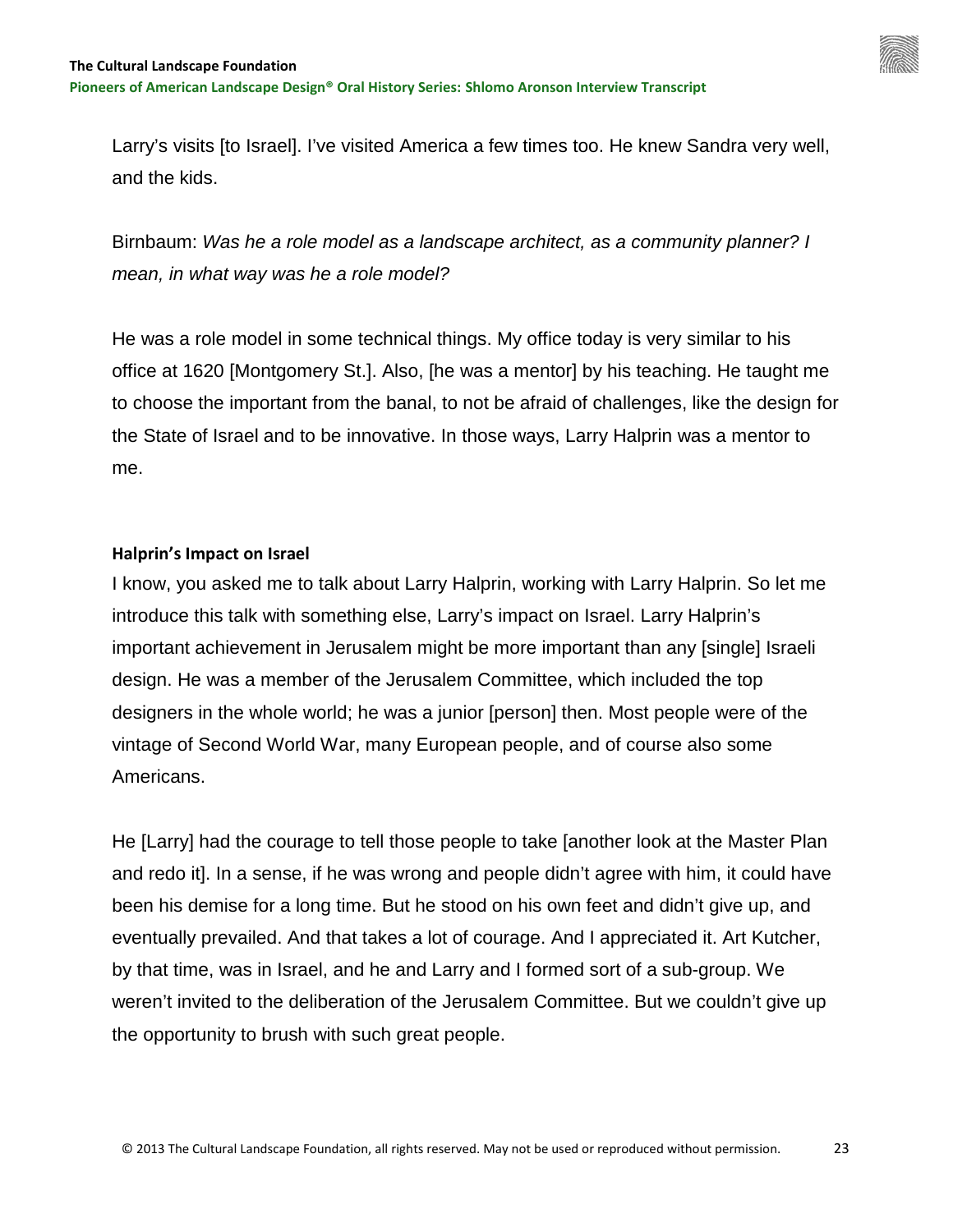Besides the Jerusalem conference, Larry was involved with many, many other aspects of [design]. First of all, he did the landscaping of Hadassah Hospital in Jerusalem, a very big project and very interesting the way he solved it.

He was a fine designer. He was very, very generous as far as money, and he was honest. I've known him for a long time and there was never once a problem of somebody trying to screw the other, which is good. He was open to ideas, and he knew how to enjoy life. He enjoyed having a martini in the afternoon.

Birnbaum: *Do you want to say anything else about Teddy [Kollek] the Mayor? You said he was fantastic. It seems like a lot of projects happened when he was mayor. Tell me about the Jerusalem Committee.*

All right, the thing which I think is the most important thing that Larry did was his involvement with the Jerusalem Committee. Well, it was right after the Six Days War, and Teddy Kollek was then the mayor. He had just become the mayor of Jerusalem. And suddenly you have a big city and a very important city, [it was] very exciting, and very important to everyone. There was a real avalanche of ideas, of feelings of all kinds, or [feelings of] depression, if you were an Arab. A lot of money was coming in, a lot of good will and a lot of bad will. And soon a lot of archeology [was underway].

At that time I was one of the few landscape architects. I don't know, maybe there were 10 or 20, now there are 350. And we were trusted by the establishment, I don't think they knew that much about what they were doing. So basically a group of about 10, 15, 20 people in their 30s, managed the whole thing, with more successes than blunders. And it was fun. And it was challenging.

And suddenly, since I took the course with [Aaron] Fleischer[a] MIT the [Massachusetts Institute of Technology] on transportation, I could speak to the city, the minister of housing and so on, with authority. And I managed to slip in every so often a Harvard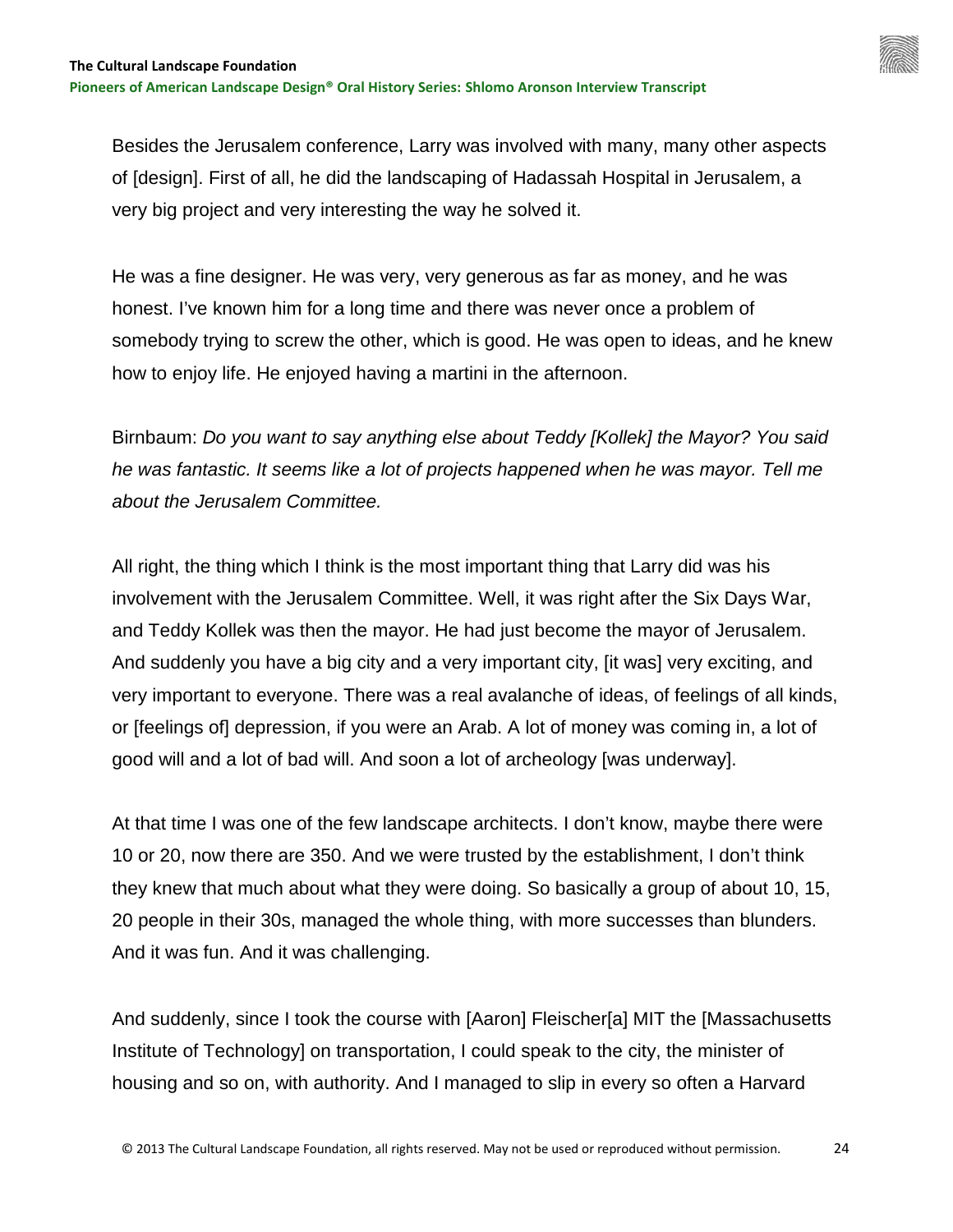name. But it didn't do much good; actually, because people didn't know what Harvard was at that time. Now everybody goes to Harvard. But [still] there was some prestige.

## <span id="page-24-0"></span>**Practice**

## <span id="page-24-1"></span>**Developing a Practice in Israel**

I came at the right time, More or less. What happened is that I wrote a letter to, to Teddy Kollek, the Mayor, and Teddy said OK. And I started work at the Jerusalem Municipality, City Engineer's Department. But right after two or three months of working for the municipality, I thought, the whole thing is for nothing.

[Out on my own] After a few months, I got two big projects. One was the road along the Dead Sea. And the other one was a plan for a very big area in Israel called Judean Hills. [It is] quite a big area. And so the big regional plan and many things came after it. The first ten years we were doing a lot of crash programs, around the whole city, starting with housing of this neighborhood, which was finished a long time ago and also a lot of preservation [work]. We tried not to be one kind of practice. And when I was 40, I chose not to do just housing, but [to be receptive to] more possibilities.

Birnbaum: *So tell me, what was the climate like? What was it like to practice then? Did people know what you did? Tell me what it was like. You're consulting on these projects, did people understand what you do?*

I was very lucky. And I had the [PAUSE] how to say it? People believed in me. And at that period, in the beginning, everything was new; the whole country [was new]. I got free credit in many things; it just started to work out. And I was accepted. But it took some time and some breakthroughs. So the percentage of finished projects was very, very high. But many times, I would try, not to work too fast, because even though we had the permission and the license and so on, many times you are lucky. at least I was, lucky to avoid a blunder. Because sometimes a design got passed through a committee, the design was lousy, and nothing stopped it. I tried to do so many things, many times,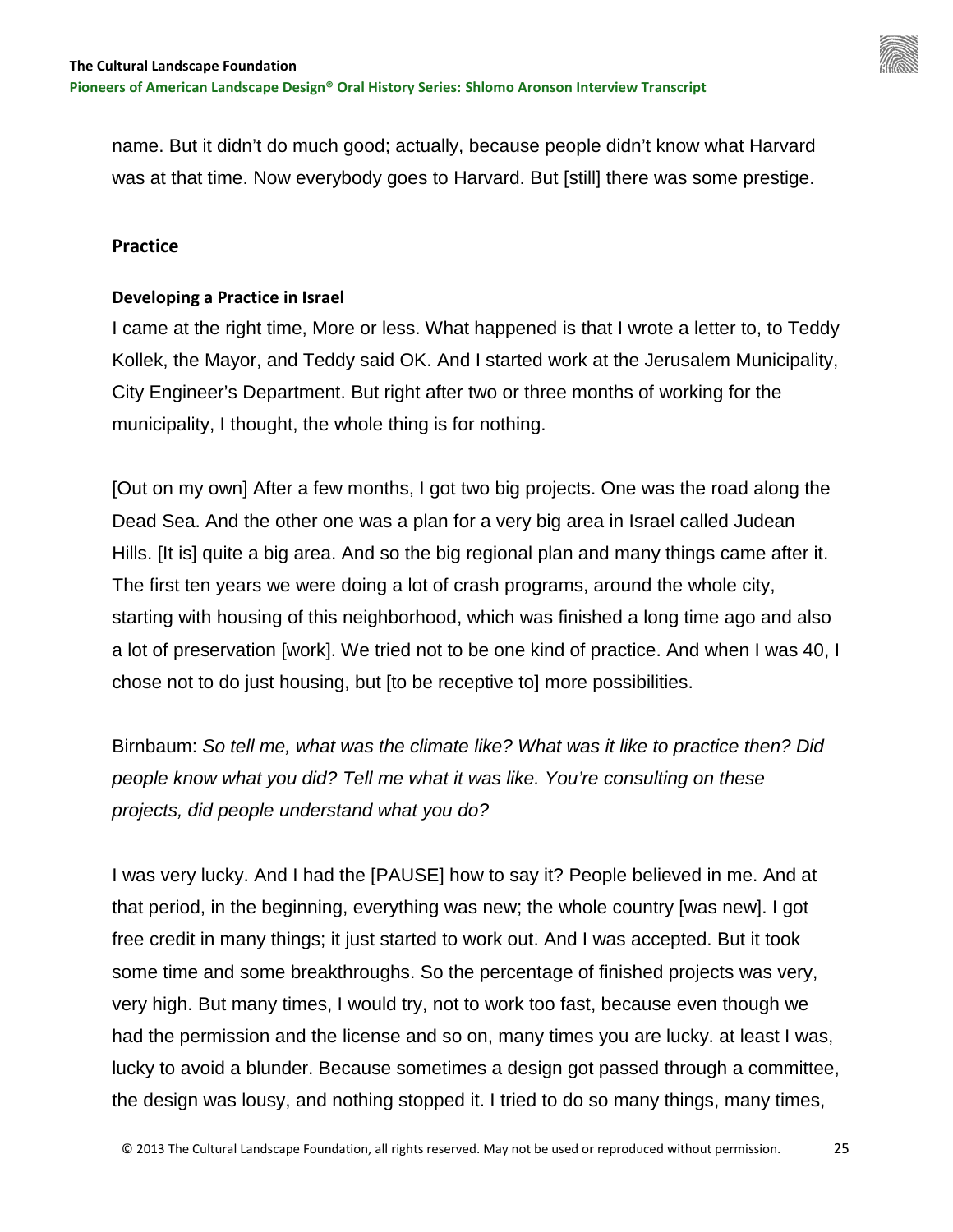**Pioneers of American Landscape Design® Oral History Series: Shlomo Aronson Interview Transcript**

to drag projects, just because [they needed more time]. Like pilots in the airplane, they needed to have so many hours in a F15 or whatever.

I think many designs depend on the person, depend on the design, and depend on the requirements. It's good to have these kinds of work stoppages. You are not responsible for them and it gives you time to reflect. Many times, as we said at Suzanne Dellal, the design was clear and it was built and everybody's happy. Or at Kreitman [Plaza], Kreitman as a design was a very, very fast [solution]. And that doesn't mean that everything was like that; at the Technion, it took longer. And [there] we were pretty close to a solution. But then we came up with this other idea which was built, and thank God, it's much better.

Birnbaum: *So tell me a little bit then, when you started the office, how many people, give me a sense of how the office has evolved over time.*

The office is a part of biology. What do I mean? I mean, you're born, you go to school, you do this and that, [have a] family. But, but the relationship between young staff to old staff is different every decade or so. We had a period where there were a lot of foreigners; and we had people who were young compared to me. I mean, it's natural. That's life. And [now] we have mostly women in the office, only three men or so now. There are 20 people, so it's not that many. I think, the whole profession will change, [because of] the relationship between men and women.

So the first period was a lot of foreigners but eventually most of them stayed in Israel. Some did not. Many people spoke English. The Hebrew-speaking [people] were a minority.

Birnbaum: *Give me a sense of what the early practice was like, the prominent people-- Peter Bugod, Esther Niv.*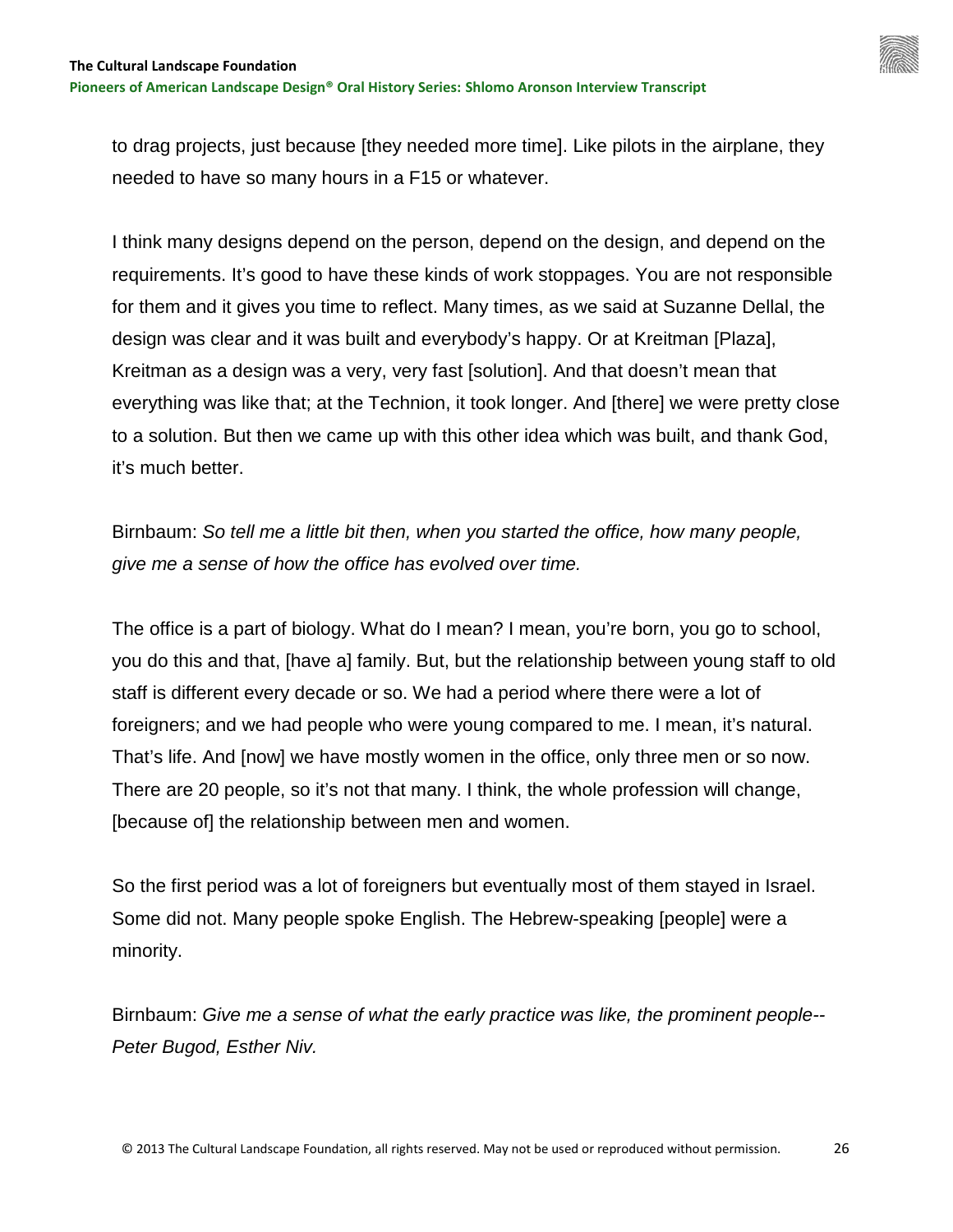Everyone you mentioned was born in Israel, like Peter Bugod was Belgian, he almost became a partner, but anyway, he backed out of it. He was a great draftsman, a very good designer, a very nice guy, could speak French that was very important. And then there was Esther Niv, she was older, something like five or ten years older than me. She was Israeli, and also very, very good, and very pleasant. And she had some experience in building and architecture. Peter also was an architect. But when they start to work for me, they became landscape architects. They practice both landscape architecture and architecture now. And then Colin Frank, who is an Englishman, is a very nice guy. They all were very nice. And we had a great time, a very social time. And people loved the office, we had these huge dinners. The whole thing was quite, quite pleasant. But then with the maturing period, and each one opened his own little office. .And then Peter left, and from the list I just mentioned, nobody stayed.

Birnbaum: *So let's talk about the 1980s.*

Well, it has to do a lot with the Promenade, because it all came together. And from the 1980s, other work was in the shadows of the Tayelet, but in a good sense. And it brought in so many projects; and that lasted for about 20 years. And then I got a bit sick, and this and that. So we came to the simple idea of making Ittai and Barbara partners. Barbara is a landscape architect, which made it very good, very easy. Ittai is an architect, and in only two years they are doing a good job. And so, I hope it continues.

Birnbaum: *So what is it like to have your son and daughter-in-law in the office? It's not something you see every day.*

It's fun.

Birnbaum: *Tell me about what that's like.*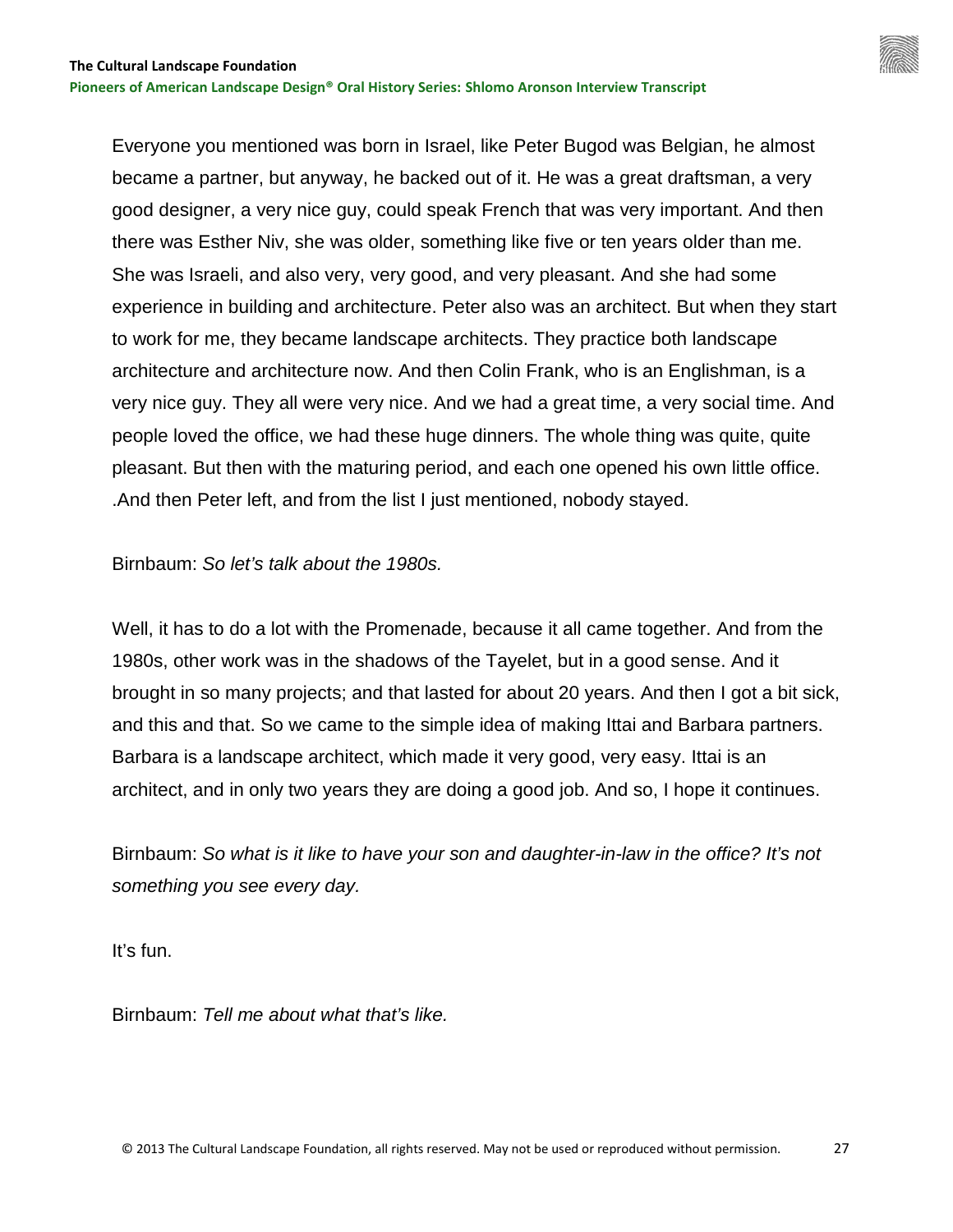Well, I feel, of course it's natural to [feel] kind of left out. I mean, it's not something that I command people to do. It's more, because they want to be independent. I have to say this, commercially, physically, or financially, they are doing better than me. They bring home more than I ever did. And we'll see over the next wave. Because mostly I think, in other places in the world, after a while the situation, doesn't work. You have to invent something new, some structure, not so much about the design, but more about the technical part [of the business].

Birnbaum: *What is it like having this all in the family? I mean, you guys live literally on top of each other. What is it like in terms of how the family collaboration works?*

We have always had this kind of situation. I mean, we used to eat at home through the whole childbearing era. So I mean, it wasn't, anything new, and it still is not. It has developed into an extended family. And it's wonderful to have the floor space and other things, it's worth it. And we're very close, [with] the children. And well, I don't regret it.

# <span id="page-27-0"></span>**On the transformation of Jerusalem**

Birnbaum: *Could we maybe step back, and could you tell me how, how Jerusalem has changed? How Jerusalem has changed in the 50 years you've been here? Why, because of all this change, do we need to create calm in design? What was Jerusalem like when you came back here in the 60s, and what, and how does that compare to now?* 

Jerusalem transformed completely in a rapid way from a dusty old Turkish town, which really belonged more to 1099 than to modern society; [transformed] not to a paradise, but to an extremely and I think, beautiful and coveted city. Many times, when you think about the quality of life, [there are a] the few elements which are more important than the others. One [element] is the climate, and you can't beat Jerusalem. One is land, so you are killing two things. And of course, the third one would be money.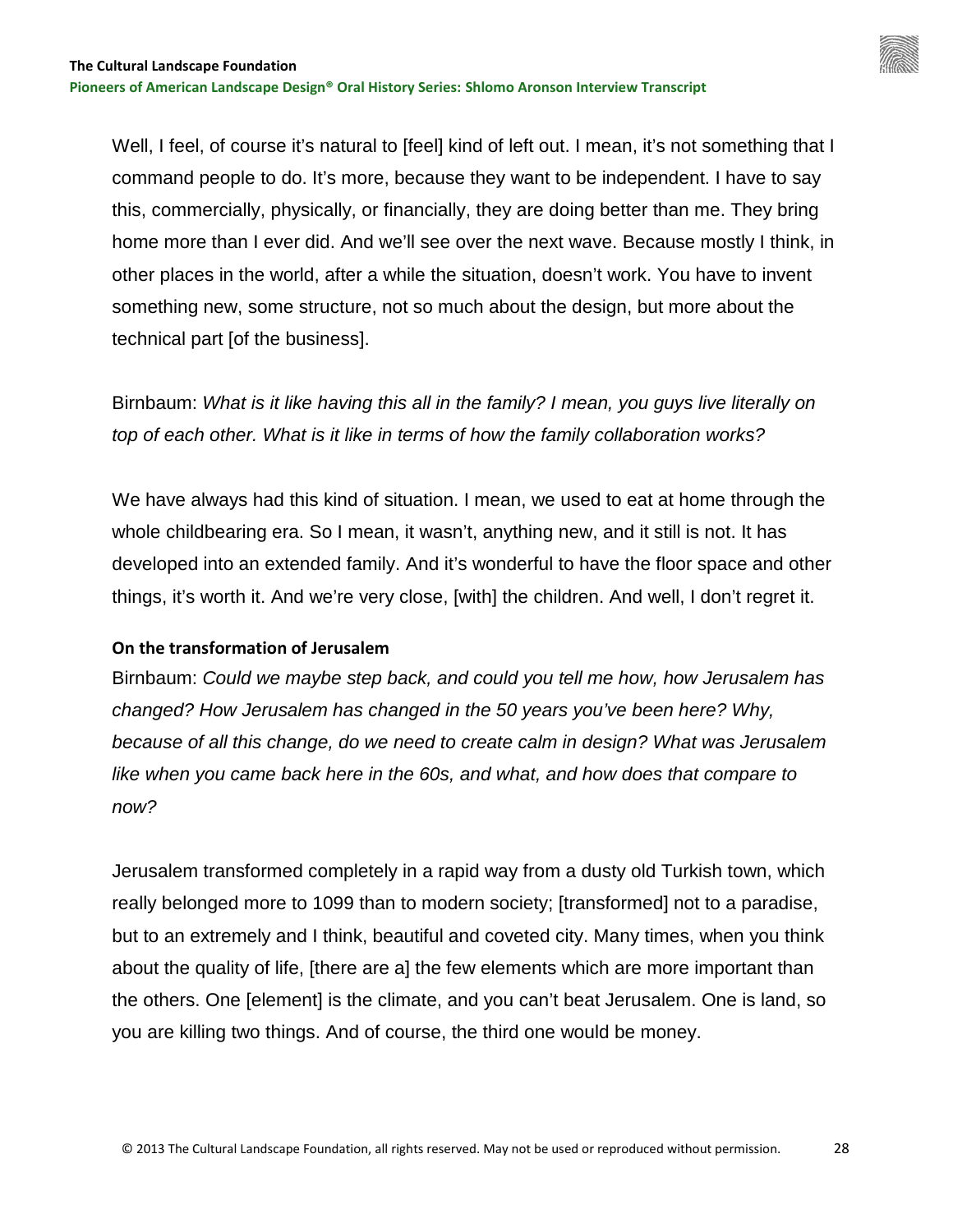But partly because of the influence of Teddy Kollek, who was the mayor for 30 years. [He was] extremely ambitious and extremely smart, and demanding. We worked a lot with him. And he made the right decision by instinct many times. I know that in my case, he helped me so much; he helped me with design, not with personal [things]. And always knew I got a fair deal, which I did. So Jerusalem [was] transformed after the government and the municipality injected so much energy, and so much thought [into the process]. I'm sure there are many places which can be improved, but on the whole, it's a beautiful place.

# <span id="page-28-0"></span>**Design**

# <span id="page-28-1"></span>**Elements of Design**

## <span id="page-28-2"></span>**Water as a key element**

Life in Mediterranean areas, like California, South Africa, Israel, is really a matter of survival. If you live in the tropics, you have the basic amount of food on the trees around you, and if there is a drought it doesn't affect your existence. I mean, in the Mediterranean areas, either you've got nothing or you have to worry about the next step. And the use of water in a landscape project has to relate to the fact that you are not in the tropics, or temperate [zone]. When you find in the bible the stories of Abraham going to Egypt, for bread, it this lack of a constant safe source of food, that is the major thing to the life of a person in a Mediterranean climate.

#### <span id="page-28-3"></span>**Stone**

Birnbaum*: OK, yes. So Shlomo, let's talk about stone in your work, and what's, and how you use stone and what it means to you as part of your palette.*

Stone in our parks is very central. And it takes a lot of our thought. I remember coming to Jerusalem not knowing much about stone, because I did not have much experience with it in the United States, except [in] Barre, Vermont.

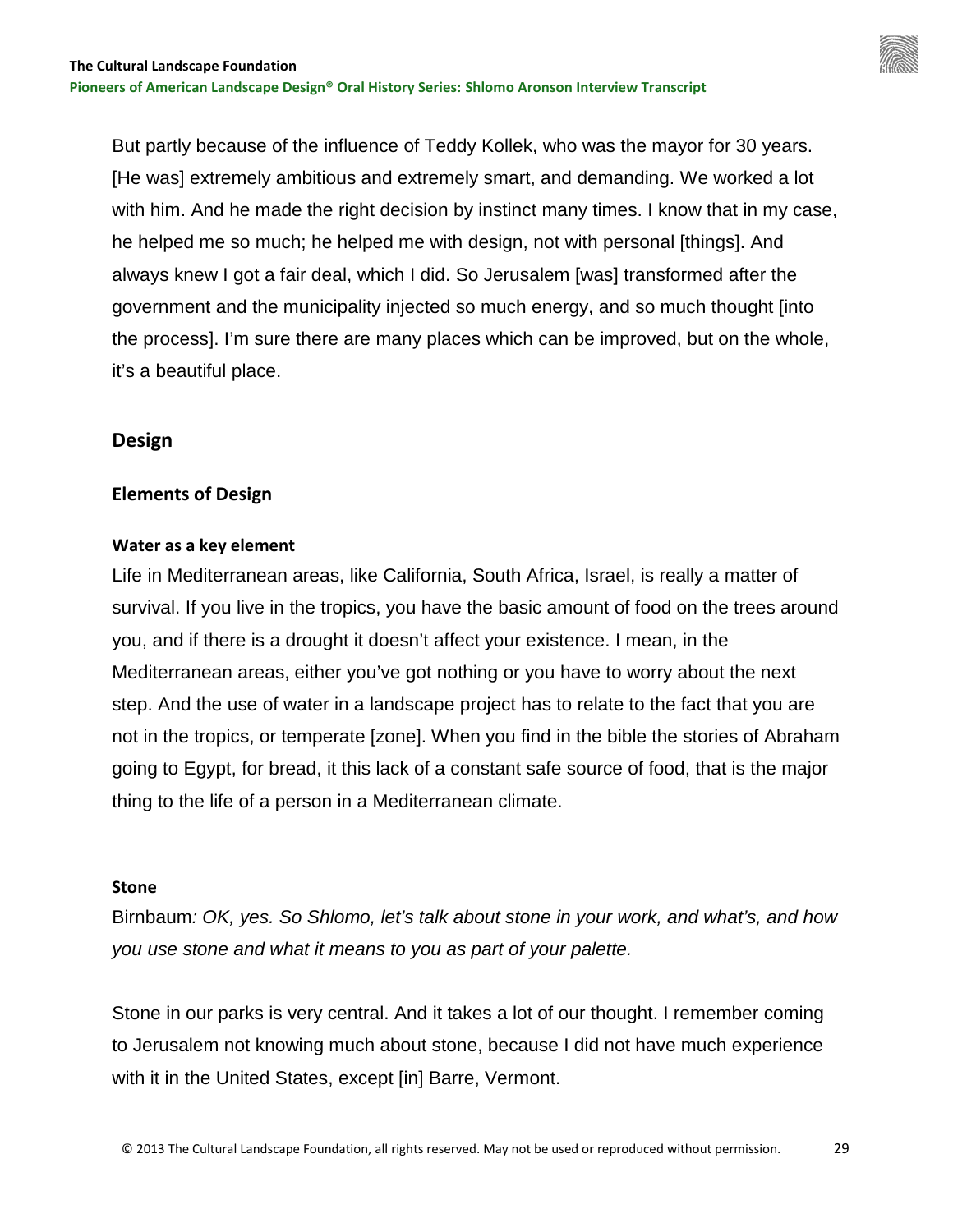And then in a good period of design and work, I noticed that it's not such a bad word, "stone". And even though it costs about 10 to 20% more, it's worth it, and with it goes the feeling of durability.

We understand stone much better than we did thirty years ago. So when we worked on other projects we hardly used any other material for cladding. We learned how to make strange shapes, like the one of the snail in Neve Tzedek. At Dung Gate we had a problem. On one hand, the Dung Gate area was used as a parking lot, and as a bus parking lot, and the road had to be designed and built there. So we got to do [this project] and now it's Beit Shalom [Park]. We were asked to do a comprehensive plan for the whole length of the southern wall, all the way from the Dung Gate to, to the Offel [eastern wall]. The only thing we liked were stone pavers which are very narrow and long, set very deep. It looks great, but it doesn't exist that much in other parts of the wall. We asked the contractor to build it and he did. I've used thousands of meters of macadem. And this something I was very emotional about. How often do you get to do a gate in the old city? Every 400 years. So that's a noblesse oblige.

So stone, in our lifetime, is something which represents aging, it represents strength and honesty. You can't glue two stones to each other, it looks terrible. And it's not good from other points of view. The Romans left us a lot of material about stone, and it's called "opus", that means work, the Romanum opus. It's a good thing, stone. Stone is very central, is a very essential element in our palette.

One of the last times we used stone was in the Jerusalem Theater, which is not that far from here. We had to do the whole piazza and we looked for stone for a long time, but we couldn't find anything which we liked. And then we decided to send an old man, to China. This guy was a stone expert, a real stone expert, an English guy who knew what was important to know about stone. He became an expert in stone after 50 years or 60 years. And he was sent to China, and he found this [stone]. They sent us 40,000 pieces.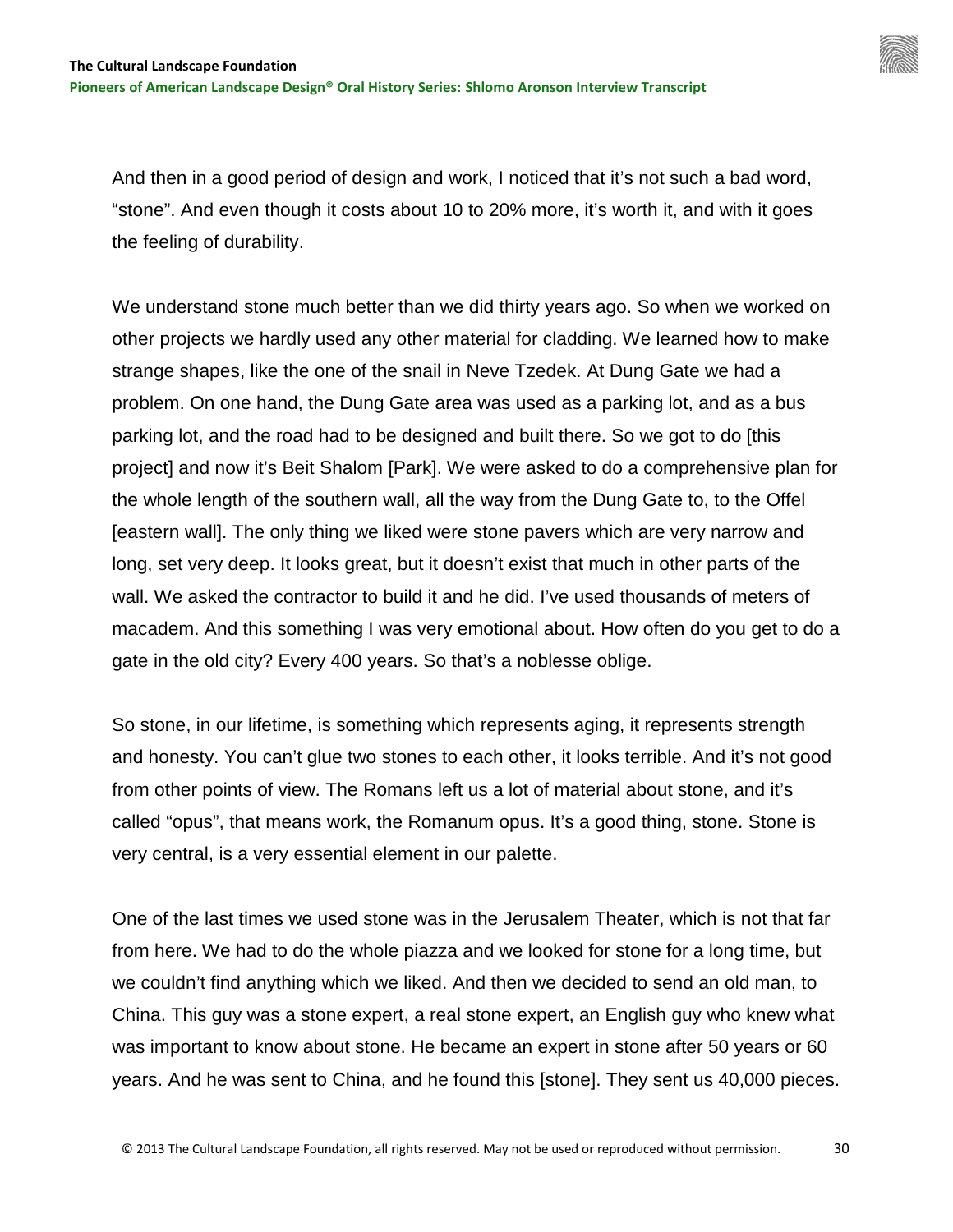And they sent the workers to assemble it, and all these Chinese did it in a week; something which would take a month in Israel. It was amazing.

# <span id="page-30-0"></span>**Principals of Design**

# <span id="page-30-1"></span>**Continuity vs. Change in the Landscape**

One of the three principals of our work in the last 50 years is continuity. And again, continuity in geographical terms it creates space. There is continuity as far as use of water; and continuity of the trees, and with time. The concept of time is a very important thing. And I'm sure we didn't mention it at all, but we should say something about it, too. Because I am starting to see that on many projects we didn't take the growth of the plant material into account.

Peter Walker, said that there are basically two kind of practices. One in which the majority of effort is working abroad. And the other kind [of practice] is working in your own country. I for sure belong to the second kind, which has a lot of advantages but lacks the excitement of travel abroad. So, of course, if you are lucky you do both. But if not, you should know that there are no limitations. There is an advantage in seeing many various trees and vegetation. When we saw Kreitman Square, I was shocked. It was another place. It was very nice, and most likely it will change. There is there a fastgrowing tree; which needs a period of 10 or 20 years of rejuvenation. And you can do it, this one [tree] yes and this one no, and so on.

As a student, you make a design, but you never follow it [through]. But it should be studied. And actually, I think that in an ideal world, you would be required to make a plan, plan one, architecture number one and [plan seventeen], architecture number seventeen showing how the next one or two phases, stages [in the design] will look. So at least the client can look at this and say, "right here, if you plant here, we're going to block the ventilation and so on".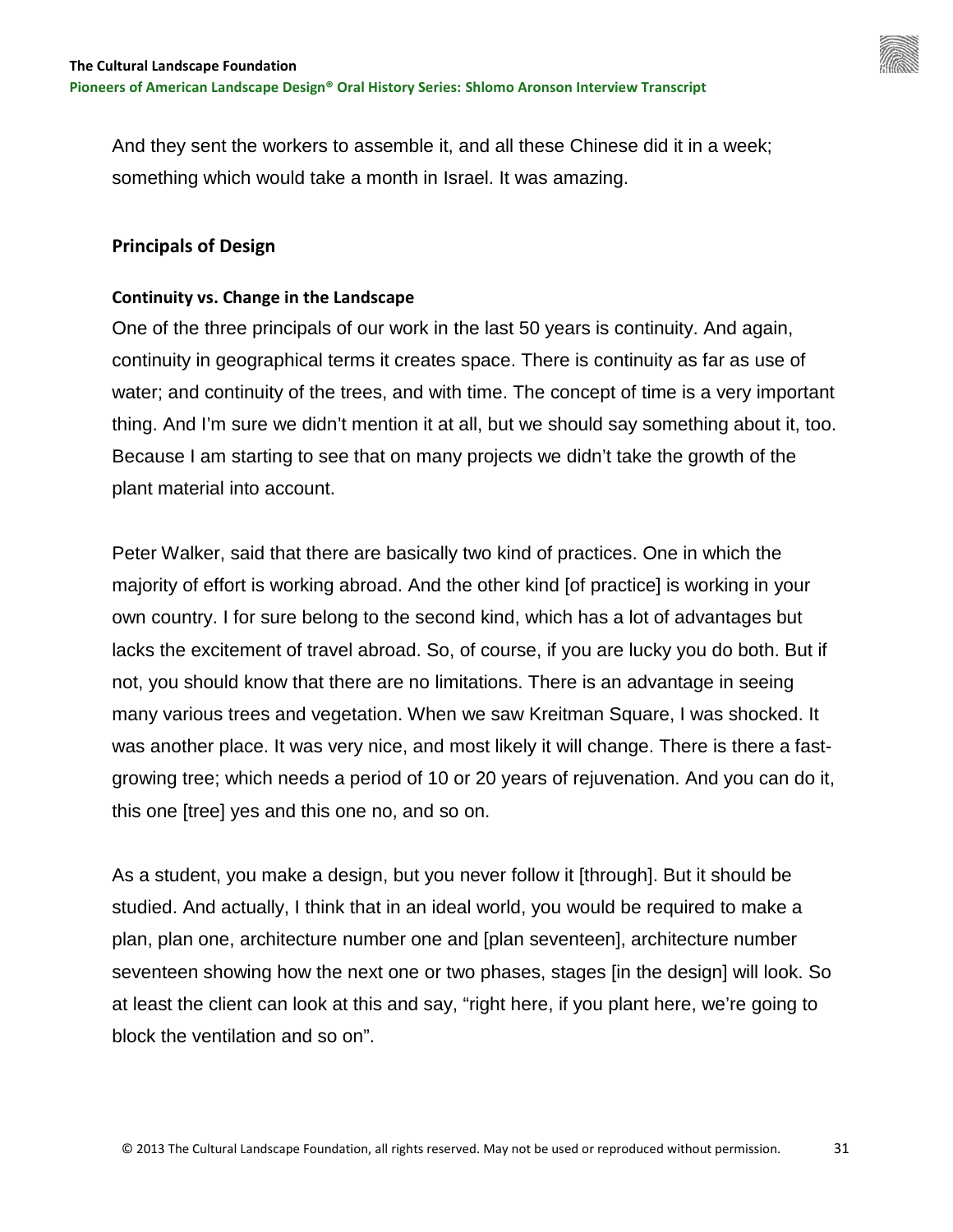

#### <span id="page-31-0"></span>**Creating Calm in the Landscape**

Birnbaum: *To be calm. Calming. Simplicity. Order. We said we wanted to come back and talk a little bit more about what that means and how you achieve that. Can you speak about this?*

Israel is a country, is a very tense country, full of tension, tension created by machines and by people, by every other thing. And it could become a problem, a much stronger problem in the future. Because, because life [is] so noisy, and so difficult, the major role of a landscape architect in Israel is to help create [a sense of] calmness in the landscape, visually, noise-wise, and etc.

Well, we don't realize how much things changed in the last 100 years, and how much they're going to change in the coming 100 years. And it could be a very difficult world, and we have to almost create sanctuaries for people, because the disturbing elements can be so overwhelming.

# <span id="page-31-1"></span>**Thoughts on Design**

#### <span id="page-31-2"></span>**On practice**

In engineering, there's a great future. This is something else I have been thinking about recently. There is an age that a young landscape architect should be made aware of. Anyway, I bring it up because to me it occurred to me; look at [Lawrence] Halprin. He got a golden age from his 40s to 50s. And then it stopped. I mean, he did good things since, but [it is] not the same as . . . Sea Ranch, motation, the Nicholet [project] and so on. He never repeated this.

The same thing happened to me. I had a very exciting period, when I was 40 or 50, but it never came with the same intensity. You could rely on the experience which you had gathered before. So it's at about the age of 40, 45 let's say, when you have to choose to become a landscape architect of raisins and almonds. I mean [to become a landscape architect] of all the good things or to [PAUSE] become a landscape architect of housing.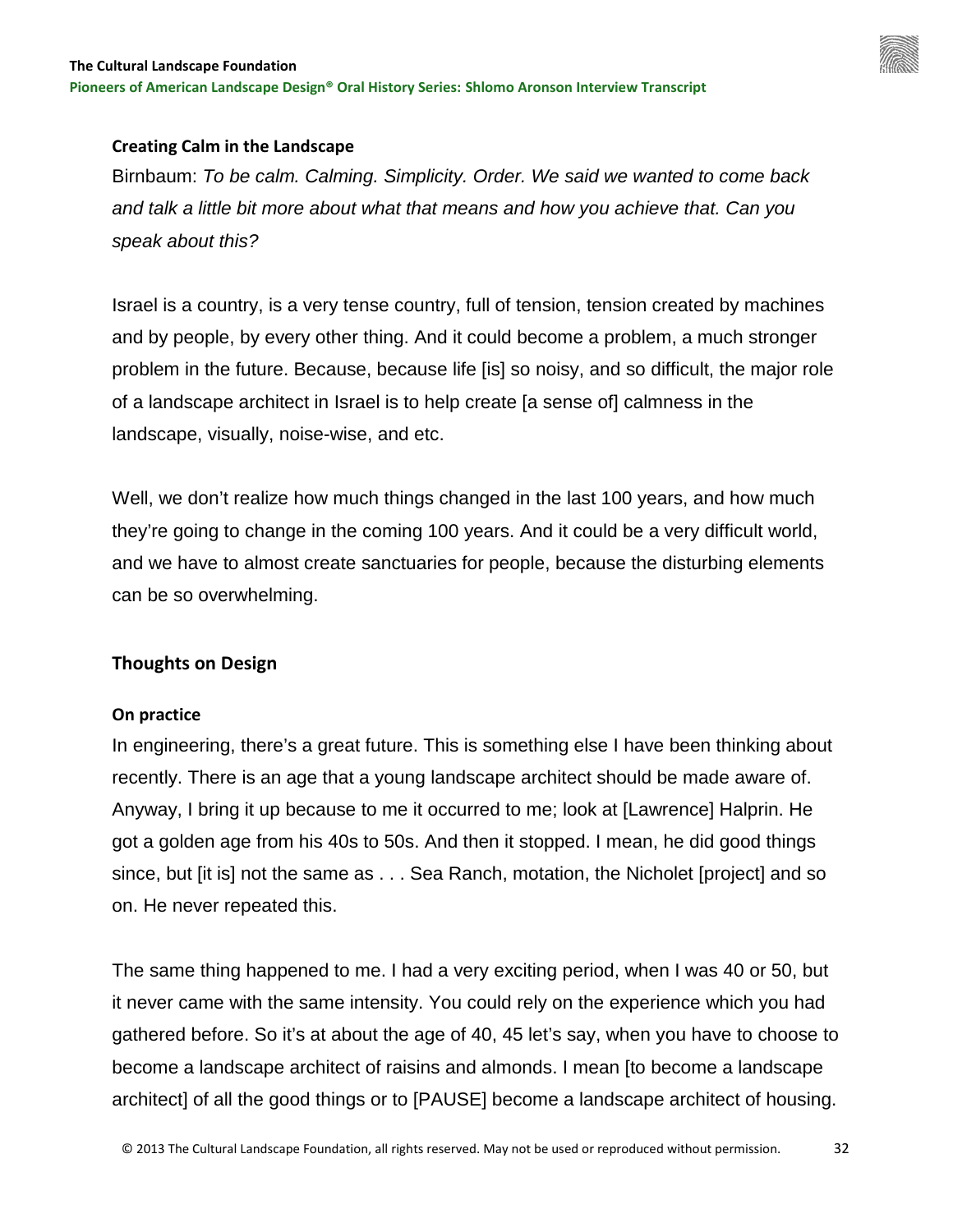Because most of the work for landscape architecture in the world is around buildings and around housing. And there is a sort of a moment [when you decide] to go with quantity; most likely, most of your life you will be doing good for people but [it will be] less glamorous and less interesting than the other approach. And I made the decision not knowing that I made the decision.

We had a housing project here in Jerusalem, in the outskirts of Jerusalem, of 25,000 people, it was very successful, but it's, [it's not] the [Negev] phosphate [Works] or something which is really more exciting. I don't know if it's true. I didn't mention it to anyone, I had no idea. For me, and for Larry, whom I know very well, and I think for other people, this is a rule. I mean, also in a sense you could say, it's a second chance. But nobody can promise you [that you get] to do the Opera House of Sydney, there are limitations.

Birnbaum: *So the question I want to ask you is, here we moved from a project of designing the gates and now you're talking about planning the country. We have talked about the conveyer belt, the Dead Sea, the phosphates. I mean, did someone ever say, Shlomo, what do you think you're doing? You're a landscape architect, you should be planting trees. Who do you think you are, taking on these projects?--*

Nobody ever said it to me.

Birnbaum: *No one.*

And I was waiting all the time for it to happen. I didn't know when. But I agree with you, it's kind of odd.

Birnbaum: *So when you were teaching at Harvard, for example, or if you were lecturing anywhere, what is the message for landscape architects? What do you tell people about*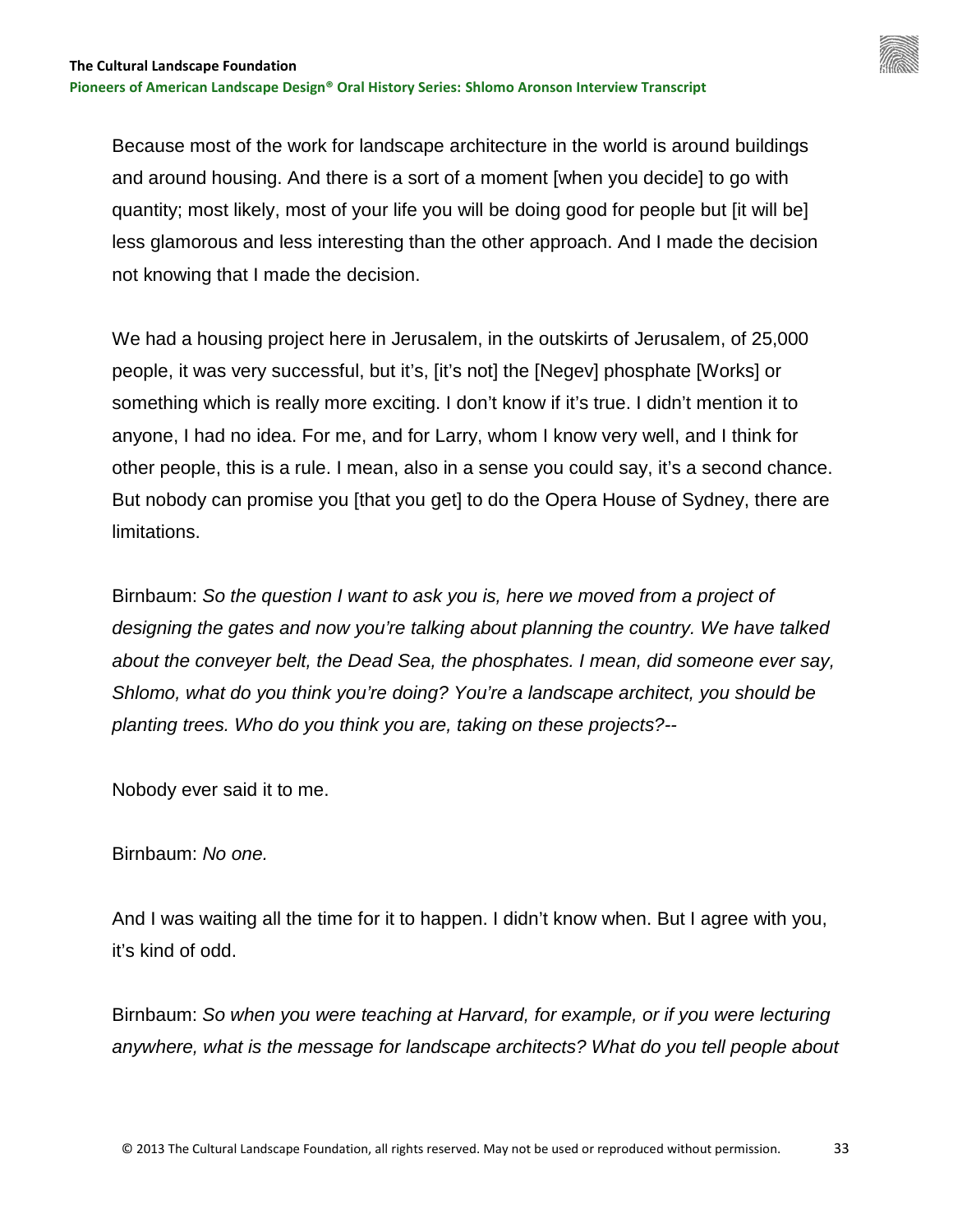

*sites like the conveyer belt and the phosphate project and the master plan for a country?* 

First of all, it's a small country. Israel is really a very small country. I was lucky enough to be in the right place. People trusted me. I don't know, I mean, when we started off, my first regional park, somebody, the head of the department liked me very much, and everything we wanted to do – got approved. And he, he loved the process of planning. He came from the soil. He was this kind of type of person who was a very, very good administrator.

#### <span id="page-33-0"></span>**On Historical Sites**

Birnbaum: *Yes, I have it. OK. Shlomo, let me ask you something, because you know, here you are working on these sites with hundreds if not thousands of years of history, and there's something that you said a few, maybe five minutes ago, that you said a number of times. You were scared about doing the wrong thing.* 

I was scared. I'm still scared. When there is a, there's a flood every so often, when something doesn't work, I always think about all the projects, and who's going to fix the problems? And I used to call all the time, call somebody and say, "What happened in your project"? I took it very seriously.

# Birnbaum: *Do you think of yourself as a guardian, a custodian?*

Yes, I feel many times . . . I took a job which I thought for the country was more important. I'll do that [project] and not that [one]. This is kind of a bit of chutzpah. Who assigned me to think for other people? But I just did it. And nothing terrible happened. But it's scary. It's scary.

# <span id="page-33-1"></span>**On The Sinai**

Well, you have to be there. It's, I mean, it's a great place. Of course, right now, I mentioned it a bit last time, it's a bit ruined, quite a bit ruined. But it had this sense of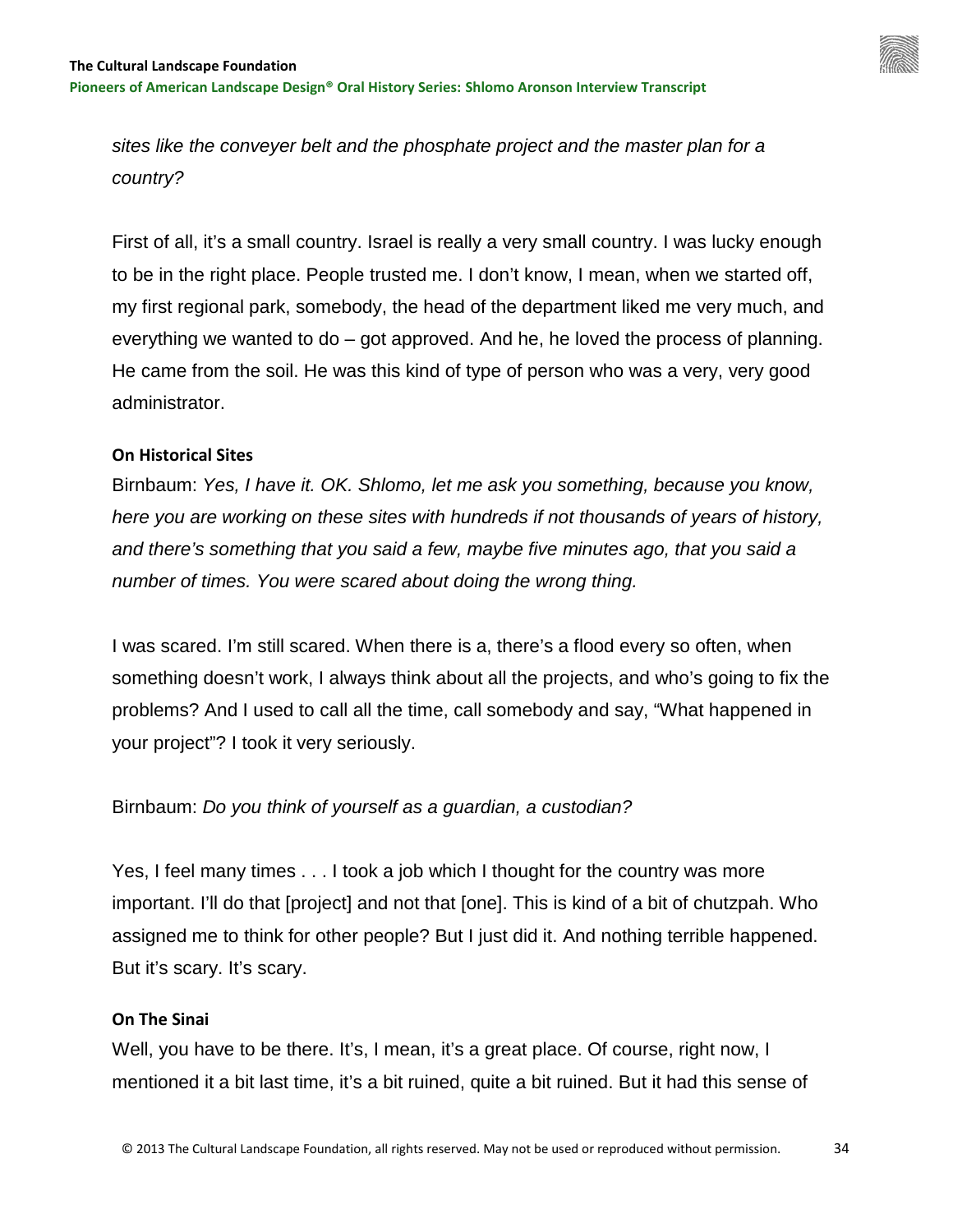another world, where you have the possibility to make something really good, I mean, excellent, not just good. But I want to say, to that [PAUSE] [it is] as if God was a big power who was trying to produce a fine piece. And in the Sinai, it worked. So thank God, [there is] a good ending. But really, it's something fantastic. And when you go there and you don't see a human being for miles, not miles, in the whole area, it's so fantastic. And the colors, I mean this red sand and so on, and the fish and the coral. I mean, you can really spend the rest of your life very happily y[there].

Birnbaum: *You were just describing Sinai very poetically, and I'm curious if you have romantic feelings towards it, if it's something you go back to.*

OK, I guess so. For sure, it's one of the strongest long-term, long-term [situations] for me. It was actually quite easy, because Israel for a change didn't blunder and was a really nice custodian. And I was part of this, [being a] custodian, a very small part of the effort. And we didn't ruin anything there; we made it much better than it was, and for sure not worse. Unfortunately, it hasn't continued, in the last 20 years. But it wasn't destroyed.

#### <span id="page-34-0"></span>**On the Legacy of the Profession**

Birnbaum: *So Shlomo, tell us what you've got there. What is that? You have that paper, can you tell us what it is?* 

This is a manuscript, part of a manuscript which I wrote in 1965 as a term paper for Professor Newton. And I find it so interesting that the ideas we cherished in 1966 are still valid and make some sense. It was another world, of course. But we shouldn't forget the good things of each generation. - And we are part of a long chain of Renaissance men. We are part of a chain of, which will never stop.

Birnbaum: *So tell us what it says*.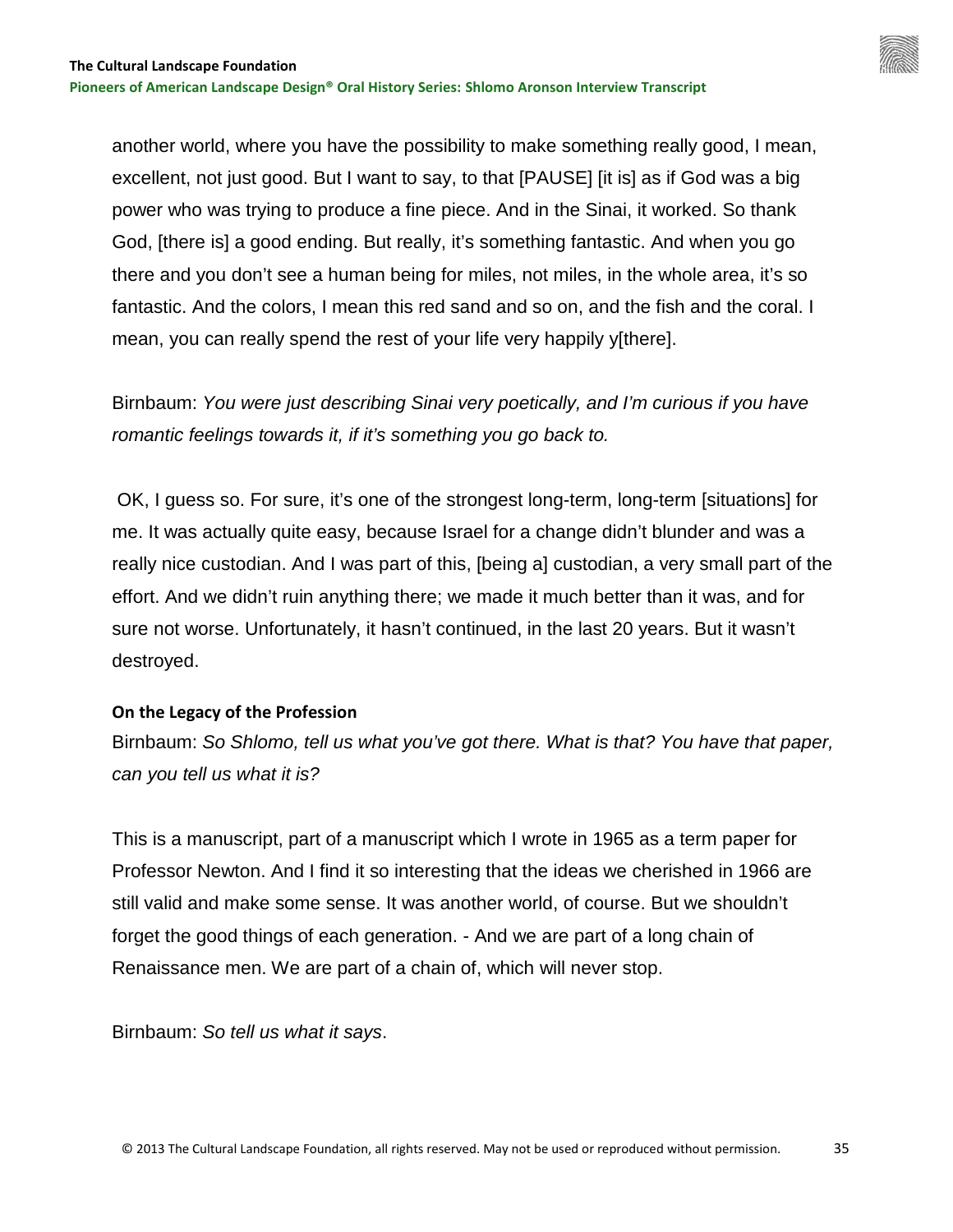**Pioneers of American Landscape Design® Oral History Series: Shlomo Aronson Interview Transcript**

I see the future of the landscape architect as a man who is capable of dealing with problems in the abstract, who believes in certain values; who operates with a small but creative staff; who use the computers to reduce the amount of work done by draftsmen; and who are very flexible and can work with other offices like his own on certain projects or problems. In short, the profession is the creative man, and not a set of rules one is supposed to perform. Because of the complexity and sophistication of the future, the future landscape architect should be educated and trained to understand the new problems, which are bound to come more and more in his lifetime. Instead of the specialists that mark our age, we need to, we need a Renaissance man. Not a man who knows everything, that is impossible, but a man who can always learn and who can try to understand everything to which he has to end. Above all to have a philosophy of life and of design. To quote Giovanni Gentile speaking of Leonardo Da Vinci, quotation, "for him, philosophy, positive or negative, was the bottom of the thought and all scientific research" .The future of landscape architecture is the future landscape architect.

Birnbaum: *So reading that today what do you think? Do you think that a lot of those things came true and you followed that path in your own practice? Well, you know, when Gina [the Director] asked you if she, if you thought you were a Renaissance man and you said that "you wish". I think about the diversity of sites that you've worked on, you know, from the phosphates to the conveyer belt to the National Plan and then down to very small-scale hand-crafted projects. That sounds like a Renaissance man to me*.

#### <span id="page-35-0"></span>**On Transportation**

Working for Halprin, I learned quite early in my education the importance of transportation as a major player in all the countries in the world. For many, many years, except for an interlude by some people during the recession in 1929, and the [the work of Robert] Moses, nobody dealt with it.

So I was made aware at Halprin's office about it. Including the story about the project where the California Department of Public Works tried to get Halprin to support an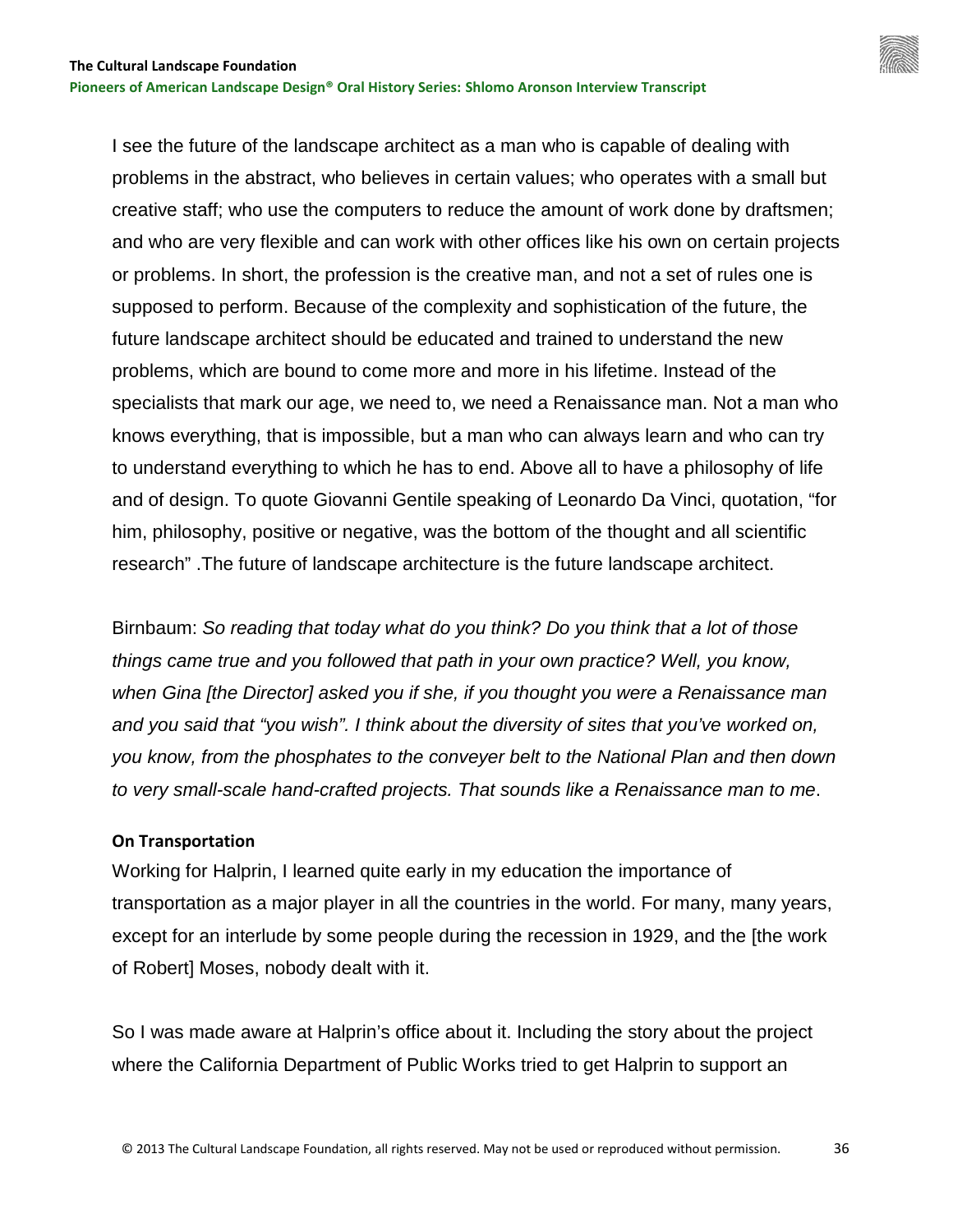unacceptable design solution. And thank God they lost. But Larry fought them and his knowledge of transportation was always greater than his fellow architects.

So then later I learned about [Gilmore] Clark and [Michael] Rapuano in a course with Norman Newton [on this subject at Harvard]. And so when I won this assignment of Road Number One, I got perhaps my best triumph. I was able to influence the geometry of the road, in such a way that everybody accepted it. I didn't have any complaints about it. Instead of [it] being the engineer, it was the landscape architect who actually [had] the important role. Suddenly people look at you not as a child or non-professional but as somebody who can say something, and show them the right way to do it. And so that's true for [Road] Number One.

And since then, we received a letter from somebody high in the DPW, the guy who was later in charge for road number Six [saying] everything I know about, about roads, is from Aronson. And he gave some examples, I think. And it's important, because there are not many examples of succeeding like this. However, the architect is in Haifa and he did carry on a study on the geometry, too. So there is some continuation. And we continue, too.

## **Practice Guidelines**

## **Lessons learned from Larry Halprin**

Larry Halprin was a genius at shifting from one scale to another. And it's really a talent. I never met anyone who can so easily address such extreme situations. I learned from him a thing or two in this lane, how to relate big scale to small scale. I learned from him not to be afraid. And to take advantage of working on big scale plans, all the way up to a National Plan. Partly this is because Israel is a small country and partly because in times of shortage, having a concept of how open space works [can move us] towards saving the country.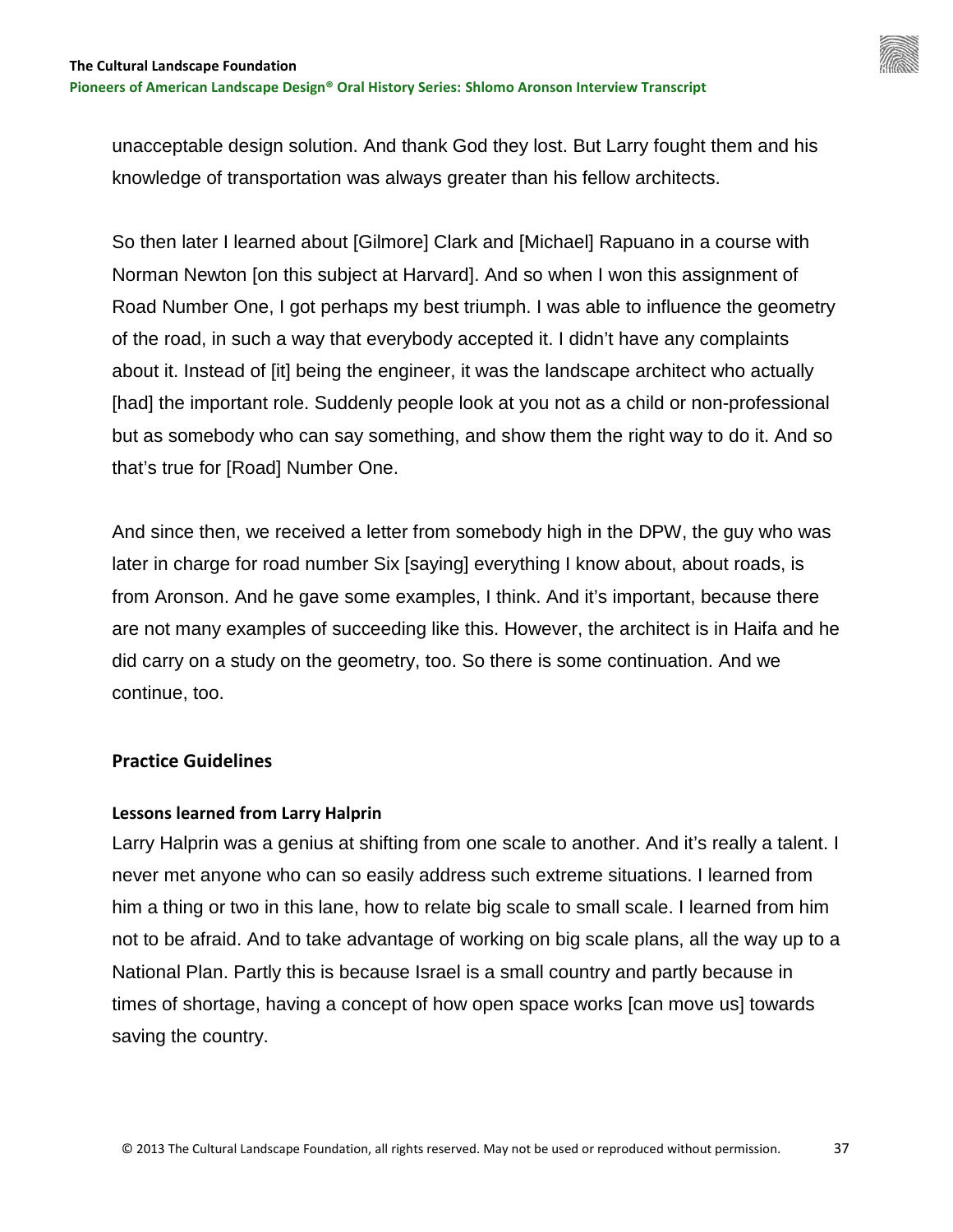Larry could also talk to a big crowd of people [in a] very sophisticated [way]. We had this case in Eilat. He eventually gave me the landscape master plan for Eilat to finish. He was standing in the airport, many people were next to him and he tried to say everything about the landscape of Eilat, and he never even looked at it. He gave a fantastic speech; it made a lot of sense. Even without knowing what he was talking about. But it was just fine. I was really awed. And then we filled the gap, and nobody knew. And I asked him [about it] and he kind of smiled, but I never knew how he did it. I mean, as I said he was intelligent. So if you can stand up in front of a lot of people and invent a theory then . . . . I did it many times, too.

#### **What Makes a Good Client**

Birnbaum: *So you were just talking about the mayor, what makes a good client?* 

A good client should be intelligent. There is nothing to replace intelligence. So that's one thing. And then it's good if your client has some engineering education. It doesn't have to be the Nobel Prize; but [it's good if they] can understand and can read a plan and can imagine a three-dimensional project and so on. A good client is patient and not too haughty. And a good client should have a lot of money.

Birnbaum: *So have you had, who, have you had one or two favorite clients in your career?*

Yeah, I have had great clients. I had Teddy Kollek, as the mayor, [he] was a fantastic guy. And I have had people from the army when we did the redeployment after the peace treatment with Egypt. There was a great rush by the army to redeploy to the desert, and not to destroy all the natural qualities of the Negev area. They [the army] held a big meeting. I got to do the sensitive part and also to coordinate it.

And the man, who was the Director of the National Reserve, came to me and said, "look Aronson, we all trust you. If you fail us, you fail the country". Anyway, I was much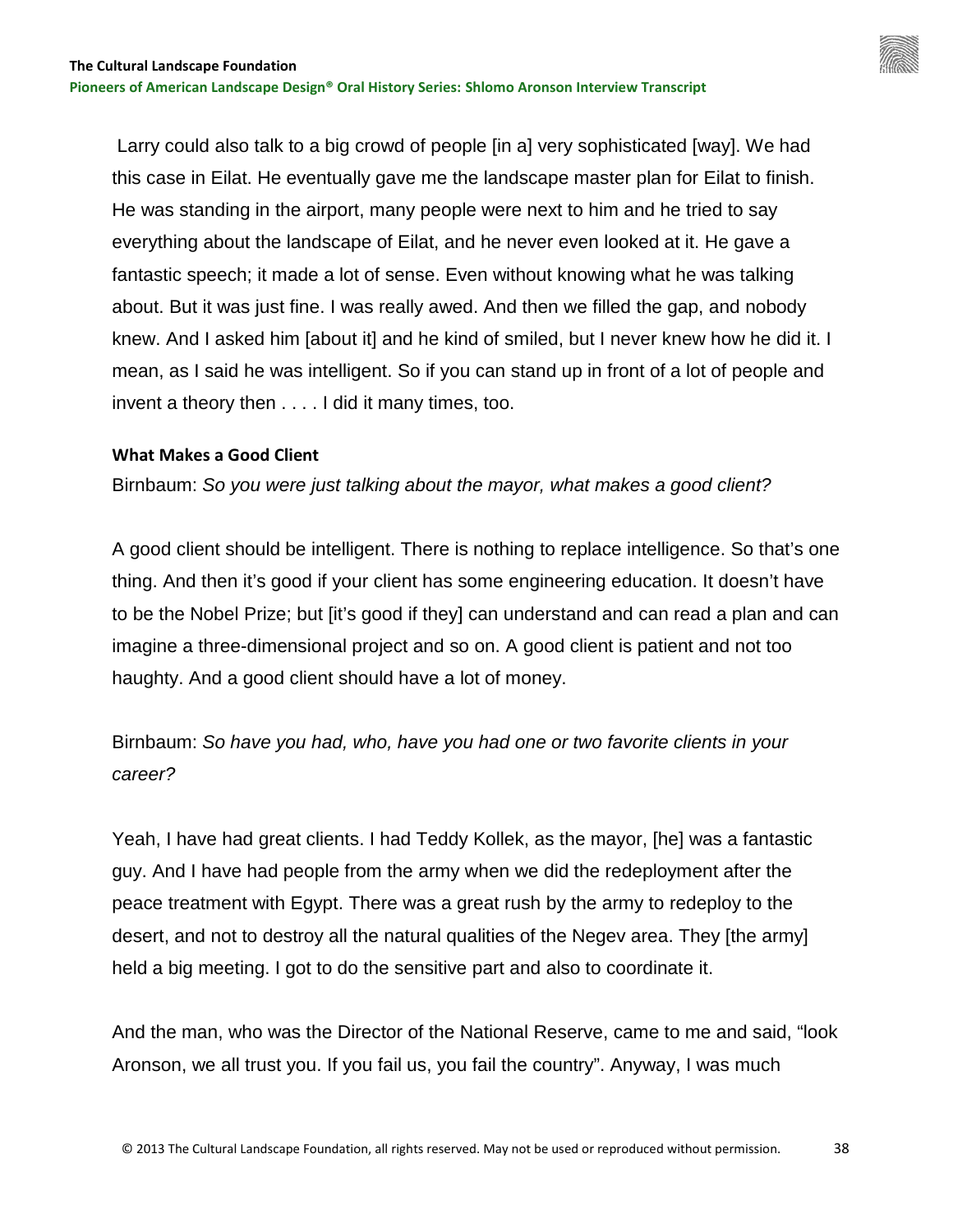younger, too. I took it so seriously and could hardly sleep. And it was for three years, from '79 to '82, when this thing occurred; and we did a good job.

And so that's a good client, because they were intelligent and they loved the country, like so many military men. I had a great time. The main thing we did was establish a routine. Sandra, the kids, and I went on Thursday, and spent the whole time [in the country]. We stayed with friends. The people became friends after a while, because it was almost a three year [project]. And we saw them quite often, and we had time in the country. And I loved it.

#### **Doing Your Homework**

Birnbaum: *So when you approach a project and you deal with the past, what's your process?*

First of all, you have to [PAUSE] state the problem. I think about it and I read about it. I like to read.

## Birnbaum: *You like to do research?*

Yeah, but I like, it has to be of some [interest]. I am very lazy, and also I get bored very fast. There was a guy, his name was **Yosef Weitz** who really founded and gave the direction to the forestation [of Israel] from the British Mandate all the way up to his death, around the 1960s.

I read all his memoirs, and I had such an advantage by doing that, because this man really did something very unique, very impressive, very influential. He used to come to the site. I never met him really. But he would say, "you plant and do so and so, this up to there, and this up to here". No drawing, no nothing. And he did it and everybody adored him.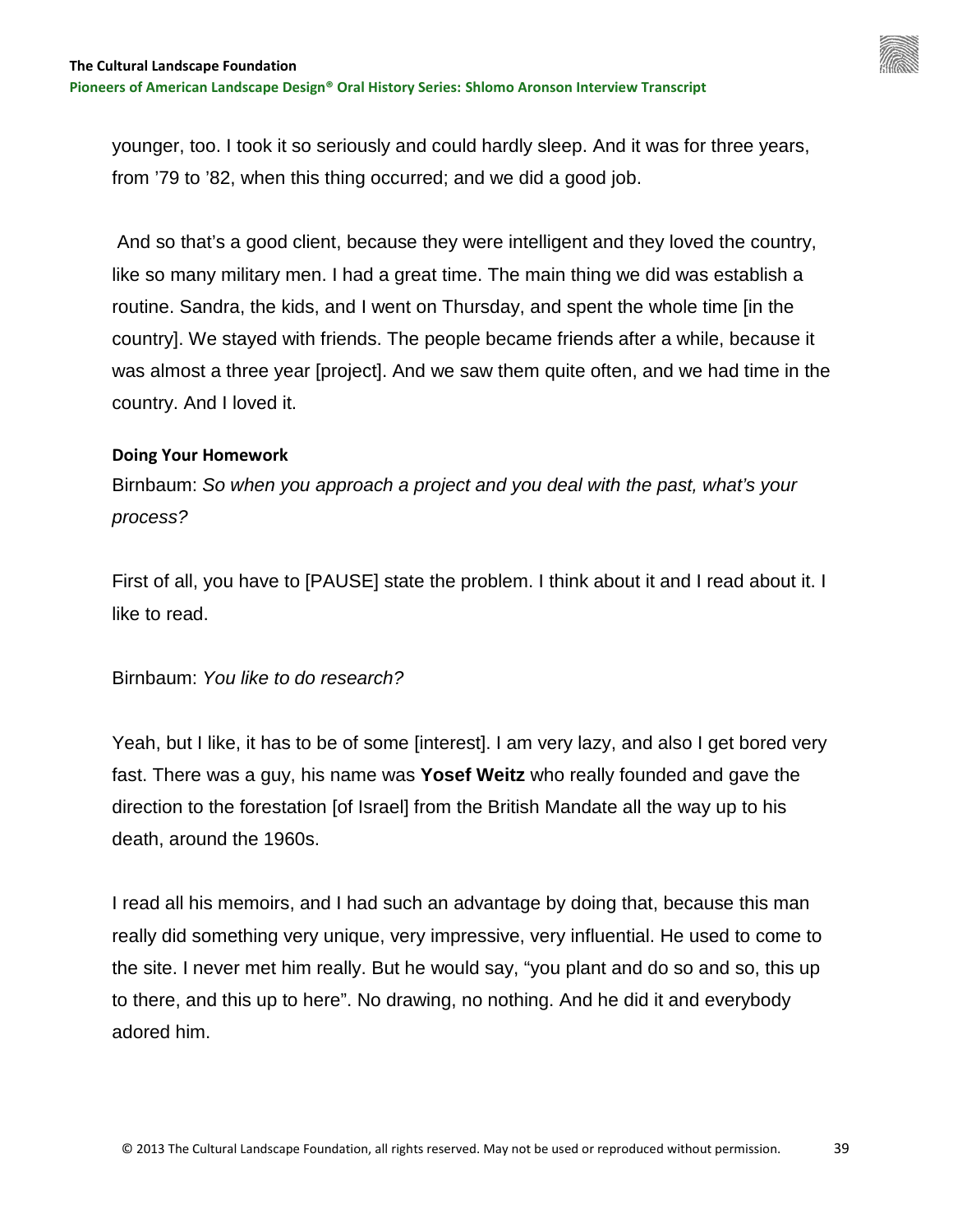So reading about the situation helped to resolve all the other information [for me]. Because very early in the game, I needed to decide what the permanent solution was going to be. What was the important thing? Just like at Caesarea, the closing of the gap in the long wall.

# **Developing Talent in the Office**

Birnbaum: *And so when you're teaching a young person in the office about how to deal with grading, do you have any sort of rules, you know, ways that you teach them? Do you do a little sketch? I guess what I'm saying is, how much is too much?*

Well, first of all, let me tell you about students. We had a method which is a bit cold, but when we get a new guy or a new girl, we let them jump into the cold water. And some people can't perform and some people become so great. But anyway, we are not afraid to hire people with very little experience, because someone who is good will always find a way to swim to the shore. So that's one thing.

# Birnbaum: *Do you like to draw? Do you like to sketch?*

I mean I'm not a born sketcher. And I always was lucky to hire people who were talented. So I found a way of really concentrating on the supervision and on the design ideas. I put less effort in working at the scale where you really solve all the problems, the transition from sketch to the [design resolution].

Birnbaum: *Did you ever, did you ever build models in the office to look at problems?* 

Now, with the computer, it's become almost obsolete.

## **Planning for the Future**

In Israel, there is an unusual lack of land. The whole country's so little, and we have to look to the future. We, we have to discover, or to study, a new type of landscape which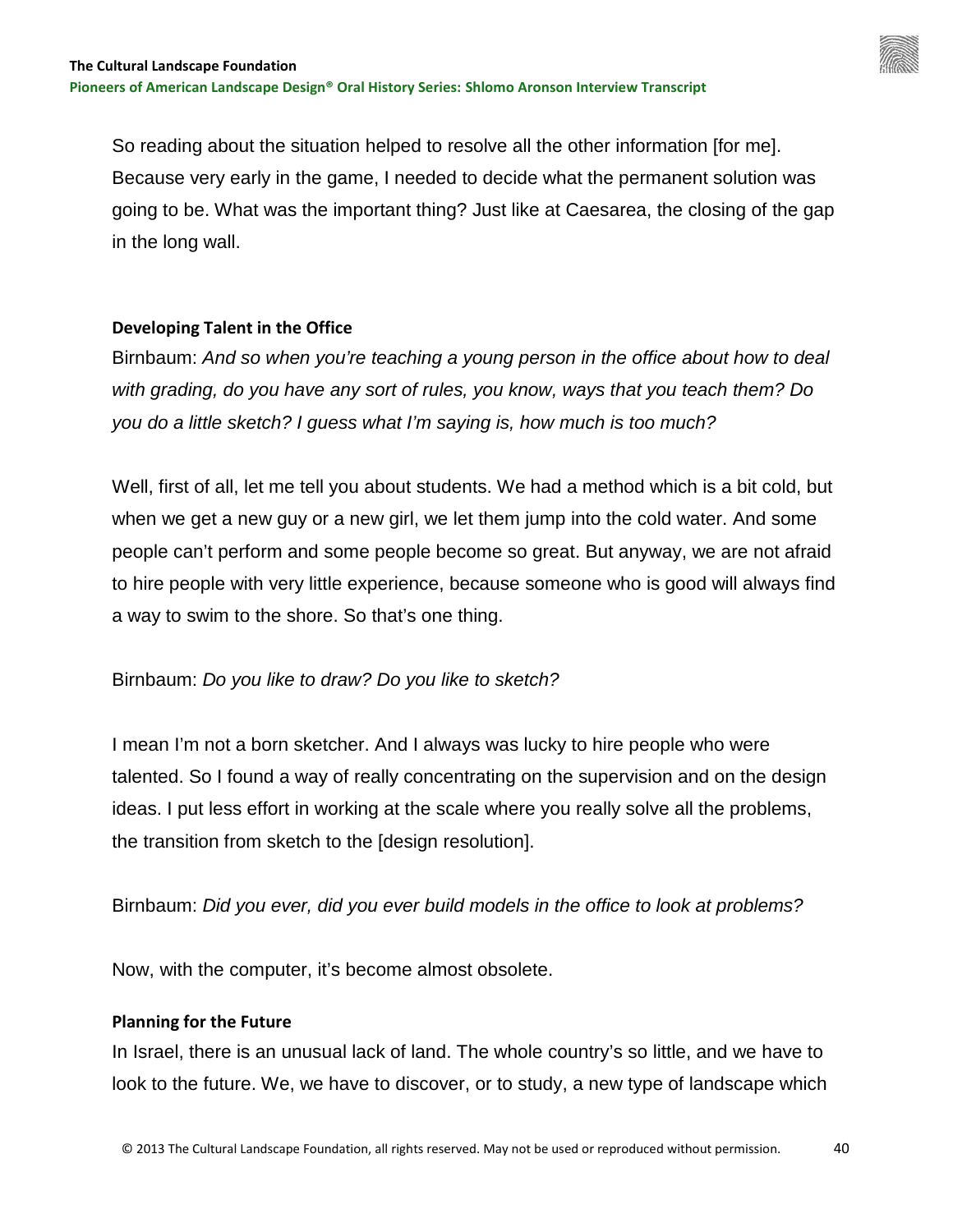is more intensive. It doesn't mean that we'll have less acreage of landscape, or of green elements. I mean, the majority of the parks should be more concentrated and there should be fewer of them.

So the solution is to spend, the only thing you have which is money, because all the other elements except water are restricted by size. And as you see in the Herzliya Park, we tried to build elements which [can] accommodate a large crowd of children and still feel good and not feel overcrowded. And that should be done as part of a comprehensive plan [a plan] which will assign to certain areas certain kinds of uses. Every city wants to build a park, and usually the park is named after the city. When we got the work in Herzliya the client was the mayor of course, she said that they wanted the park to be bigger than this, bigger than that. But she said nothing of the content. She became a very good friend and understood design. So [the city of] Herzliya is going to be lucky. But it could be also a sign for the future and for other places; because most of the population [of Israel] is living in areas along the coastal plain, so we should save the land and the use.

# **The future for landscape architecture**

Birnbaum: *Where would you like to see landscape architecture go in the next 50 years in Israel?*

I think it should be it should be a leading profession. That's for sure. And it doesn't seem to happen. But it should be the profession, a Renaissance profession with all sorts of new approaches. I mean, actually, if you read my paper from 50 years [ago], you can find the answer there. I'm still amazed by this luck that you found it. But it might give us some hint, It is still good and we might learn from it.

*The interview continues with a conversation with Barbara and Ittai Aronson in the Aronson office*

# **Barbara Aronson and Ittai Aronson Interview**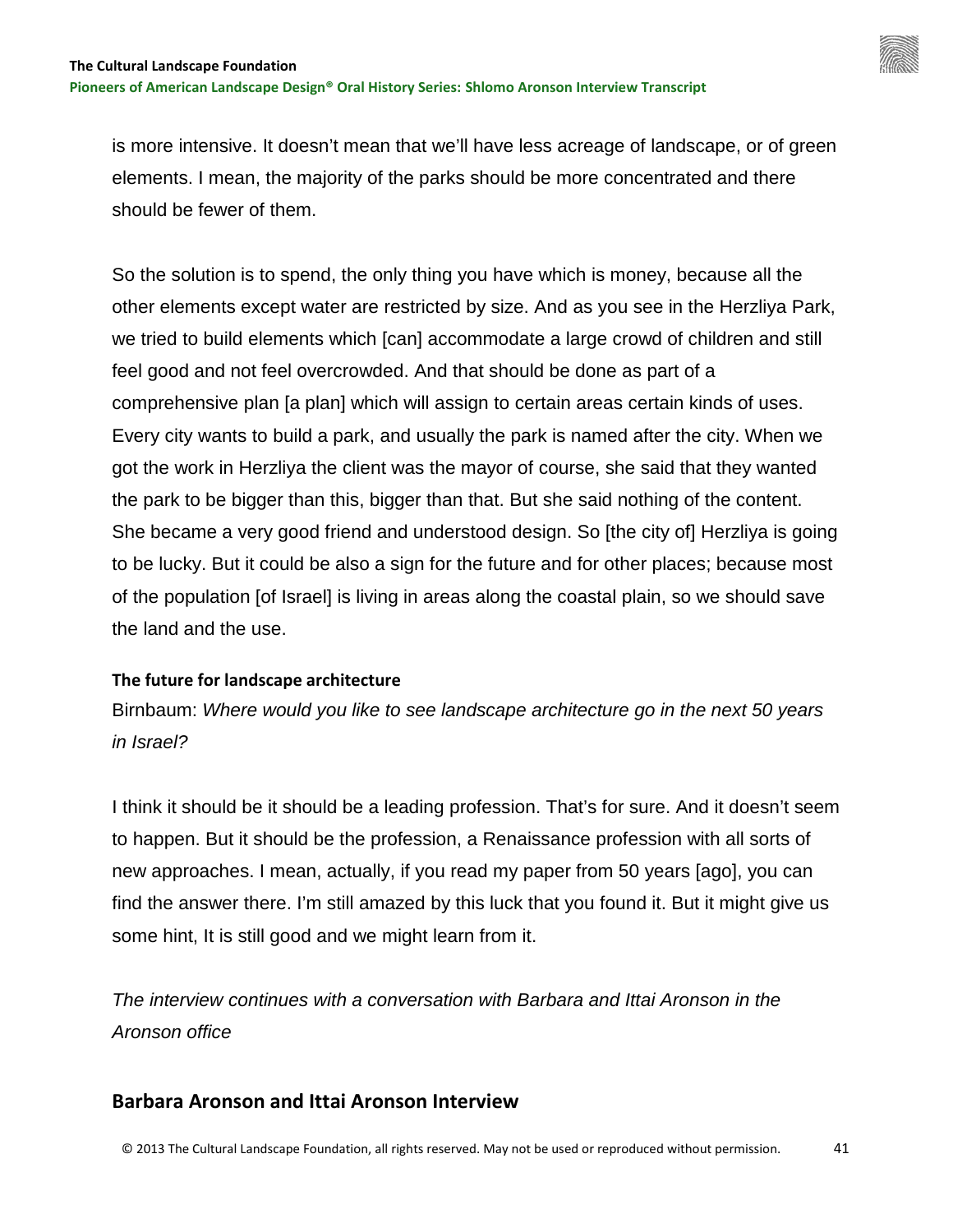

# **Reflections**

#### **The Office Legacy Then and Now**

Ittai: That story. Well, I actually grew up in the office, literally, because the office is above our private home. And we would come home from school and just walk into the office and say hello and grab something to eat sometimes, or just look and see what everybody's doing. And it was very natural and very simple, like that. And my father made a point of taking us with him on projects. He was proud of his work, and he wanted to share it with us.

And there were also great opportunities to go on trips that, and see places that you wouldn't normally be able to go to. So we definitely spent a lot of time in the projects and on the way to projects. Anytime we went anywhere not related to work, he would have an argument with us and with my mother about whether or not we could stop on the way to see the progress on a project. This happened even if we were very late for a festive holiday dinner somewhere. So that happened a lot, too.

But I actually grew up thinking I would not be an architect. I thought I'd be a doctor. But it just worked out that I was accepted to Bezalel. I liked painting I guess. It suddenly occurred to me that it would be interesting. Maybe wanting to be a doctor was just trying not to be an architect, I don't know.

Barbara: And I remember when I came as a student 27 years ago, my desk was in the hall as people came in. And every day, the four kids would come in; they wouldn't look at us, because they were really not interested in us. They slammed the door, they ran around the corner, said hello to their father, talked, and then went back. And it was very clear that the family was a very important part of the whole business, just like Shlomo going down to have a family lunch with all the kids.

And it's quite interesting that today, if I, if I sort of reflect on that, I think that the way the office is running today is not very different [from] the way it was 27 years ago. A lot of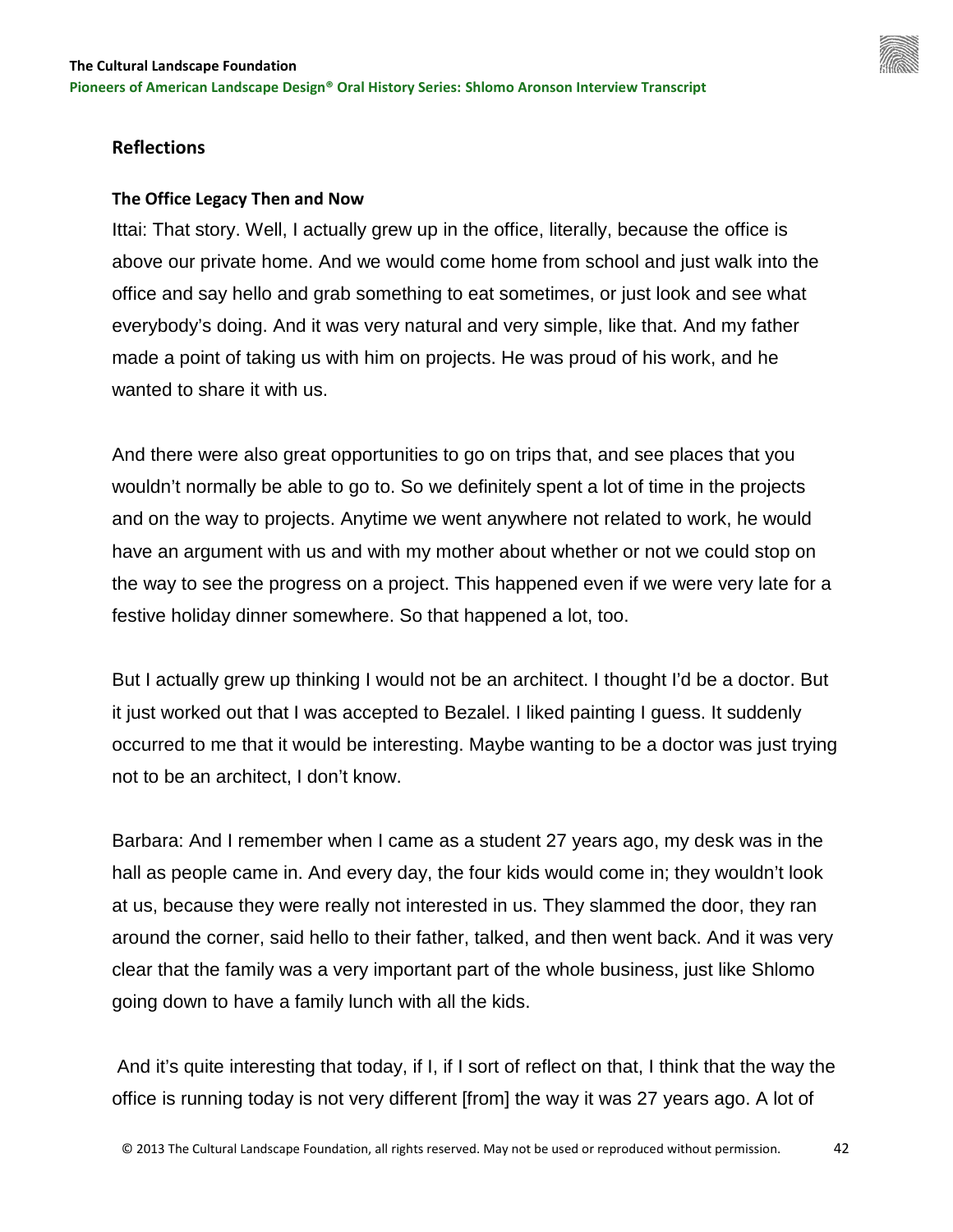the values, both professionally and also how we manage the office, we took over from Shlomo, are his because he is a very kind person. He's interested in promoting people, and their ideas to get the best out of them; and ultimately to get the best, also, for the office and for the project. Also, what is the size of an office that you can comfortably handle and still retain control over what you're doing? I think all of these things are very, very constant. And the office has been between fifteen and twenty people as long as I can remember.

Ittai: Well, it obviously started a bit smaller, but it was that size for a very long time. And that created a way of managing the office that we still use today. I mean, some offices have a hierarchical organization where you have a principal and maybe a few more senior architects, and then a whole row of draftspersons. It's very common, especially in architectural firms; and he never, and we hardly ever have any draftspeople in the office. We look to hire architects.

Barbara: Half of the people are landscape architects and half of them are architects. Partially because in Israel, there just aren't that many landscape architects and partially we found that the two professions very much complement each other. And sometimes we have situations where the landscape architects have an interesting angle on the buildings that we're doing, and the architects bring a different three-dimensional understanding to the landscape. And we find it very, very . . .

Ittai: Enriching. And it also has to do with one of the main principles in the office, and that is we try to do projects in all scales. I mean, ideally we would like to do the master plan for a region, and then a detailed master plan for an area, and then maybe a park in that detailed master plan, and if possible, also the buildings in the park that we are doing. Actually to do all of the levels of the design is something that he always tried to do, and we continue to try and do today.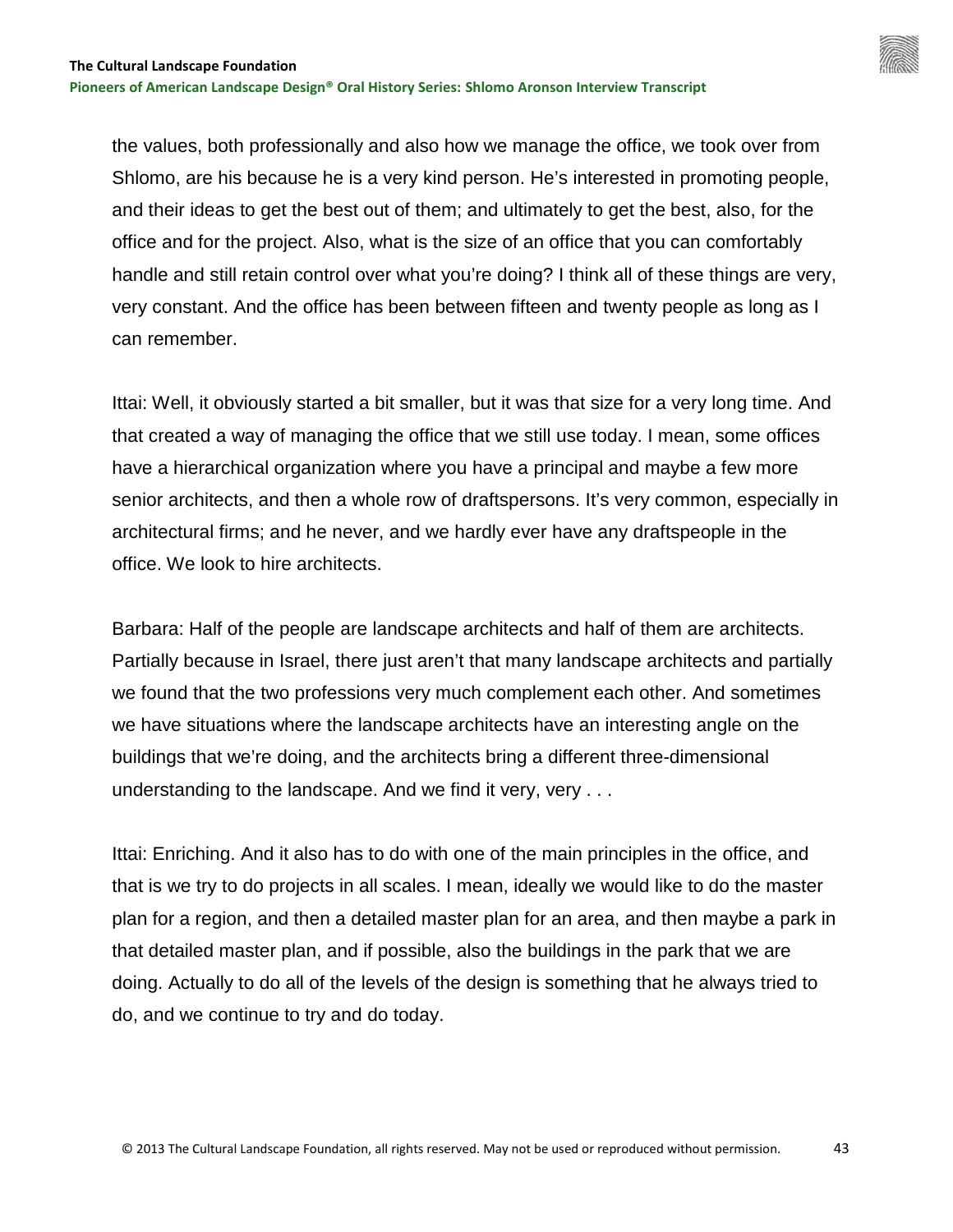

## **Looking Back at Shlomo Aronson's Legacy**

Birnbaum: *This is my last question related to biography. Describe Shlomo, and describe his personality, his demeanor, his vision.*

Ittai: Well, I see him as a father, so it's a lot of things for me. And obviously I won't go into the personal things too much. But he's a very kind man, but extremely focused on the family, and extremely focused on work. That's about it. All of his life he has had a very wide interest and knowledge in history. But that basically comes from his childhood and the way he was brought up. But as my father, in the time that I knew him, basically that's what he had in his life, his immediate family and work. He was an extreme workaholic, and very devoted family man.

Barbara: I remember Shlomo when I was a student. And I was definitely one of many students, foreign students that went through the office, that he was equally kind and attentive to a student or to a colleague or to a worker. I also remember in 1984 when Halprin came on a few trips to work with Shlomo on the Haas Promenade, I was this little light but I was able to draft elevations and details for the discussions. But Larry made you feel like you were an important contributor to the discussion. And especially now looking back and recognizing what Shlomo stands for and what he has achieved, I think that's a very, that's a very great human achievement. But also as a professional, it made me want to become a landscape architect. And it certainly made me, or influenced me in the way that I treat other people.

Ittai: In the office today.

Barbara: It's very easy to forget that, you know? It's very easy as you succeed, and people tell you that you're doing good work, [it is important] that you recognize the contributions of all the other people in the office. That they actually make it happen.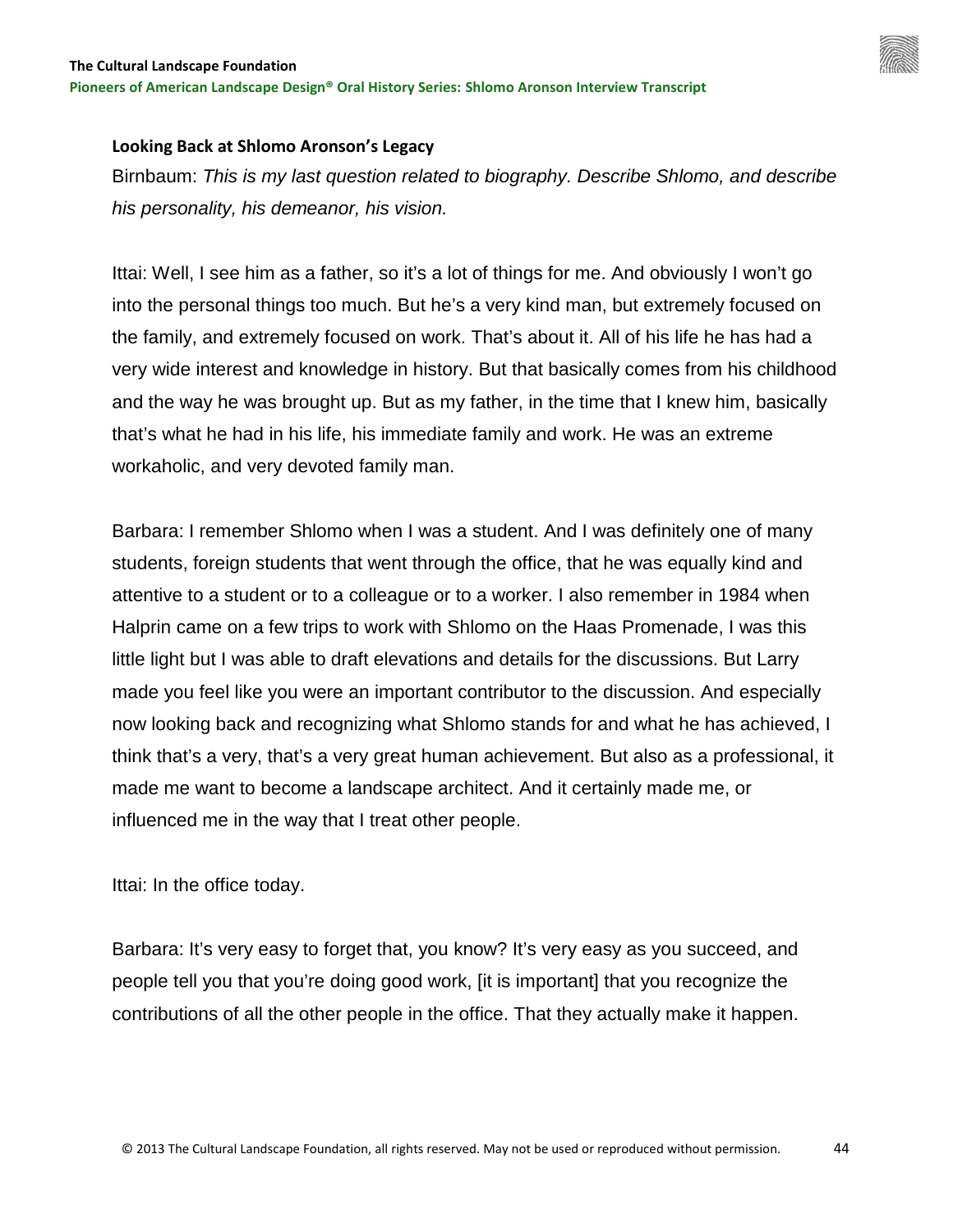Birnbaum: *What is the creative process like in the office, and how has that been established by Shlomo?*

## **More Than an Office We Are a Family**

Barbara: We're actually very fortunate that we have such a wonderful setup in the office; we are not just working together, but that we are really a family. And from my perspective, I would say the great advantage was that I worked with your father before we got married. And I established a working relationship with him way before I became part of the family. I think that was part of [my] success of growing and becoming a partner in the office, and also becoming a part of the family.

And I remember times that I went with Shlomo on trips, and he would run so fast that I would have to run after him. And he was so busy looking at things. Today it's a bit sad that because of his condition, his impact and his involvement in the office can't be the same that it was before. But he is here as a person who gives advice, and who still supports us on a personal and emotional level.

Ittai: And you working with him all those years actually helped the office move to its next phase in a seamless way, and in a continuous way. That is something that he is very grateful about, I know.

I came into the office later, much later. I came into the office when my father was starting to get ill, and his involvement in the office was done. I had my own practice. And we decided that it didn't make sense anymore to have these two entities, so we merged my much smaller practice into the bigger, more successful office.

From the very beginning, the way the office worked was that there was a healthy mix of architects and landscape architects working together on these projects of various sizes, and various types. And I guess my little rebellion was that I went and learned architecture and not landscape architecture. But Barbara, my partner in everything is the landscape architect. And we actually, now that we are running the office, continue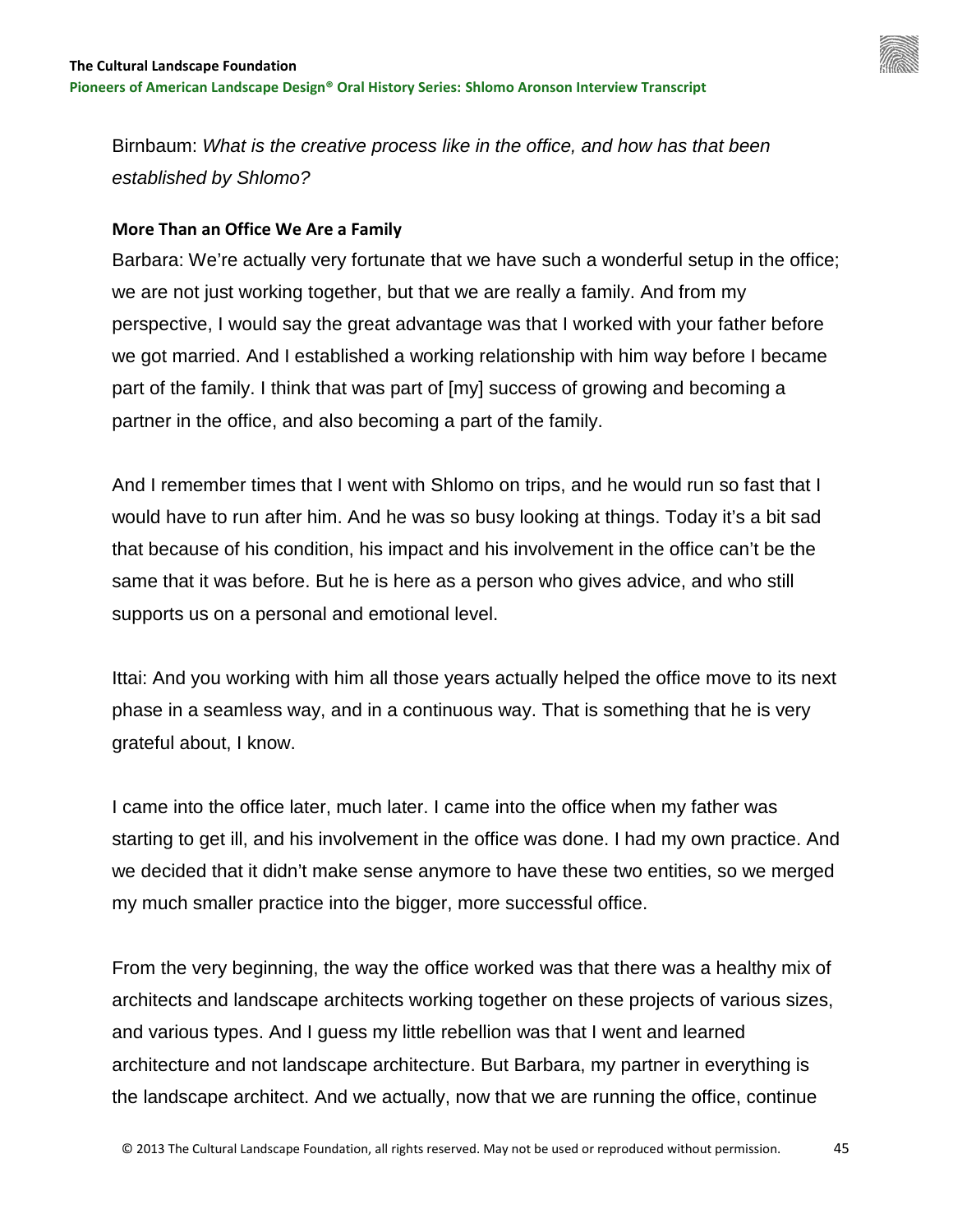the same tradition and the same method of work and the same philosophy of how to approach all of these different types of projects together. So we have this team now, with its different sensibilities and different backgrounds and different ways of looking at things at the principal level and also throughout the office [staff].

## **On Design**

# **Creating Opportunities for Landscape Architects**

Barbara: OK. Keeping in mind that I didn't study here, but I have I've practiced here for a long time; I would say practicing today as a landscape architect in Israel that we all owe a lot to Shlomo for what he has done over the past 40 to 50 years. And that wherever I go, wherever I think a lot of landscape architects in the country go, we profit from the knowledge that Shlomo gave to us. But especially the road that he carved out for landscape architects in larger scale projects.

If, for example, if we're taking the infrastructure projects, where we're working with road engineers, with structural engineers, it's clear that today they know that we're a very important and integral part of the process. We are not just coming in the back end of the project and finding ways to make it prettier, to make it greener; but on a very, very basic level, that we have to be involved in the decision-making. For example, where is a road [located]? Is it, where is it geographically? Where is it in a specific site? And I think that really goes back to Shlomo. It is part of his being fearless. [His] saying that we can make decisions about roads; we can make decisions about how to excavate mines, and decisions on how to deposit the material. In the same way that we can design parks, we can design neighborhoods. We can enter into a dialogue with architects, and tell them that we don't like where they put their building, that we think that it's better to put it in a different location. And I don't think that's a trivial thing.

# Birnbaum: *Do you want to add anything to that?*

Ittai: I would say that, obviously, in the end it depends very much on the personality of the specific architect. But he [Shlomo] did, especially in the bigger projects, inform the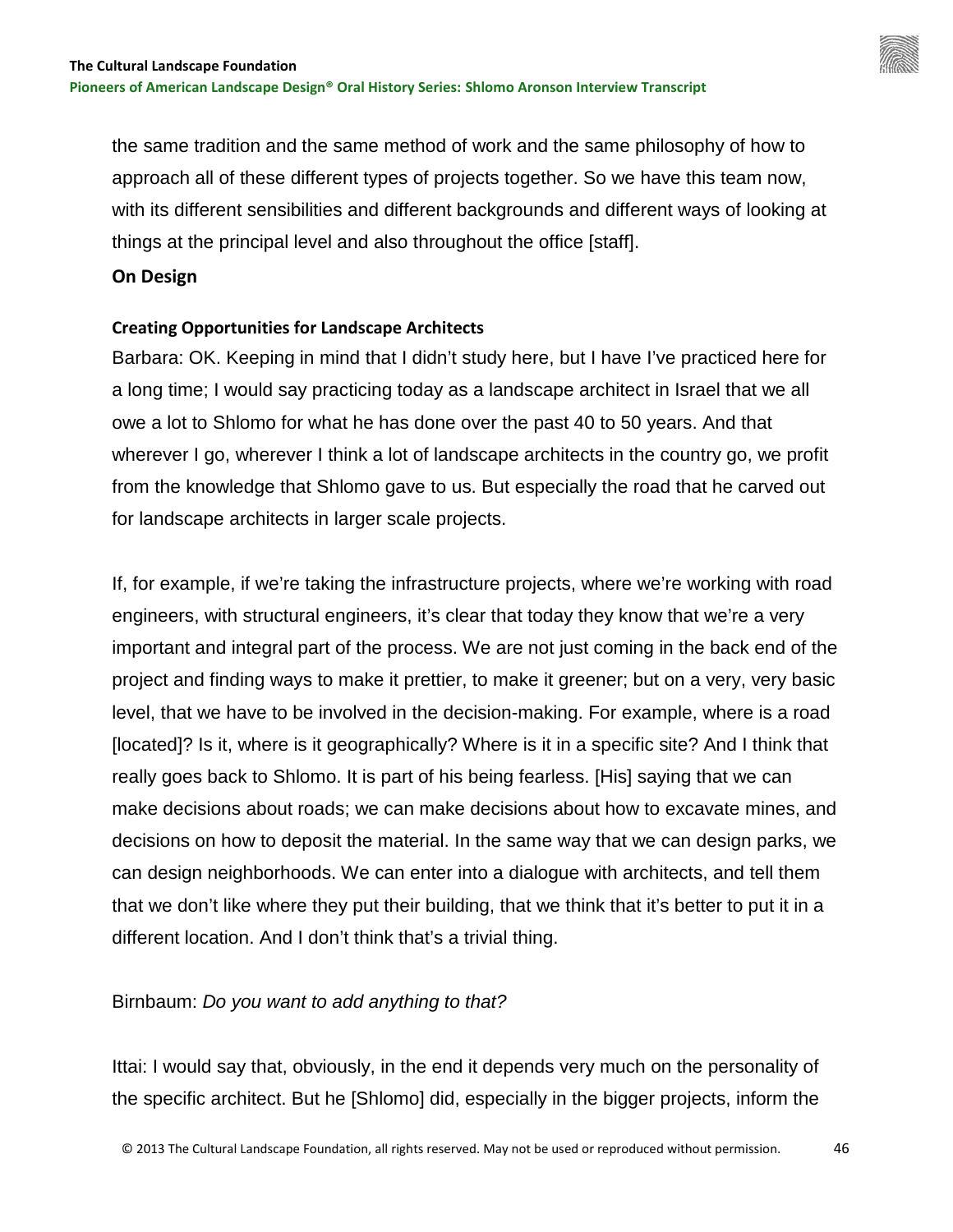clients, from the start, that the landscape architect has to be in the project from the very beginning, and that his weight in the project is a heavy weight. And he made that clear to all of the clients and to all of the government agencies that we work with today.

## **The Breadth of Shlomo's Legacy**

Ittai: I think my father to a very large degree defined what the role of a landscape architect is in our built environment; for our profession of design, architectural design and landscape design in Israel. But he also touched some very iconic points in Israel that everybody sees and everybody experiences. The first that comes to my mind is the work he did in the Old City. Some of it is being modified or changed [now]. But for a very long time, [he designed] the whole piece between Zion Gate and Dung Gate and all of that work [the places] that basically every tourist that comes to this country will go through. And it was also one of the first jobs where he was trying to define how one relates to archeology. At a very important, significant archeological site, how do you intervene? What sensibilities do you have to develop in order to work in such a loaded, emotional, and religious and political place? So he set the tone, actually, for how things are done. How things should be done on a big infrastructure project, like phosphate mining in the desert, or the conveyer belt [project], or for major roads, or interchanges and things like that. How all of these things have to be treated with the utmost seriousness.

Barbara: When I came as a student coming from Europe, what's most amazing is that you have a person working in a very small country, in a very diverse country, that all of the work [we did] is actually here [in Israel] And Shlomo sometimes was sort of saying, "why don't we do work abroad"? But I think it's a great privilege for somebody to have almost fifty years of continuous work in one place, and to have such diverse work. That's actually a privilege. Recently, when we went abroad and people asked the same question, "why didn't you ever work abroad"? And I think that the conclusion [to that question] is that I had a fantastic opportunity; and that he had to stay here and work in an environment that he knew best.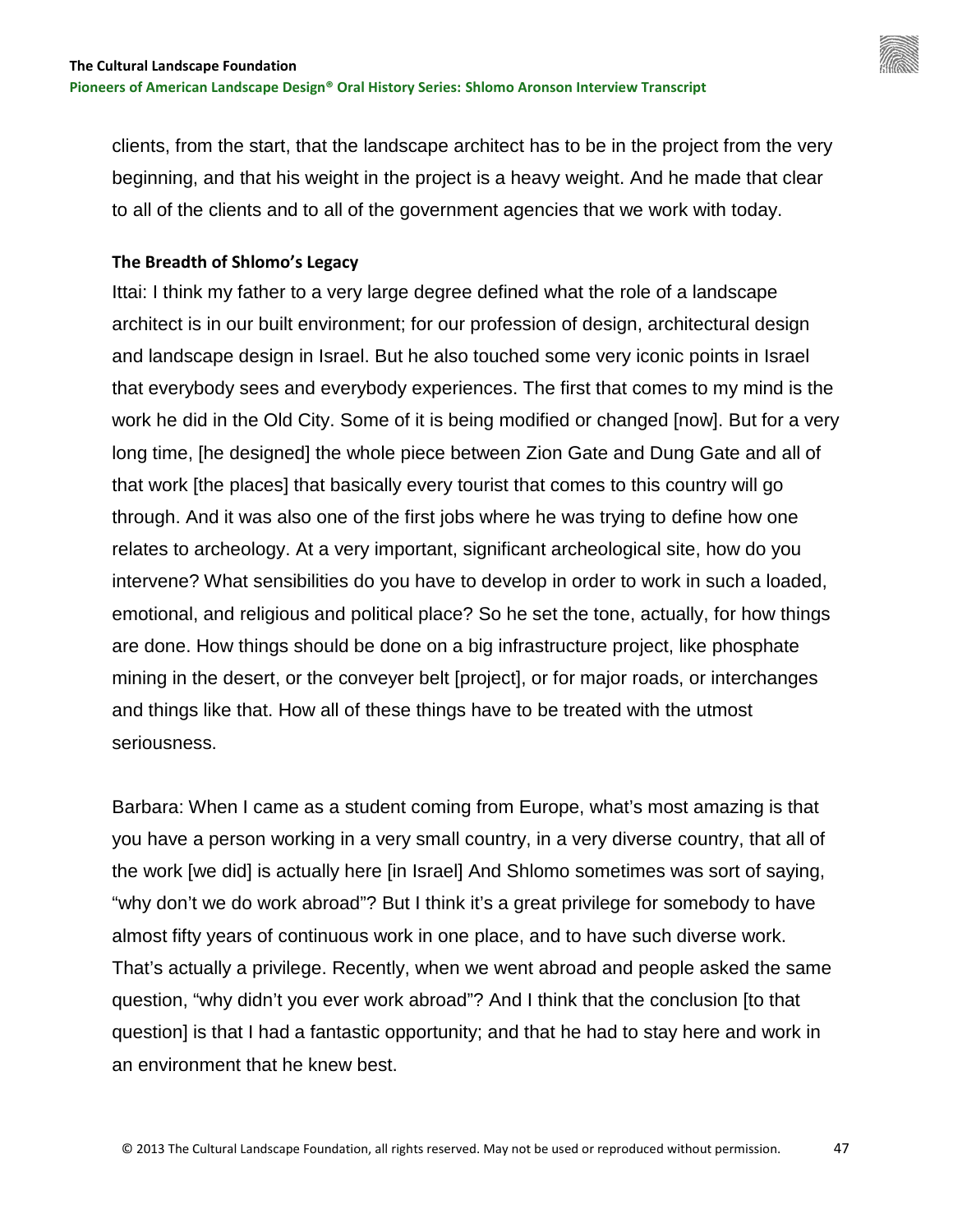**Pioneers of American Landscape Design® Oral History Series: Shlomo Aronson Interview Transcript**

Ittai: And [he worked] on everything, on every scale, and every landscape.

Barbara: The accumulative knowledge that he has . . ., he has had the opportunity to reapply it in the different areas. And I think it's, it's a great plus. As attractive and enviable as it looks for people who work all over the place, I think many times it's an economic necessity more than a decision that you want to leave an imprint in Dubai or in Shanghai. I think that Shlomo was incredibly fortunate to be given this opportunity to work for a long time in one country. And obviously, we're profiting from this legacy, and we're continuing it today.

#### **Developing the Concept**

Barbara: I think that he and I work a little bit differently, because every person has his way of thinking and his way of approaching projects. But as long as I can remember, Shlomo would sit in his office, and he would do a vignette. He would do a little sketch, and he would formalize the concept. And many times, Shlomo said that coming up with a good and convincing story, a story which is generated from the site, would help us develop a formal [design] language. And it would help us address the program, whether it's [a program] for the people, or whether it's for the functional requirements for the site. And he would draft a sketch, and from there, we actually took it [to the design].

When I worked with him, for example, on the airport project, he told me about an imagery. And together we took this imagery, and we turned it into a drawing, into walls, into the theme of the agriculture, into all of these things. And maybe as straightforward as it seems, or how simplistic it is to say that you have to have a story, I find today that it helps me. And we do not always develop our first idea. In every project your gut feeling is a very important part of getting to the solution.

And it's clear today that projects are more based on analysis. They're more based on input that we're getting from other consultants. Today we work with the ecologists who very much determine what is being done. And that wasn't the case when Shlomo did a project twenty years ago. He wore the hat of all of these professions, and he knew what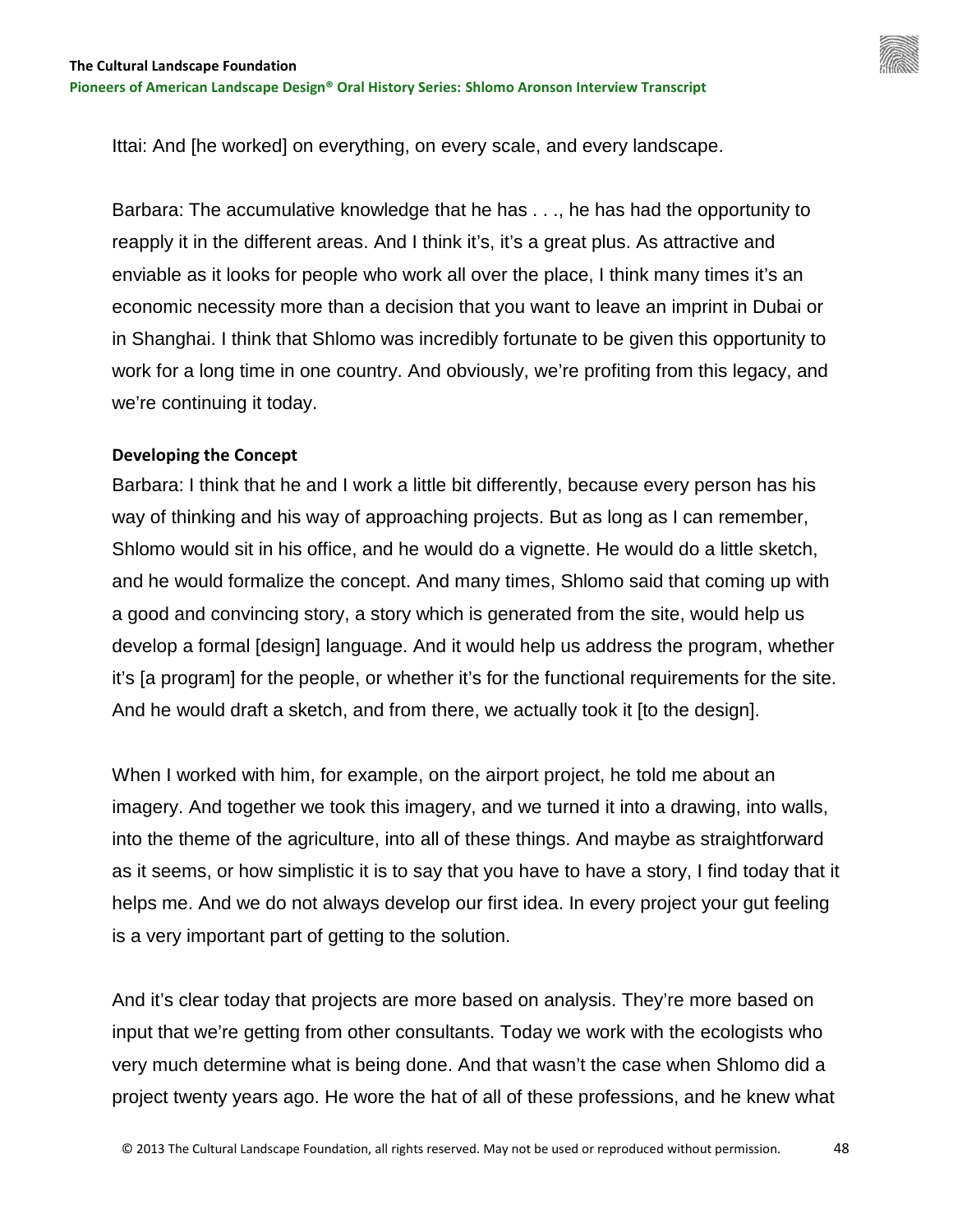**Pioneers of American Landscape Design® Oral History Series: Shlomo Aronson Interview Transcript**

should be done. And you know, most of the time it was spot-on. But there is a difference in the way we work today.

Ittai: He always said that he was very lucky to have started working when he started working. I mean, it was just after the Six Days' War, and the country was a new forum basically. And all of these new landscapes were opened up.And suddenly, the whole country was feeling that it's moving forward, [into] glorious sunshine. On the other hand, it was a very small country, and [it] did not have much regulation or the formal ways of doing things that we have today. So it was open, it was much easier. And if you were a person like my father who just goes in and works with conviction, and knows what he's doing and he could convince everybody, then it was rather easy. Today it's harder, there's much more regulation, there are more controls, and more checks and balances. And so the practice has become less free.

Barbara: But I try to look at it in a positive way. And I think the potential is that the projects even become better because they are more informed. There are those [projects] where there's too much archeology, too many restrictions, too many graves are found and that changes your design. But I think we look at it in a positive way.

Ittai: Yeah, I mean, it has its good sides and it has its downsides. There's more bureaucracy, so that's not good. But I would say that as a profession, we have evolved, we're more professional, in a lot of respects. But it came with a price, and the price is that it's [the profession is] more regulated, it's less free, it's less flowing, it takes longer. And anyway, the whole world seems to have moved to fast-forward, and everything has to be faster and cheaper and more immediate. Shlomo always says to me that it is much harder to work nowadays than when he was working, from a lot of aspects. But I think that's true in the entire Western world.

Barbara: The process was slower, and the process gave you more time to think. [Back then] you would request a survey, and they would send the survey in the mail, and then,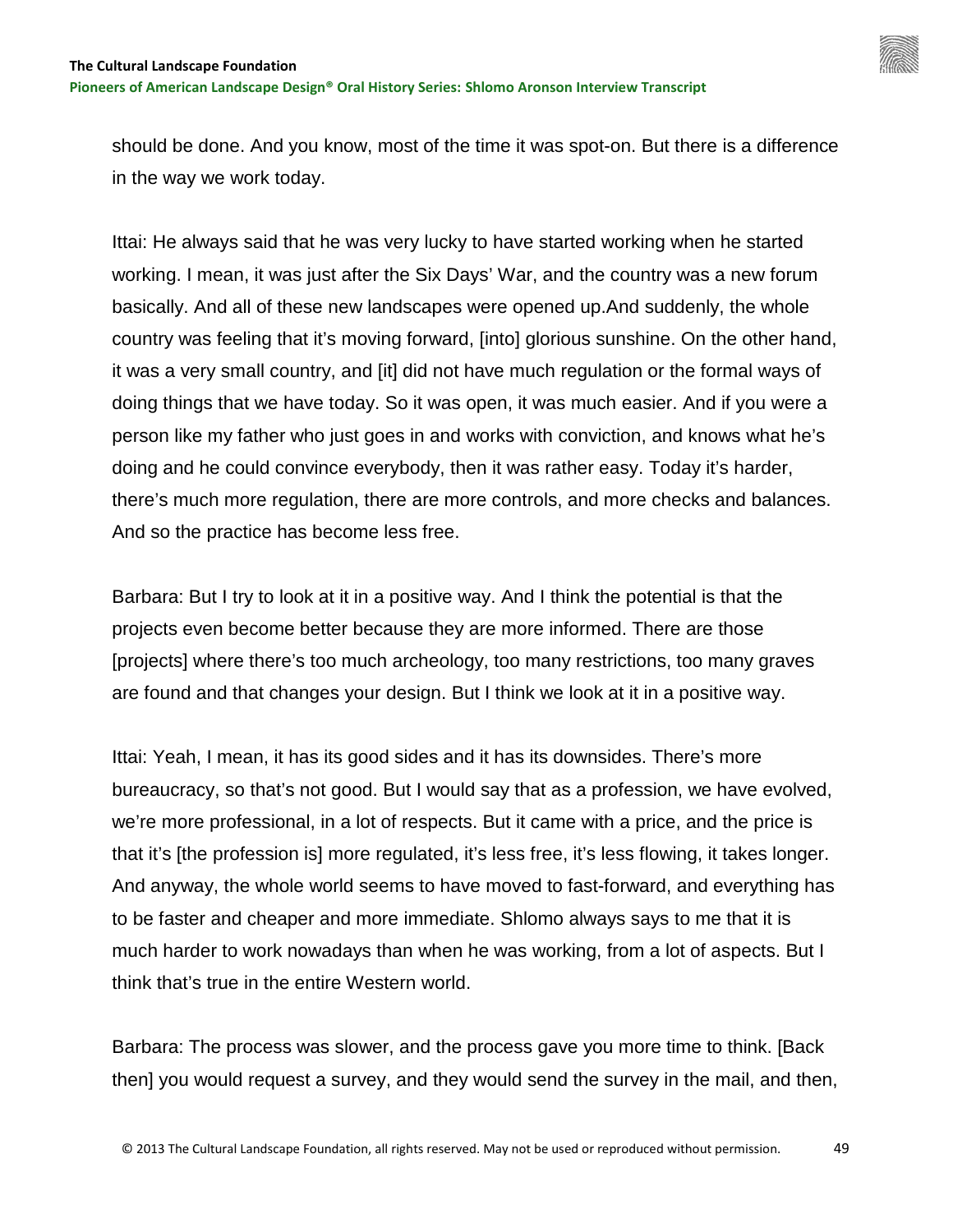you had to send it to the printer; in the meantime, you had time to think about the design. Today you get an email, and then an hour later you get an email --. . .Could you please produce a design by tomorrow morning. People expect instant results, and there's very little time to think. And I envy Shlomo for his Friday mornings when he was sitting there reflecting, and he had time to go back and reconsider his ideas.

#### **Design Principles Today**

Barbara: When I think of how we approach projects in the office, one [way] is the story and the story might be the story of the site or it might be a story that goes back to a cultural meaning of the landscape.

Ittai: Or [it might relate] to the historic event that took place there.

Barbara: And another one is to use an abstraction to highlight an element. Shlomo abstracted the forms, the topography of the site to find a new expression. Abstraction might also be taking a form, a channel or a little river, and then [we would] abstract it into a stone detail. Or as was the case at the airport, of taking a slice of a landscape, [the landscape going up from Tel Aviv to Jerusalem] and turning it consciously into a postcard for people visitors to see.

Another theme, I would call blending into the background, where your role is to design a landscape which becomes part of its immediate environment. If we take the Sha'ar Hagai Interchange, I think foremost it had a great potential to be invasive and loud in the landscape. But on the contrary, [here Shlomo created] a landscape that just blends in, that becomes part of its surroundings.It doesn't try to attract any attention to itself. And I would say the same concept, was applied to the Holocaust Museum [design]. We knew that our role was not to create something that drew attention to itself, but to create the background for people. So that they can have contemplative experiences. [We wanted] to give them spaces where they can sit down, where they can think about what they saw, and to really complement the general experience of the exhibits. But also,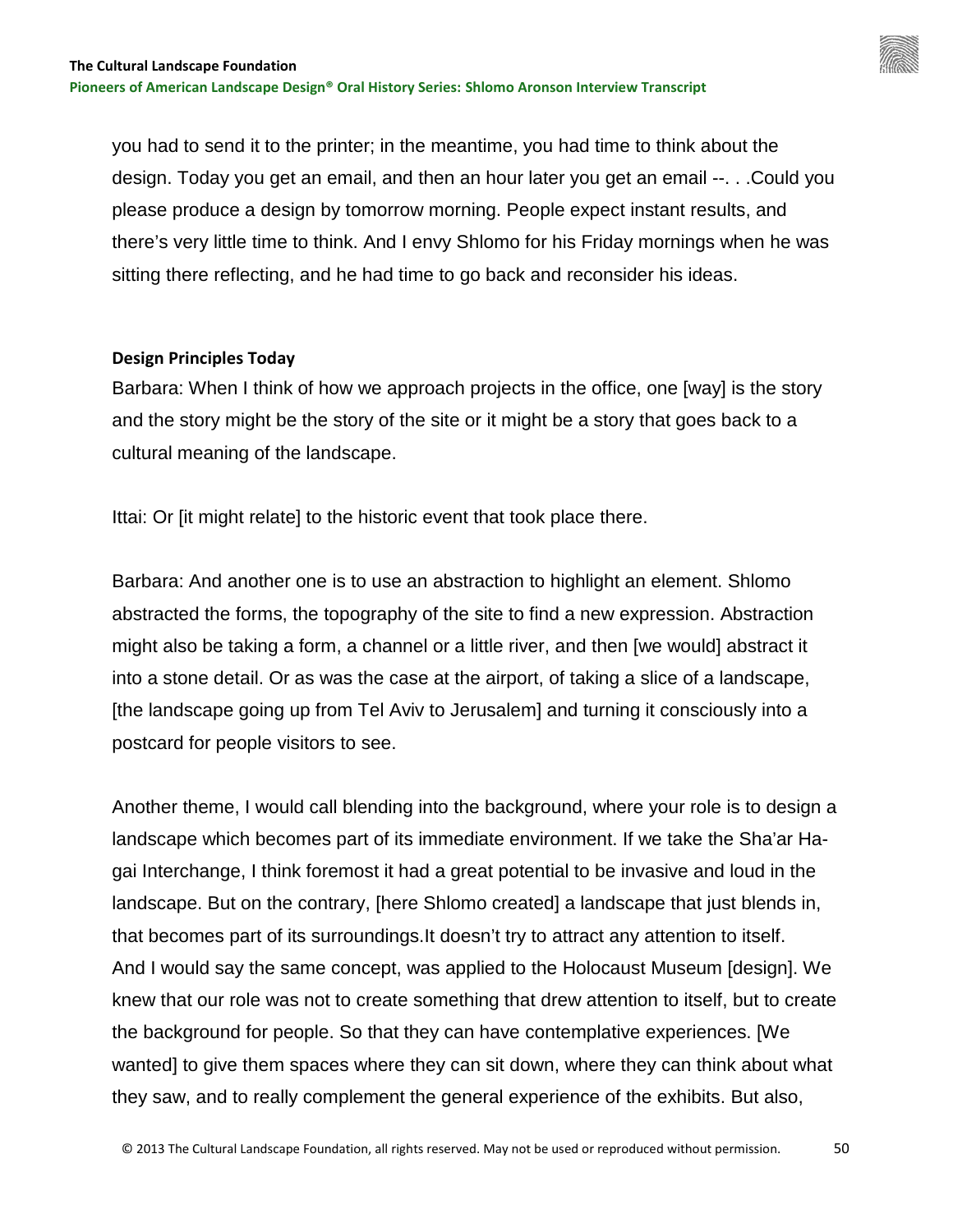because it is located in Jerusalem, in the Jerusalem Forest, [we wanted] to bring this forest into the design. [We tried] to say, there's the past and there's the present, and here we are; so that is how the pine forest came to be. So it really depends on where you want to put the emphasis in the project.

Ittai: Yeah, we are talking actually about another important principle, it's not a principle, it's a strategy, actually. How do we create sustainable and appropriate landscapes in a climate which is basically quite harsh and which has very few resources. [Ittai points to a sketch] We're basically dealing with agriculture as a main theme. We know that people respond very well to productive landscapes. It's not only the aesthetics of the lines of the tractor, that is part of it, but it's also actually something deeper in us. In human beings, it's food, it's a primeval kind of feeling, and we respond very strongly to these kinds of landscapes, because they give us comfort, they give us security, something very basic to our humanity. And these productive landscapes, or agricultural landscapes if done properly then they fit the place, because they are of the climate, of the soil, of the land, of the technology, of the culture, of the people that are doing them. So it's a very appropriate approach, [a way] to create sustainable, cheap, successful landscapes.

Barbara: Maintainable landscapes.

Ittai: And there are quite a few examples of work in that direction, like, the Interchange Project, because it's basically a big olive grove, which is very easy, cheap to construct and easy to maintain; and it is completely appropriate to its environment, and to the culture, and to its surroundings. And that was done quite a few times throughout the years. It's an important principle in the office work.

Birnbaum: *What makes an Aronson landscape?*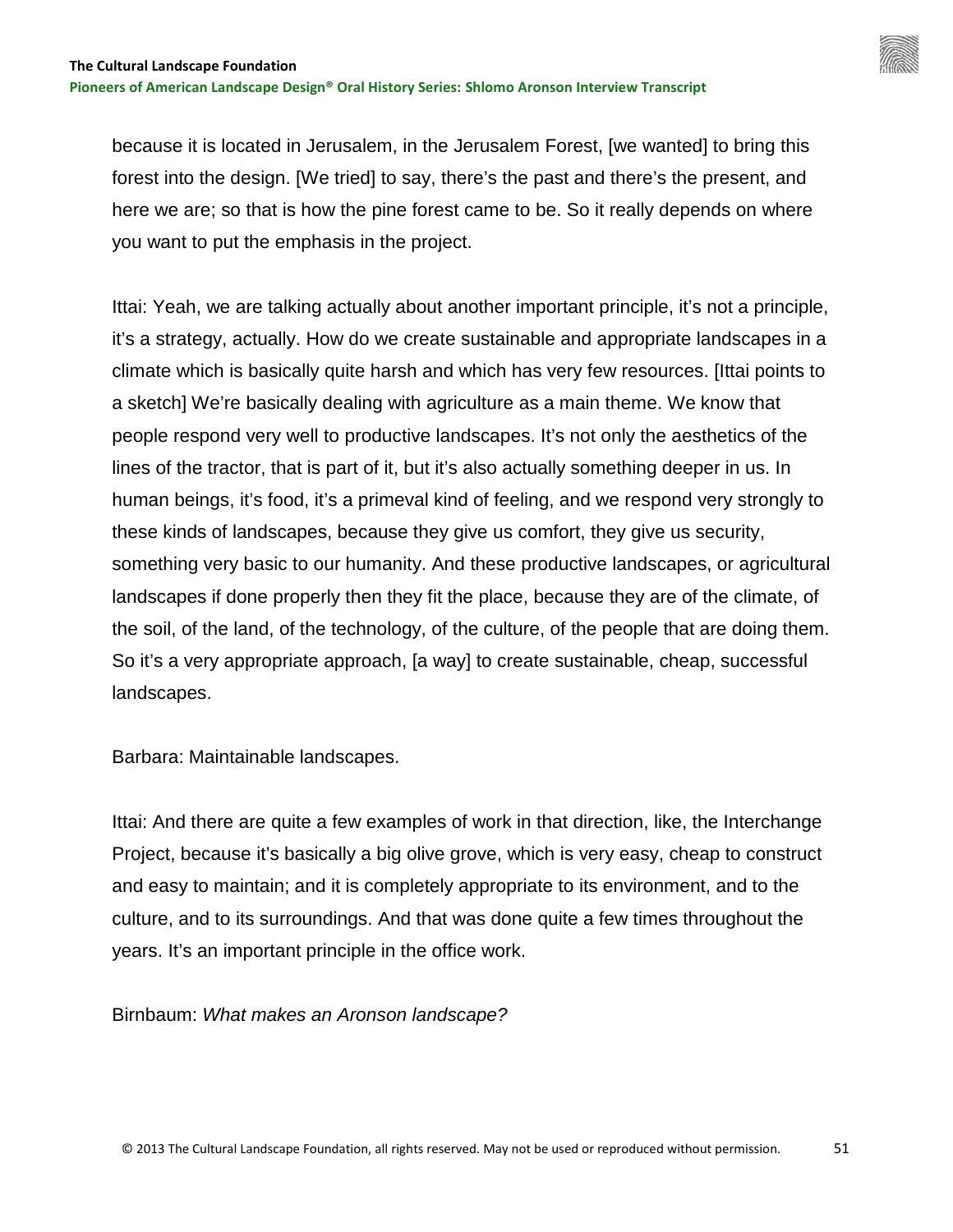

## **What makes an Aronson landscape?**

Barbara: What makes an Aronson landscape? [An Aronson landscape is one] which was designed by an Aronson. We're lucky that we have the same name. No, but I think it is to keep it simple, to look at the site, to understand what the site is about and to answer [to those] who we are building for. And we immediately adjust the type of project to the environment that we're in. Many times people who live in the desert want lawns and they want palm trees; and it's our job to tell them that that just might not be the right thing. And [we strive] to do projects that are that site-specific and that capture the spirit of the site.

Ittai: I think an Aronson project goes back maybe to the first things we said; we take responsibility for what we do. We see the whole picture, and do our best under the circumstances. You don't always get your way, obviously, but we do our best to be as true to what we believe is the right thing to do. Even if it means that you have to have long discussions and arguments with your clients, with the engineers, or with others to make sure that you get the right answers for the right site and for the right program But once you establish what's the right thing to do, your responsibility is to try and make it happen.

Barbara: And I would say that that is also part of the Shlomo legacy, that if you have a finite, or a very defined budget, then you have to decide where you put your money. And instead of trying to be good, or to use very expensive materials on all the levels, make decisions where the money is best spent

Ittai: Yeah. It's public money, and we're guardians of, we're working in the public realm. So you have to be very responsible about this and how you do it.

# **Projects**

## **Beit Shalom Park**

Birnbaum: *Tell us what Beit Shalom Park is and its history.*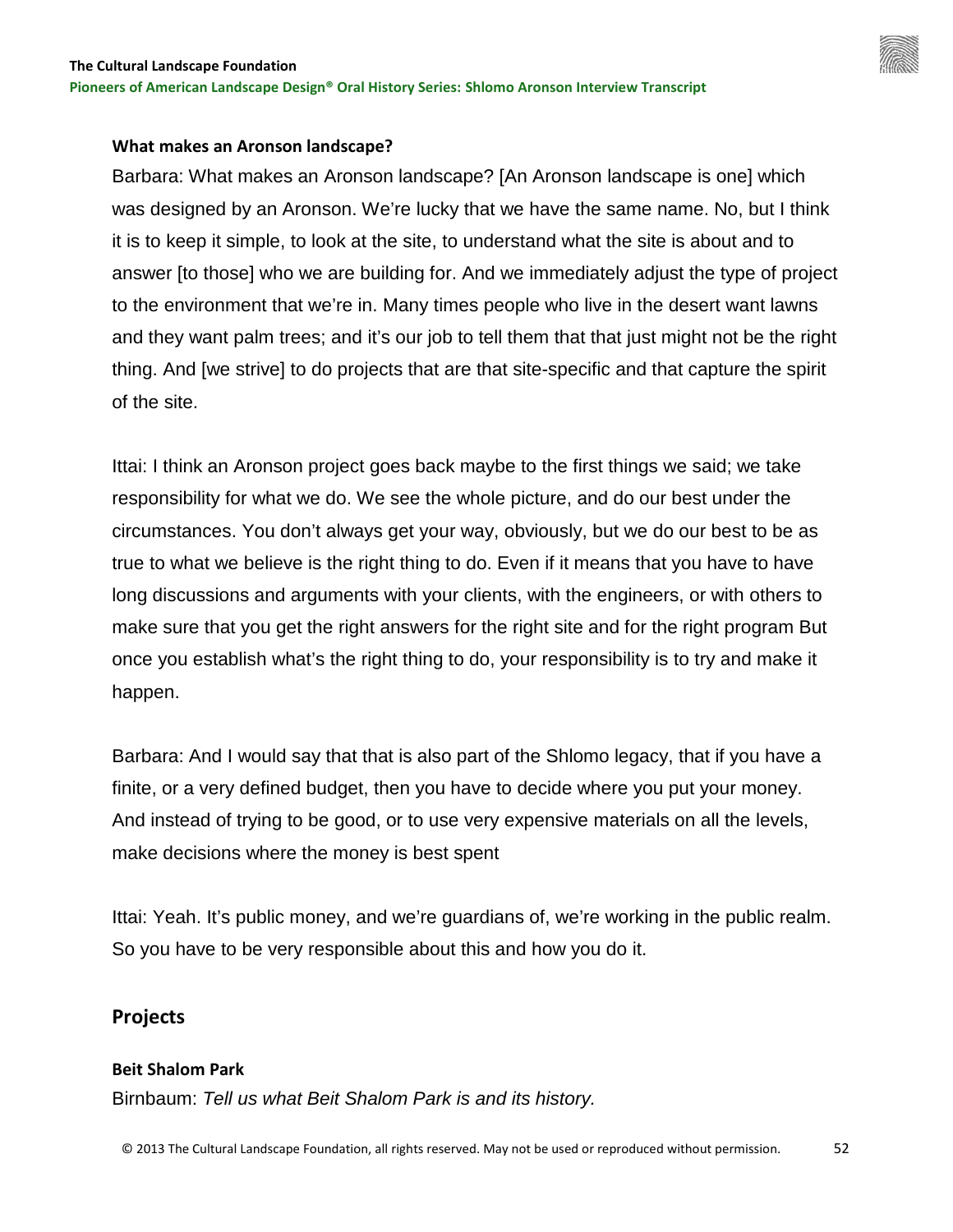Well, at one point, early in the1970s, the whole Jewish quarter, and actually the whole city, had a big problem of transportation and infrastructure. This [area] was the only place, where you could put, or create a road from east to west, from Mount Zion to Dung Gate, and further east. I was asked by the municipality to view it as one project; but divide it into four sub-areas, making four licenses and so on. It was my first big, comprehensive project. I was 30 years old. And I got this mountain of, how do you say, this possibility of erring, or of doing the wrong thing. So I felt a personal [responsibility] about it.

Now, if you look at the whole thing, this is the edge between the old city and the desert. At that time, it was, 50 years ago, the [presence of the] desert was really strongly felt. And the problems were real. We had to dig a huge infrastructure, with rooms underground, and [we had to deal with] transportation and parking. And to each one, we gave a solution and [the problems were] taken care of. Today it's still working, so that was a very good experience of working with a mega site.

There are a few things which I coined at that period, not really knowing what I was doing. One of them was to leave some of the area intact. We came in with bulldozers and reduced the height of the debris, which had accumulated for the last 400, 500 years and exposed the southern wall. We tried to keep some parts intact, and we did. And now when you walk, you have the feeling of walking along, and brushing against the old city wall. And very soon, some vegetation started to come back and we just left it and let nature become a prevailing force on the site, even though pennisetum is not exactly a biblical plant. But now it became a biblical plant.

There are seven gates altogether. We're talking about two gates, which we had to not redesign, but upgrade. So there's Zion Gate, which is a small gate in the Armenian quarter and the Jewish quarter. The thing about Zion Gate is that we couldn't find any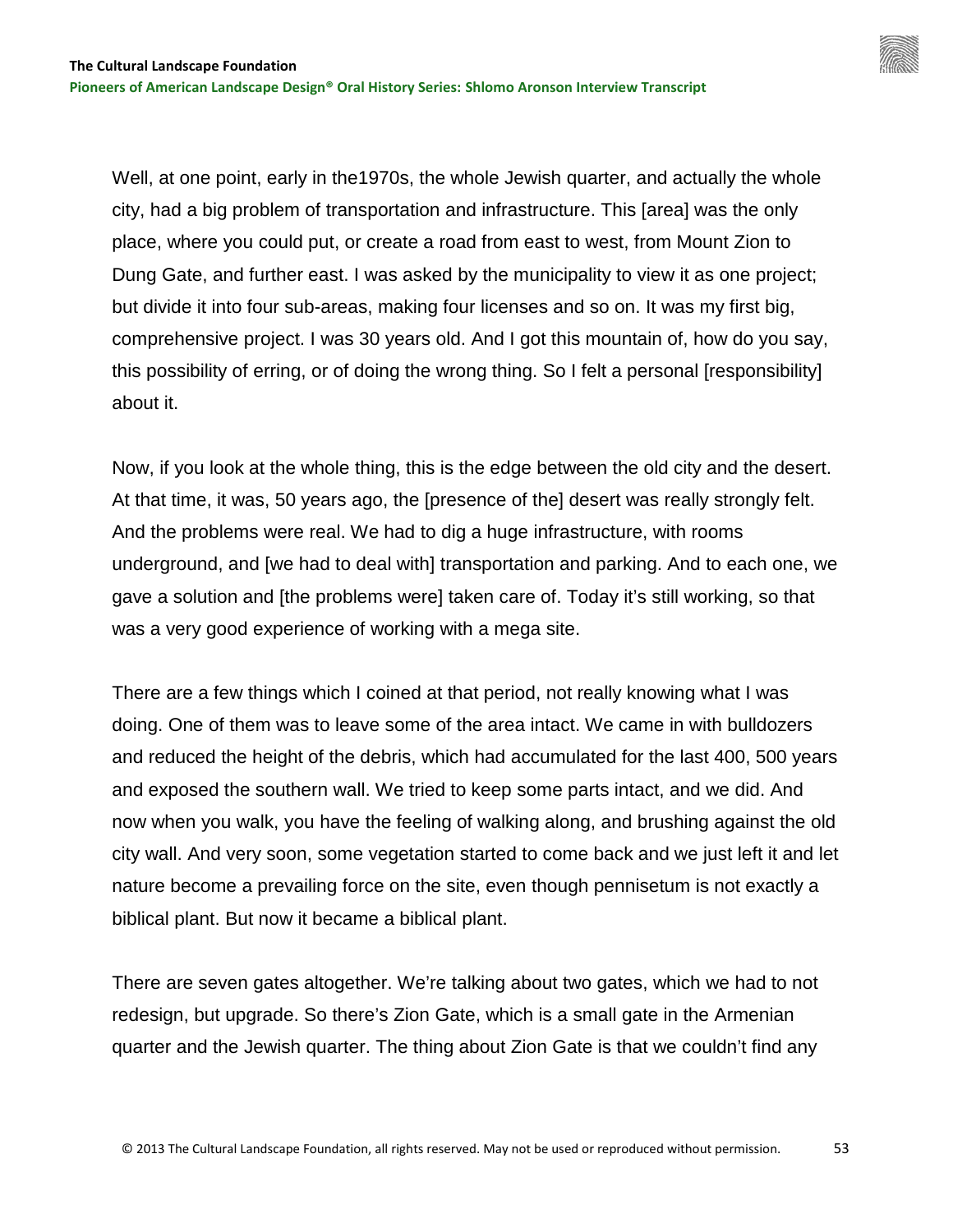

document of how it looked before. And by working on it, we discovered there was a certain logic [to it] which gave us a hint.

And at Dung Gate, you have to make it bigger, and the main opening deeper, so the television car could enter [through it]. King Hussein took out all the stone and put in a, concrete post, beam. We did 100, not 100, 14 or something models, one-to-five scale, and we got a gate which is in this picture. [Aronson holds a book which details this project]

# Birnbaum*: And you worked with Arthur Kutcher on these projects?*

Yeah.

# Birnbaum: *What was that like, working with Arthur?*

I worked with Arthur Kutcher on many things. He's brilliant. And he was a good friend. I knew him from living in San Francisco. He worked, like me, for Larry. He had such a good head, and Larry appreciated it. But he did the most boring thing. Then he went to Berlin and worked, worked there. And then I called him to come, and he became the biggest enemy of the developers. He managed to destroy, and thank God he did some terrible monsters [projects].

## **Jerusalem Botanical Garden**

Birnbaum: *So let me ask you a follow-up question to that, because we haven't talked about grading, and it seems that very often, you lay very lightly on the land. But here, at the Trottner, and I also know that at the botanical gardens, that there were 140 cubic meters of soil brought in. There was a lot of re-grading done at the botanical gardens.*

The botanical garden was really at the edge of the university, and it was [a place where] nothing grew. I have a photograph of it; I'll send you a copy.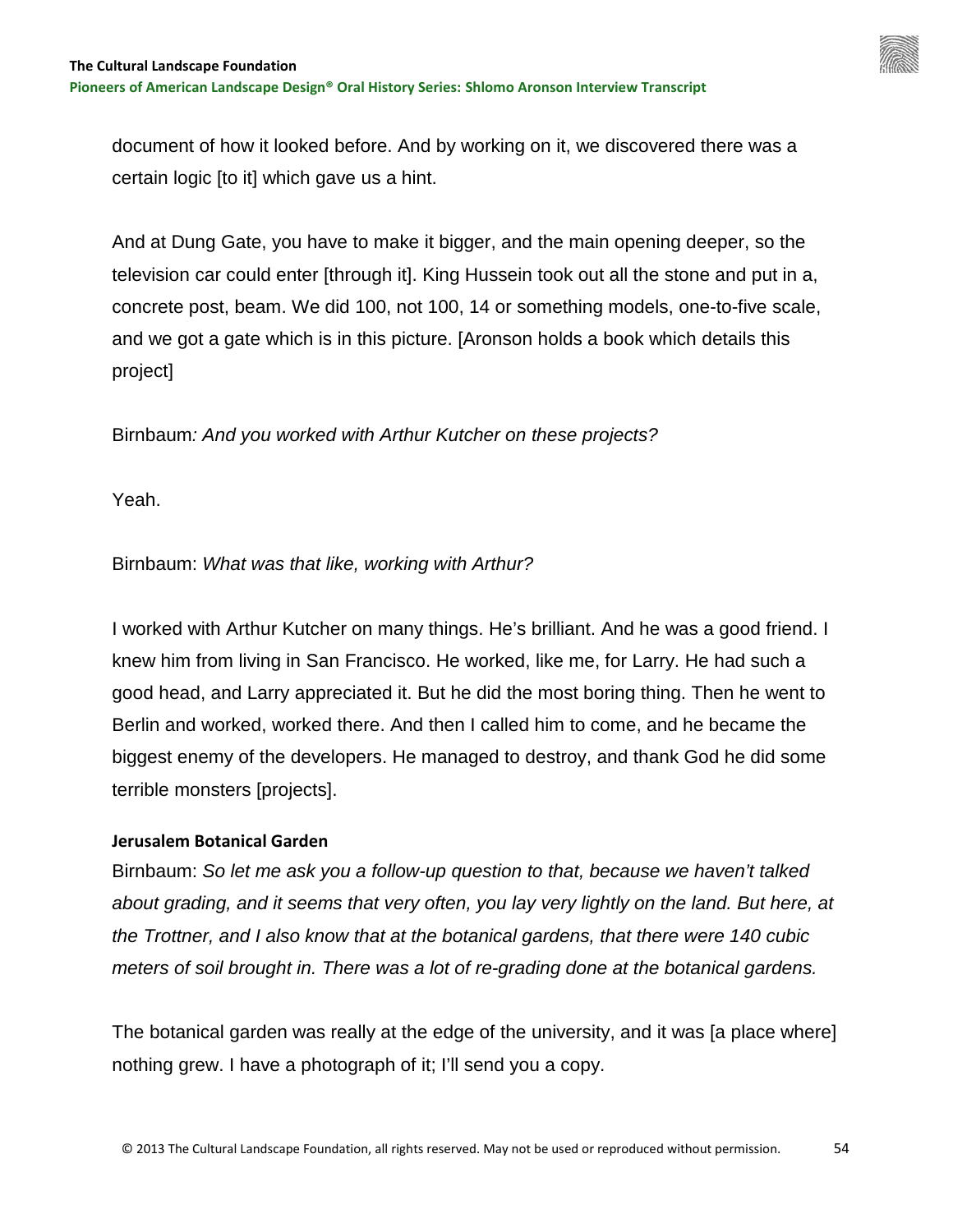**Pioneers of American Landscape Design® Oral History Series: Shlomo Aronson Interview Transcript**

First, the plan was to reshape the area, and create a place where the soil and plants would be better. We changed the heights of things, and we created something like, like 30 rooms, we called them rooms. And we tried to establish a system of short views. In Jerusalem. so many places, like the Tayelet, are really an attempt to capture the long view. Well, I felt that at this place [the Botanic Garden] it was better to do the opposite. And that's what we did. And if you go there today, you will see it. And after 30 years, you can see how trees are growing fast and healthy. They need less irrigation. I mean, most solutions have multiple effects, and for sure it is true in landscape. I once gave a lecture in Cambridge, in Cambridge, England, of how a good solution is a solution which answers five different problems, and each solution will beef up the other ones.

And a very good example for this is erosion control in the Negev, which you saw the other day. So there you stop erosion, you gain much better growing season and vegetation, and so on. So usually, we try to arrive at multiple solutions.

Birnbaum: *Great. Going back to the [botanic] garden. Because you've been working there now since 1979, is it the project that the office has the longest involvement [with]?*

We are the only architect.

BIRNBAUM: *You've been working at the gardens for over thirty years. So what is that like, to continue to work at a place for . . .*

It's great.

#### **Dung Gate**

Birnbaum*: Let me just read something to you that was in your book. It says here that, you know, the time you were working on the project, the approach by everybody was to have a distinction between the old and the new. And when you approached this work, the goal, and these were your words, was to blend the old and the new. And you said,*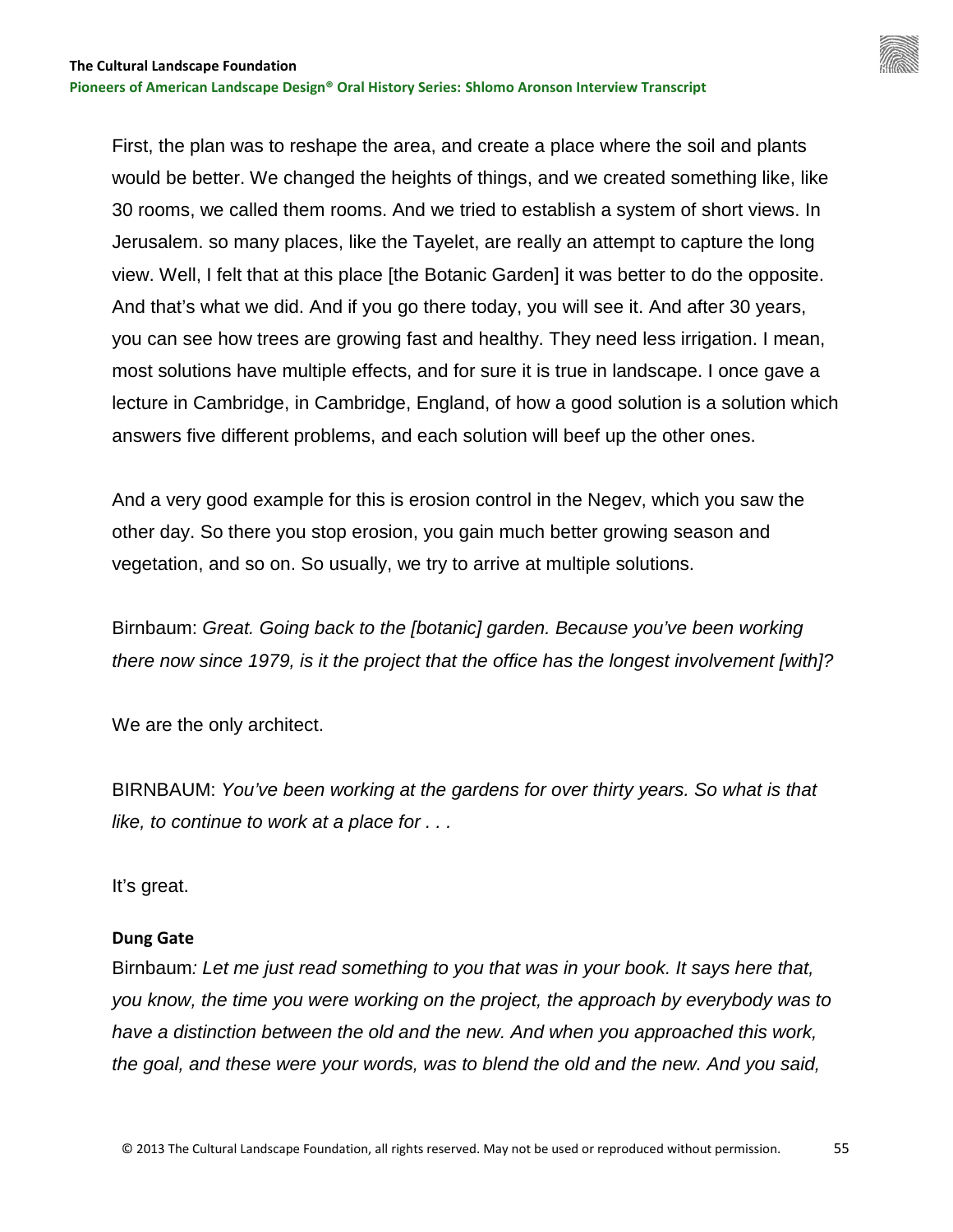*to preserve the style and the spirit and the characteristics of the wall. I, that's what I said, you can read it, that's what it says here. How do you deal with old and new?*

When we did Dung Gate, we were thinking about it quite a lot, and we chose to do a stone solution. And the archeologists said that was wrong. We should take down the beam, the concrete beam that Hussein erected there, and build a beam from concrete, because people will look at it and say, "ah, that was done in 1985". We said, "no". You can't come to a place with so much history and so much style and so much religion and so on, the [insertion] has to be [made] from the same material. We have to make the differences such so that you think about it. And he [the archeologist] published a letter to the editor and it became a big issue. I did the same. And we were lucky. But that was the situation. So you can see here the new one, and I think it's blending very well. It doesn't look very intrusive, or one of a particular style.

When I got the job, the whole parking lot along the wall was already built. And so I found out how it came about and not much thinking [had gone into it]. I went to Teddy Kollek, and I asked to him to destroy all this first part, all the parking, and the road. And we got to make the wall, the path, uniting Dung Gate and Zion Gate with a new style and a new vocabulary.

One method of relating old and new is to come with a completely modern material, like concrete, and use the concrete as a joining element.

# Birnbaum: *And then the other option?*

And the other option is to . . . Well, there are many options. Another option is to have a colored line which will tell you which height was preserved and which is new, and so on. And I just felt for such an important stylized kind of element which has so many connections to the past, you can't just say, go home. I mean, I came, 400 years after the people who built the wall. They were great Egyptian stone masons. I had to talk to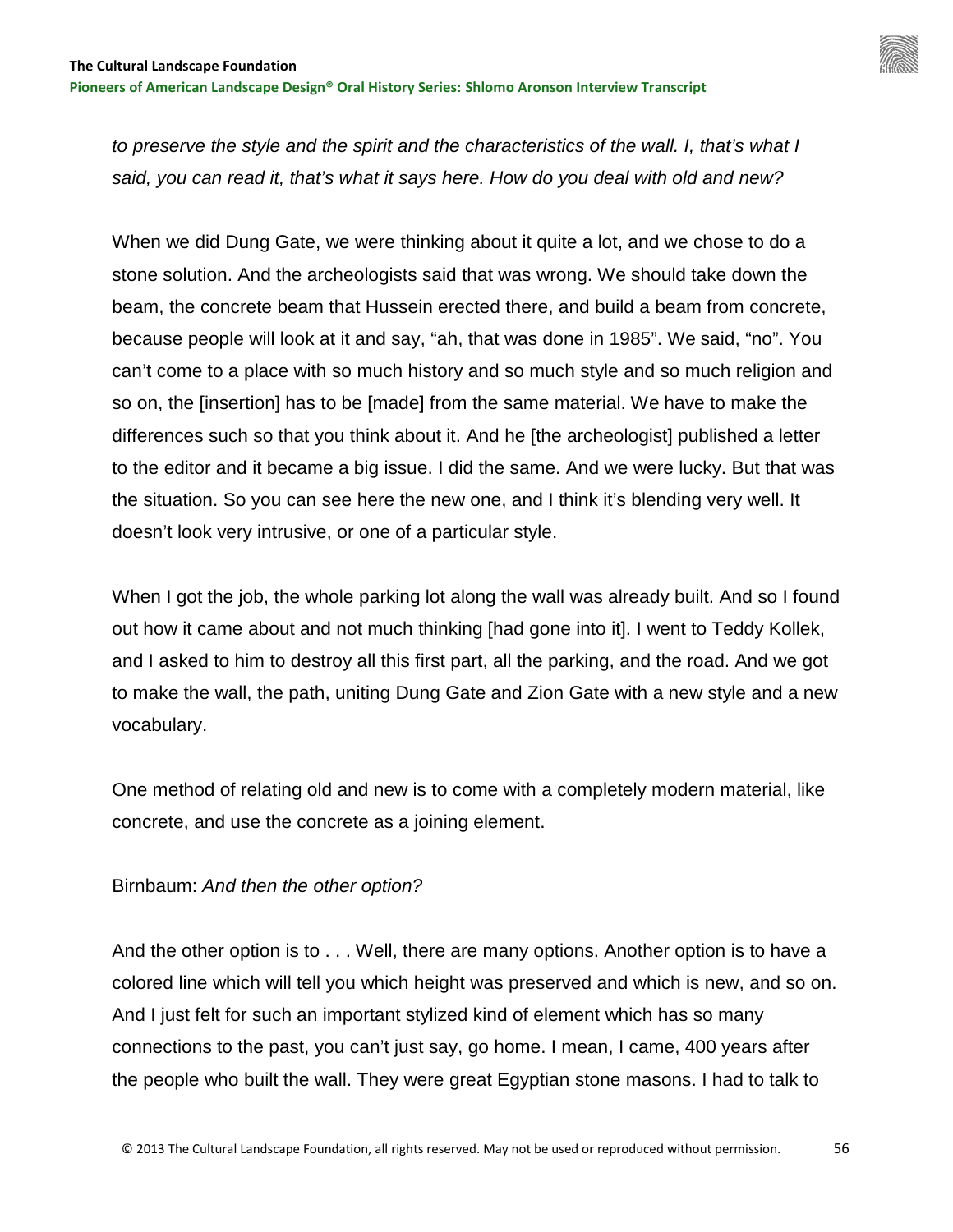

them. And we chose another simpler solution but basically it relates indirectly to respect to our ancestors.

#### **Walter and Elise Haas Promenade**

Birnbaum: *Can you tell us about The Haas Promenade?*

The Haas Promenade, in the deliberations of what to do with the crest of the UN headquarters, which is now called the Haas Promenade, [Halprin] was chosen to be the chief designer. He did a sketch and we didn't hear from him for a year or two. And then he came back and helped another architect [work to prevent building on the crest]. So [now] you have this clear view in four directions. They succeeded to cancel the idea of building hotels and embassies [there].

And so Larry could start to work. He came, with a complete set of drawings and a model. Everything was beautifully finished, with wonderful ideas. And he chose us to be the local architect. And we started work and we worked in a quite harmonious way. We provided all the, I mean, we did all the work. But most of the design for the Haas Promenade was all Larry. And, but he thought of himself very, very much like the designer, which he was.

Now I will jump to the second part of it. In the meantime, the Promenade was already under construction, people used to go there and look at the progress of the work. And then one day I, it was Shabbat, Shabbat is the day of rest. I got a telephone call from Teddy Kollek the Mayor, "Aronson, come here right away, and bring with you everything you have on . . ." I forgot the name of the project, some place, "call it X" and the crest of the UN headquarters. So I went right away to the site, to Mrs. Sherover's house, her villa. And what happened? Her only son, she was a widow, died from AIDS. And she wanted to have a finished project in a year, And she didn't want the first one, the "X", but she wanted the promenade. And she was always very, very close to this project, because it was her only son.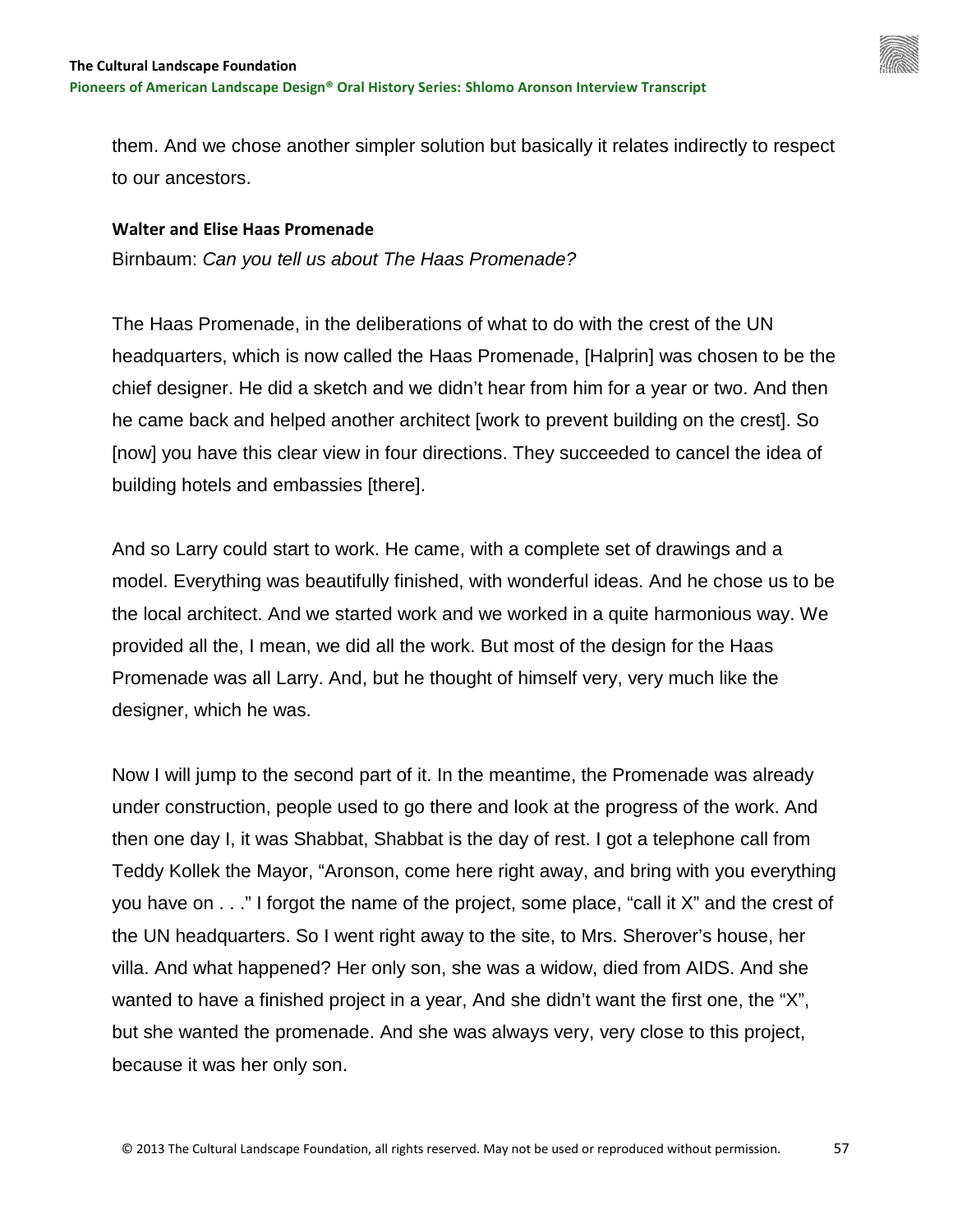So on the spot, she told Teddy [Kollek] that she's was going to take the whole project. We're talking here about 5, 6, 7 million dollars. That's a lot of money. So the next thing [that happened was that] I received a telephone [call] to start the work. And we started to work on it, and we finished it in eleven months. In Jerusalem, basically you cannot use, you don't, have to carve your name in stone, like they have the contractor so and so, architect so and so. So I put our name, Larry Halprin and Shlomo Aronson in the same size [font], it was very important [to me.] So I took Larry and showed it to him, and he stood there and all he could say was, well done Shlomo. And that's it.

## **The Gabriel Sherover Promenade**

Well, the Promenade has many ideas which are in most of all parks. So if you walked in the Sherover Promenade, the first element is what we call having an element of calmness, of quiet, of less tension. That is a prevailing desire in everything we do, I will give it number one. Then there is the comprehensive design. It is very important to get the broadest possible scope of work.

Then, there is agriculture, agriculture as a theme, is a prevailing theme in all of our projects. Hopefully other people will use it too, more than [they do] now. You start to see the budding of it, but it's too slow. I think it could easily [be used a lot more], every place where you don't know what to do, put an olive. You can have a citrus orchard like we did at the airport. And it's great, because you don't have to do much maintenance. We have very nice plantation, and you see it is great; and it's so much cheaper to maintain.

There are a lot of projects that we are doing with orchards. And at the Tayelet it's olives and a wheat field. And again, it's very simple. So the third one [principle] is agriculture.

Then the fourth one is keeping in the design the element of abstraction. And we tried to have it as an integral part of the design like at Kreitman [Plaza] where the creek, the desert creek**,** is very undulating and the paving on the other side is quite formal.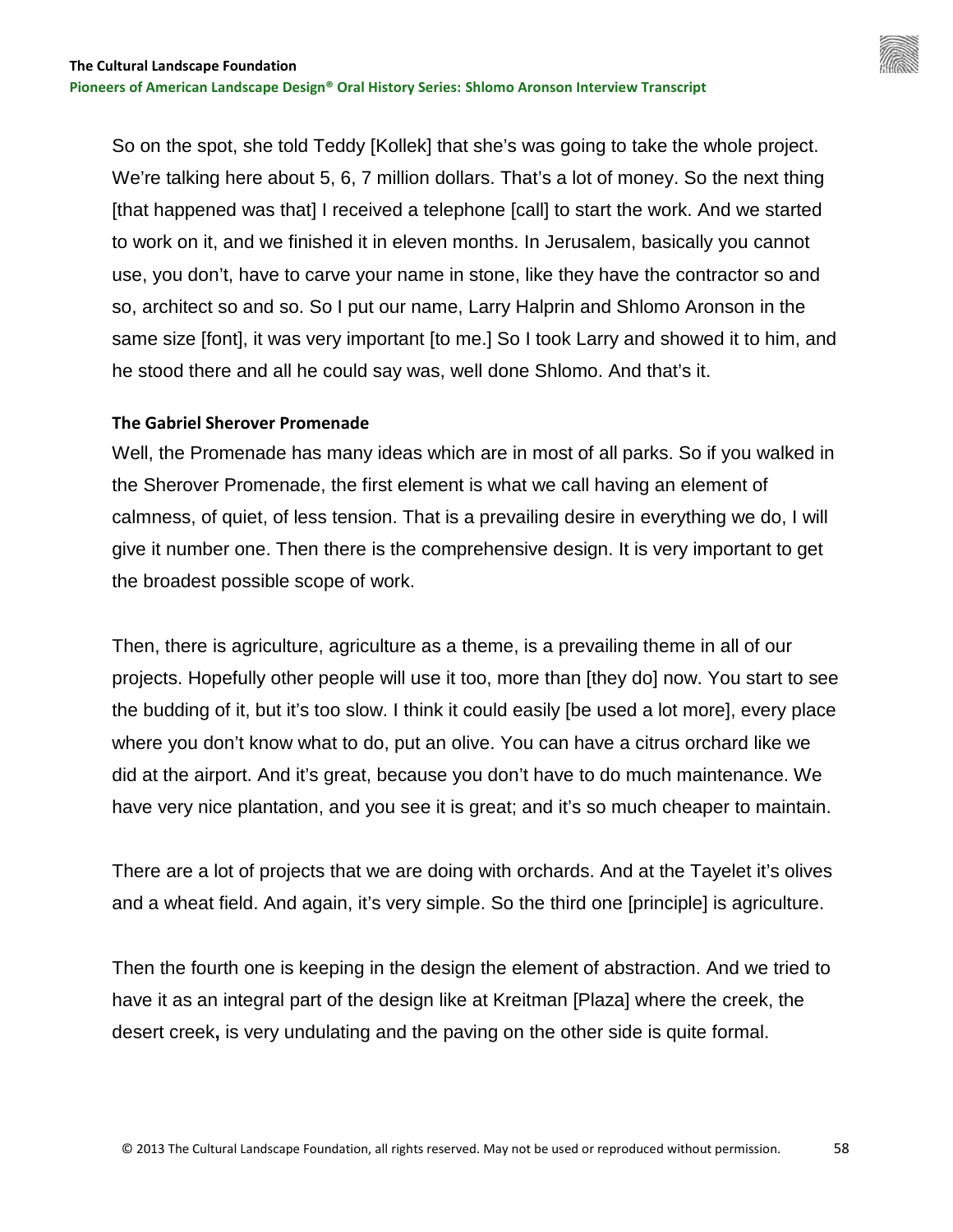Don't use elements which originated in some whimsical decision by the architect. I mean, you find that so much in Israel, so many overdesigned projects. And it's so meddling, at least to me, to see this. Why the hell do you have to walk like this when you can go like this? Have a good reason to do it. If not, don't do it.

# Birnbaum: *Can you tell me a little bit more about that, and what the agricultural landscape means to you?*

To me, and I think to everyone [it is] an obvious solution for so many situations. And it's indigenous, it's from here, you don't have to argue about it. The connotations we have about it is in both communities, Jews and Arabs, all love this thing. Everybody wants to make it his symbol. So, again, I wrote in many places, we have to encourage it and use it.

And the tension, and the abstraction actually, between the two [stone work and agriculture] are the essence of the promenade. There is a very precise path system, using the best, the most complicated stonework with transitions of different dressings and different stones. And next to this very nice setting, are the furrows of the [PAUSE] plow. And when you look at it, you'll see that actually the stone part, which is the more expensive, is secondary to the triumph of agriculture. The plow lines were the essential element in the design. And they have lasted, they're supposed to last one season, but they have lasted even more, without any extra work. They give a rhythm and order, which is part of our mission of creating calm in the landscape. And I think it works. And it's cheaper and so on. So, and you can have big trees, because it is 30 years old, well by now, they are 60 years old or more. They don't need much water. We don't irrigate them anymore. So that's about the promenade.

The promenade is also an echo of the old city walls. So it fulfills the first principle which we talked about yesterday, of relating to the spirit of the place; so this little bit of desert vegetation is quite important.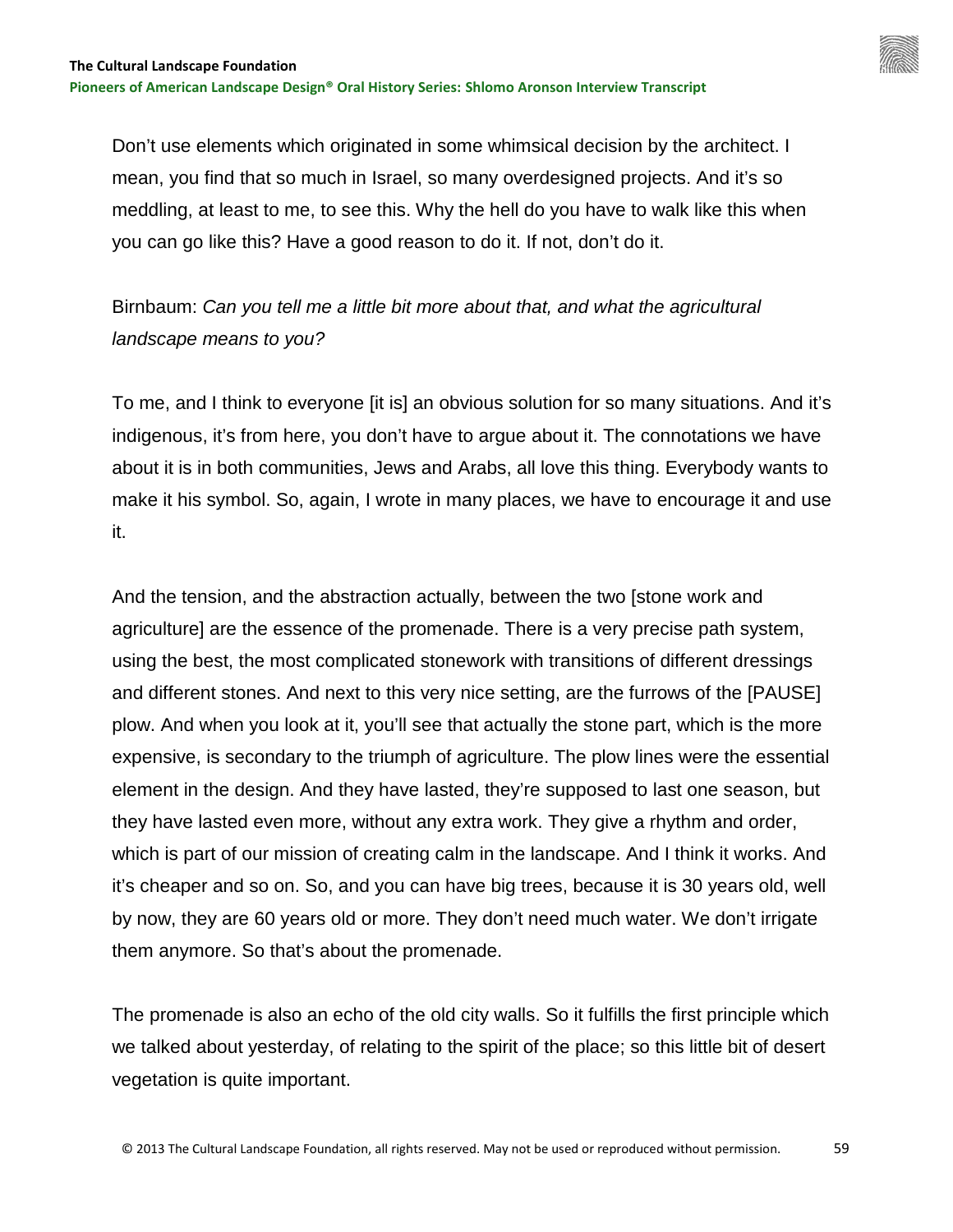Birnbaum: *OK. So let me, one of the things we haven't talked about specifically, even though we've mentioned it, is the Trottner Promenade.*

#### **Trottner Promenade Park**

Well, there are so many things about it. [I want to say] several words about the vegetation. The Trottner is more concerned with plants. I wanted to have a peaceful piece of land, and to make an overture to the Arab population. So all of the groundcover, most of the groundcover are plants of fragrance, and ones which are used in the, by the local population and so on. So that's one thing. Also, we tried to avoid using religious, not religious, not to have [PAUSE] elements of one sect more superior than the other; or one element domineering the whole place. On Friday, when you go there, there are all these families of Arabs picnicking and going there.

## Birnbaum: *What is it about the idea of a promenade and the Israelis?*

Well, Remember yesterday I told you about this rich man, who built the square, the piazza, in Neve Tzedek? That's the thing [we like to do] to be outside, getting fresh air, looking at the sea [and looking] at the coastal plain, which is where most of the people live. And with this kind of weather, it's great. But it's, not only great, it [the weather] is like this most of the year. I mean, you have just three months of cold and so the weather is really good. So why not use it.

Birnbaum: *So what's interesting, to go back to the Trottner Promenade, is unlike all these other promenades where it is about this great view, seeing the view, seeing the sunset or the sunrise, what you created at the Trottner was intimate, was inwardlooking.*

Yeah, We created it for the next generation. We've created a place to sit, but it's a bit more, because of the exposed slope. The whole work, the whole shape is completely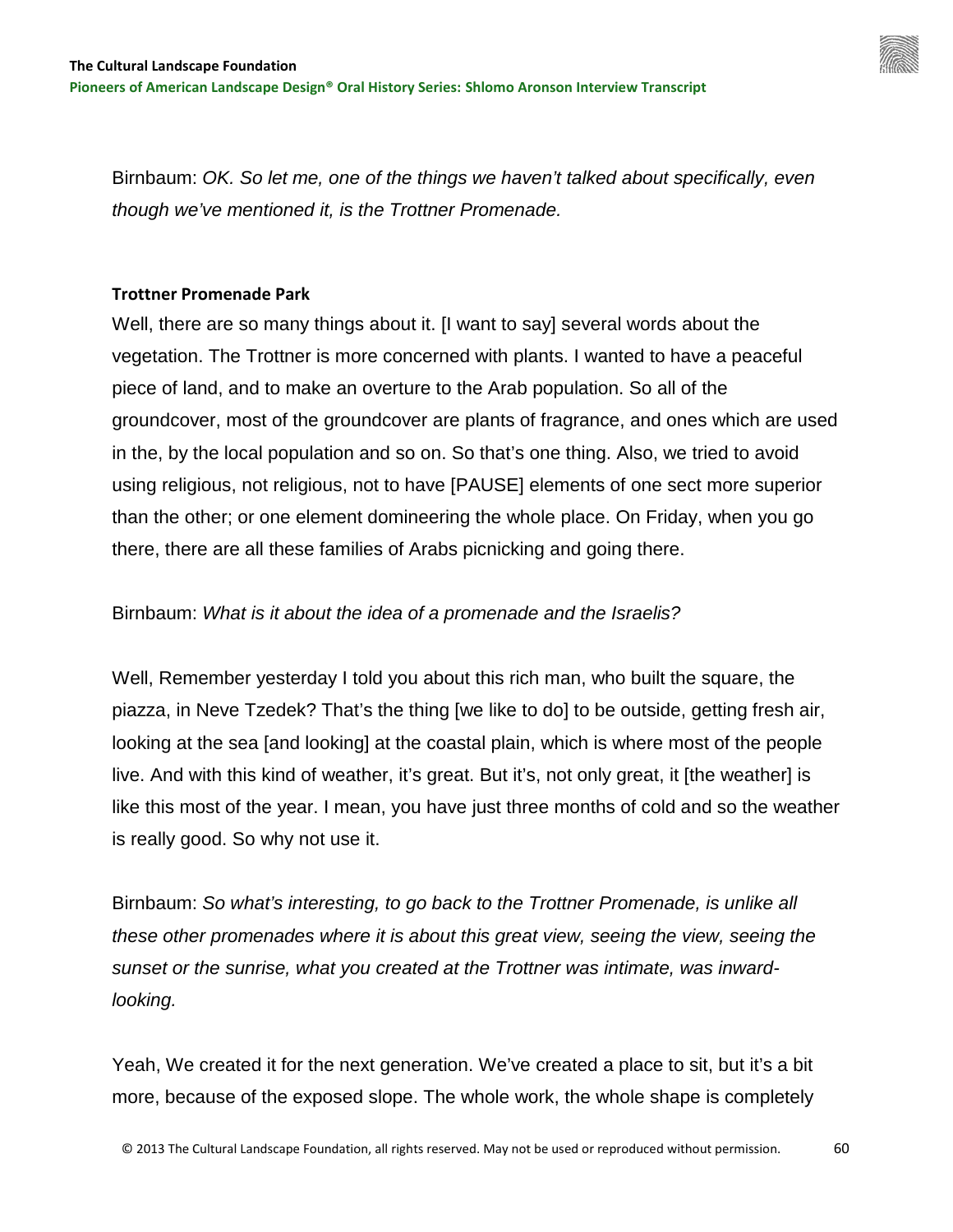manmade, including the location of the arches. They are not in the original location. They were further sideways. But it didn't look good. So we carved the mountain in a different way, the way it is now. I mean, it's very good. But it's, it's not the original shape. Some people, who don't understand design think that you're not allowed to change anything in a place like the promenade, and I don't agree. I think we should make it very easy and available and beautiful, and if that means changing the contour lines, change the contour lines.

#### **Suzanne Dellal**

Here we are at Suzanne Dellal, in one of the first attempts of using piazza vocabulary in Tel Aviv, and in Israel as a whole. This is very urban landscape. It has the amenity of being closed to traffic and it is easy for children to play here. In another two hours, this place will be swarming with children playing and running up and down. And there will be concerts and at a different time, dance concerts too. And they will be having something rich which we lack so much in our daily life, which we should repeat in every place we can. And like I said the other day, the world will have to develop more concentrated small spaces.

We studied how to create a new element of harmony [at this site] by carefully studying the heights of walls, [their] widths, and the relationship between them. We studied the different ways of dressing the stone. The multiple use of any element here is not by chance. But all the elements, including the snail, it is an example of using the details. It could be just the whim of somebody, but it [the snail] was here. I don't know which period it was [from], but it was here.

Birnbaum: *Can you tell us about that? How your design recognizes that history of the geography and the agriculture?*

The outside influence includes the orchard. The prevailing tree was a citrus, of one kind or another. I mean, its trees are from here [the region]. [Today] there are less and less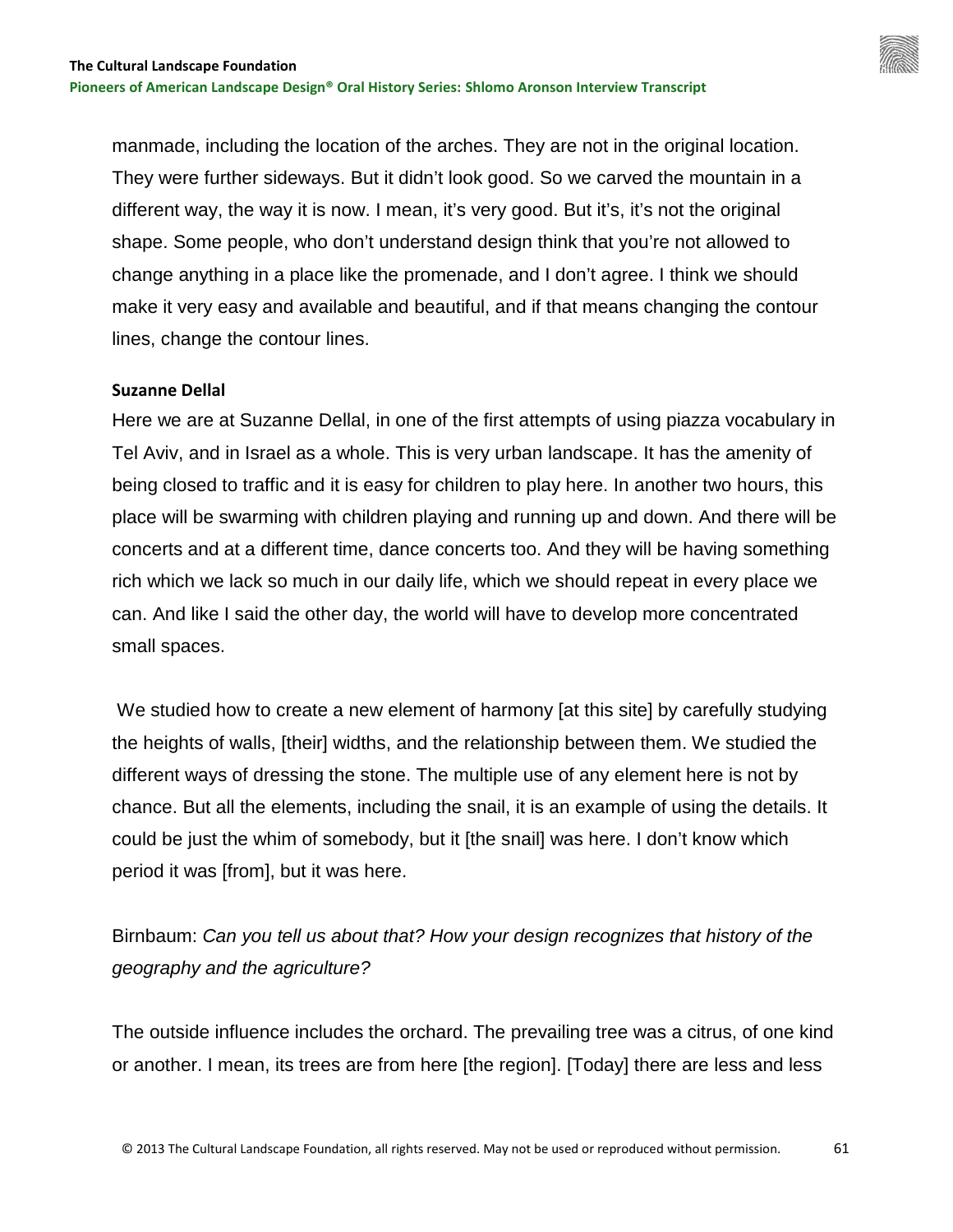

of them because people are building housing. Instead they [the orchard trees] become remnants of a period from 100 years ago.

There used to be a road going through the site. And this road, on the advice of the architect who designed the building, was taken out right away.

Somehow at the beginning of the work I got the mayor to like it [the design]. And since then, everything was easy. Because people said it was a good project, and so we had the backing of the establishment. And we did the project and it wasn't expensive at all.

# Birnbaum: *So how important is water here in the design?*

Water is important because water is the source of life in the Mediterranean, or in the desert. That's the only thing which keeps people, keeps people --alive. The whole tradition here, [pause]. . . The only example that I can think of besides Cordoba and Seville, is the Bagh [garden] in Iran. And it's a great place, but it's from a long tradition of great gardens which included water in a very precise way. And it is not European at all, not Olmstedian at all. And if you go back to what I said the other day, we are part of a chain [of designers] which started many, many years ago. It started in Athens with Pericles. [This is] something which you never hear about in an Israeli, in a European, or in an American school. Because we are part of this chain [of designers] I wish this is [would] change. So Suzanne Dellal Square, Piazza, is an example of something. A test [to the design] is if someone comes here and says, "What would you do to improve it? Here is a bundle of dollars. What are you going to do?" And so if you come back and say, "Leave it alone, it's OK". And [that is how] I feel about this place. Leave it alone is a sign of a good design.

Birnbaum: *Tell us about the mosaic artist?*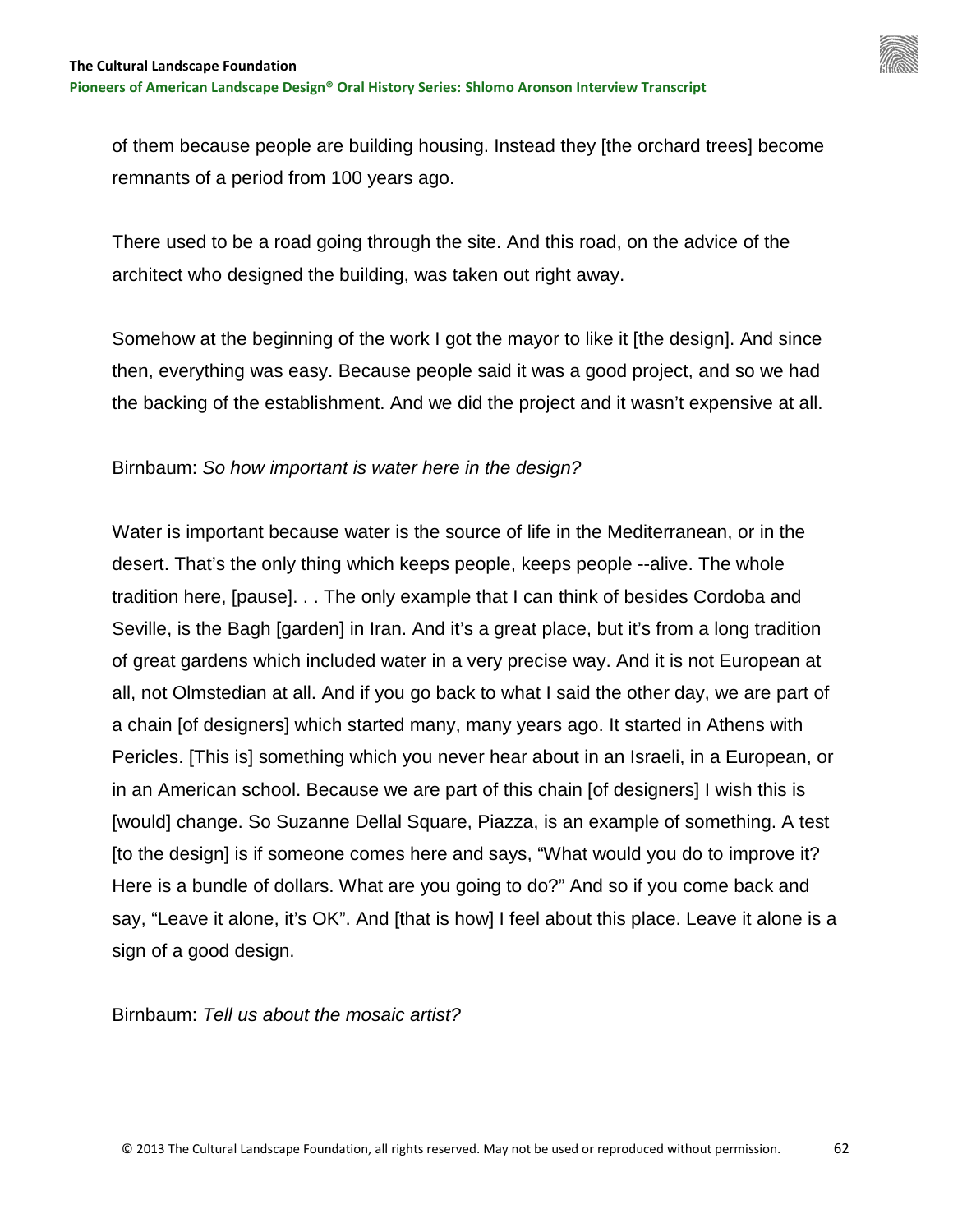[David] Tartakover. Well, I felt toward the end, that some color and some punch, some, are missing. And so we talked about it. Around the corner lived a graphic artist. He is actually, a very nice guy, a very forceful kind of chap. And he won the Israeli Prize [for design], and was very well known. And when I came to him he got very excited about the project and he added a lot.

Birnbaum: *The other thing we haven't talked about is that you discovered the well. Tell us about the well that's around the corner by the old orchard.*

Suddenly, towards the end [of the project] this [ancient] well was discovered. So we created an axis from here, from the reception area all the way down to here. And also [it created] the element of suspense. What would happen at the end? And [in addition] you come to an area with eucalyptus trees. They are not local. Eucalyptus [trees] are from Australia. But we used them, of course.

Birnbaum: *So let's go back to the well, tell us about the well.*

The well, we don't know when it was built. We didn't find anything, but we used it as part of the concept. And of course, some of it is at a different level, because it was done a long time ago. And every child, in Tel Aviv at least, has to take a course in fifth grade and so everybody knows about the well in Suzanne Dellal, and they take it very seriously.

Birnbaum: *Now, was it your idea to always have the buildings, that you come through the building into the piazza?*

That was the architect.

And I will tell you another thing that we are doing right now, another story, is the story of Mr. Shlush. Mr. Shlush was a person who provided the money to buy Neve Tzedek from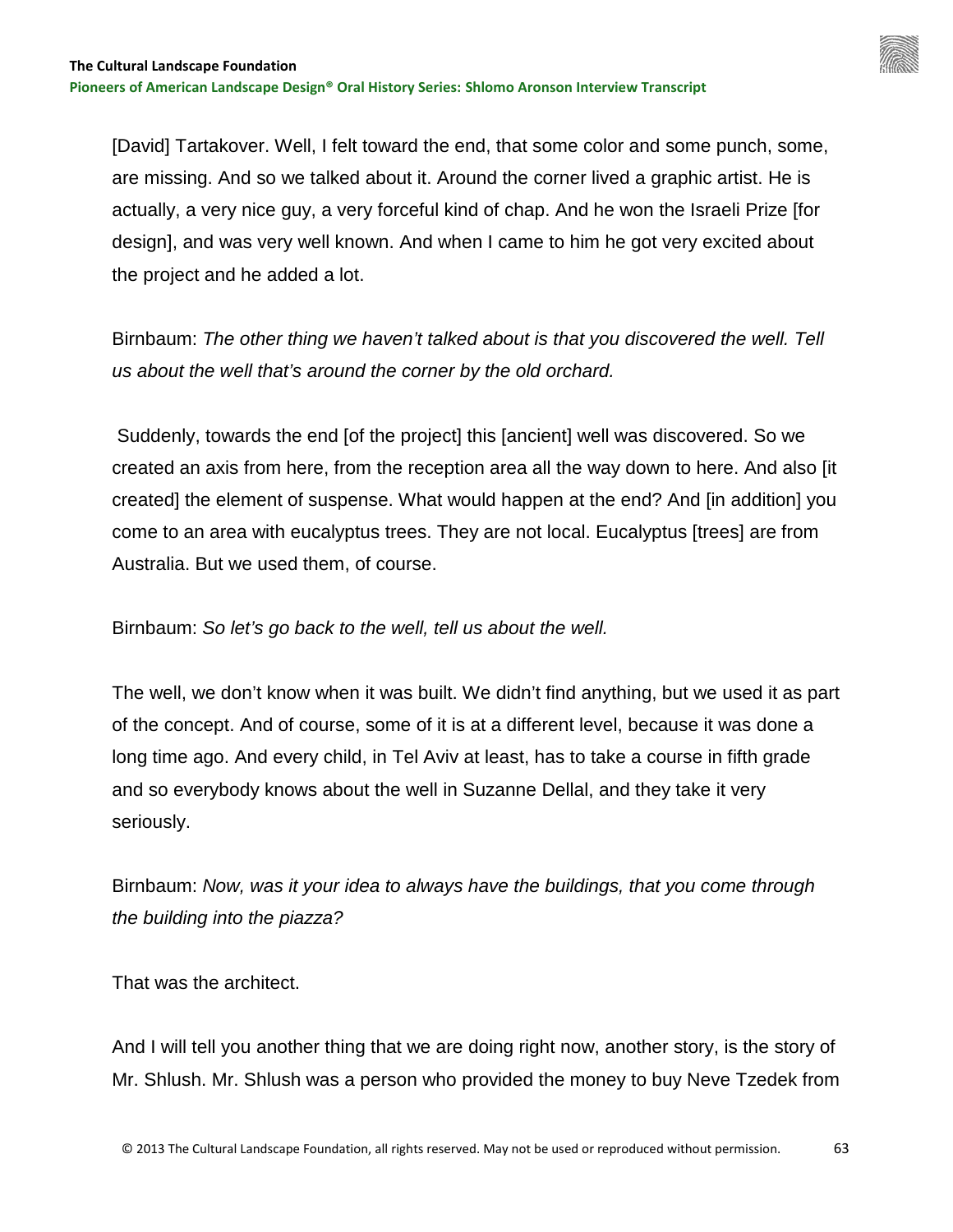the Jaffa people. And on the opening night the journalist from the Haaretz Newspaper, which is a very important newspaper, she was in charge of architecture and planning, came to me and asked me, "why did you use Jerusalem stone, and not Kurkur?". Kurkur is sandstone. Kurkur is an indigenous material in this part of the country, in Tel Aviv, Jaffa, and so on.

So I said, because Mr. Shlush had a different stone in mind. For him, the stone was an achievement that they could now not only build a new neighborhood, but they could build it with stone which lasts forever. And he told me to go with Jerusalem stone, the more expensive stone, because now we are rich, you know.

## **The Master Plan for Israel**

Birnbaum: *So Shlomo, tell me about the master plan for the country.* 

It sounds very promising and unusual for a landscape architect to find himself involved with an attempt to establish a plan which will answer all the planning problems of the country. But in the early 90s, there was a great flux of immigrants from Russia.

And there were big discussions and plans. People were interested in planning and we had a chance to do something positive. It was set, a team [was chosen], which was supposed to come up with a plan. The team was called 2020, because it was to [be completed] by the year 2020.

It was an attempt, not an attempt; it was the law of the land by a person named Ari Sharon to create such a plan. So it was a period of really not just talking about things, but doing them. I wasn't part of that team, but a bit later, after the 2020 was proven workable, and not just a waste of money, there was a competition, and I was part of the group which won the competition. And we started to work, the head of the team, was really a very good leader. And it was a pleasure to work with him. The whole thing was a pleasure. Again, there was a feeling optimism in the country that we would have peace right behind the corner. We used to meet every Friday and work on it. It was a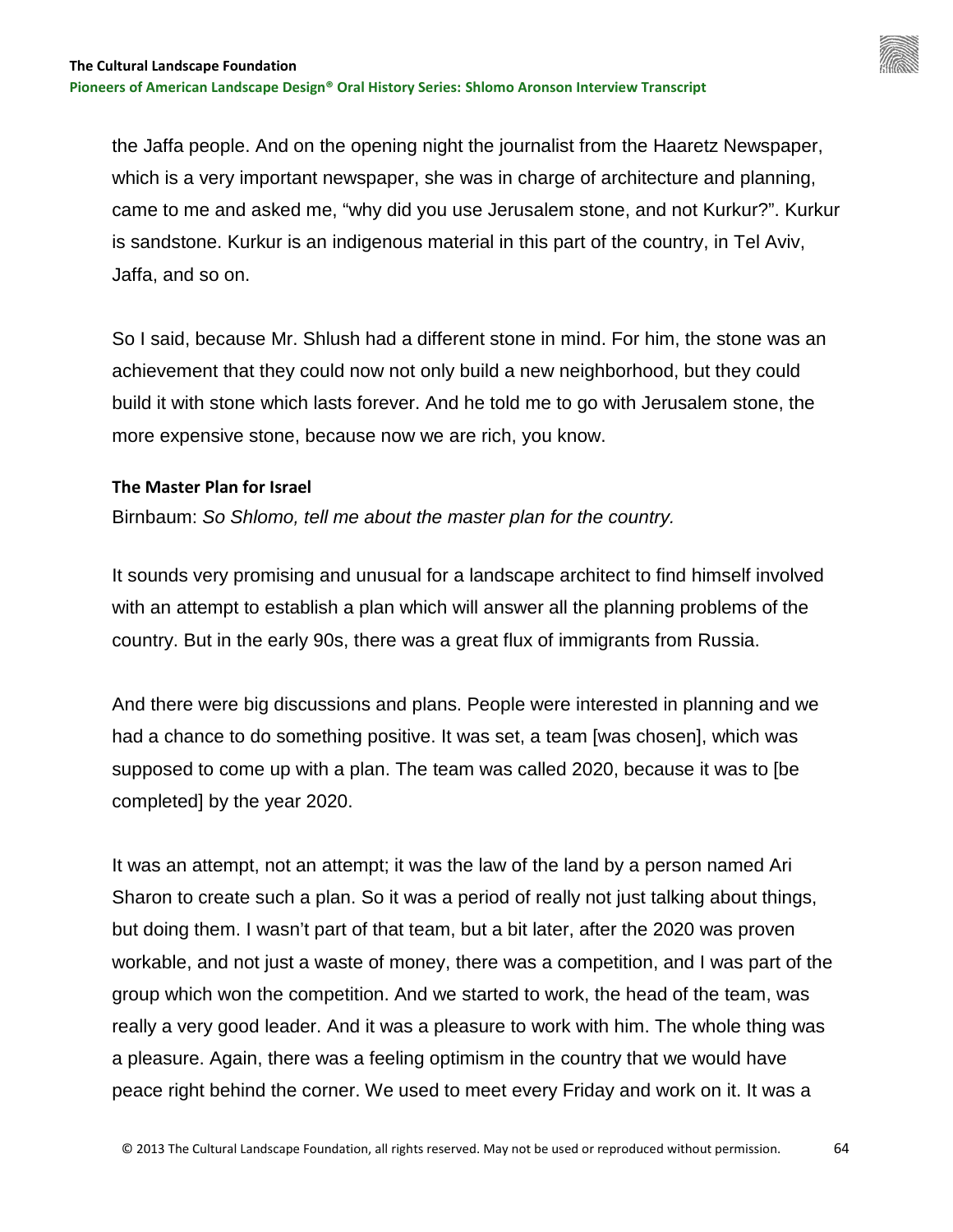wonderful time because people were intelligent and cared a lot about what they're doing, and they're smart. Again, you can't beat that, a smart man is worth anything.

So I won't go through the process, because, but my contribution, besides the regular thing of the surveying of this, or surveying of that was. . ., Well, I won't say anything. . . because they were engineers or geologists and we think differently. We think in more imaginative vocabulary. So my contribution was to lean on the imaginative side. Throughout, a lot of it was really footwork. And we worked for about two years or more. And we started to get results. I was commissioned to do a master plan for all the public open spaces, basically, a planting plan for the country. And I made a little brochure out of it, which I was going to show to you today, but I left it in the office. So perhaps tomorrow morning, we will find the time because it's very important. It would be a good thing for people. Ah, I had some ideas which I carry all the time, and every so often, some director of this department would come to me, and we would talk about it. And the ideas were, first of all, of course that we relate and preserve. But also the idea of what I call the Green Boulevard.

#### **Caesarea**

Birnbaum: *You're working with geographers, you're working with archeologists, tell us about what it's like to work in your office with these other people. What is that like? How does that work?*

What is the work of the landscape architect? . . [ideally it is] to take, to be the head of the team, Of course, that depends on the personality of the archeologist. Some archeologists finish their work with a line on the map. And everything else that is happening around [the site], it doesn't bother them, or it doesn't influence [them]. The way we work is to look around and find what can be an inspiration, what is the story [of the site] and how to join it to other elements. It is actually one of the principles of our design.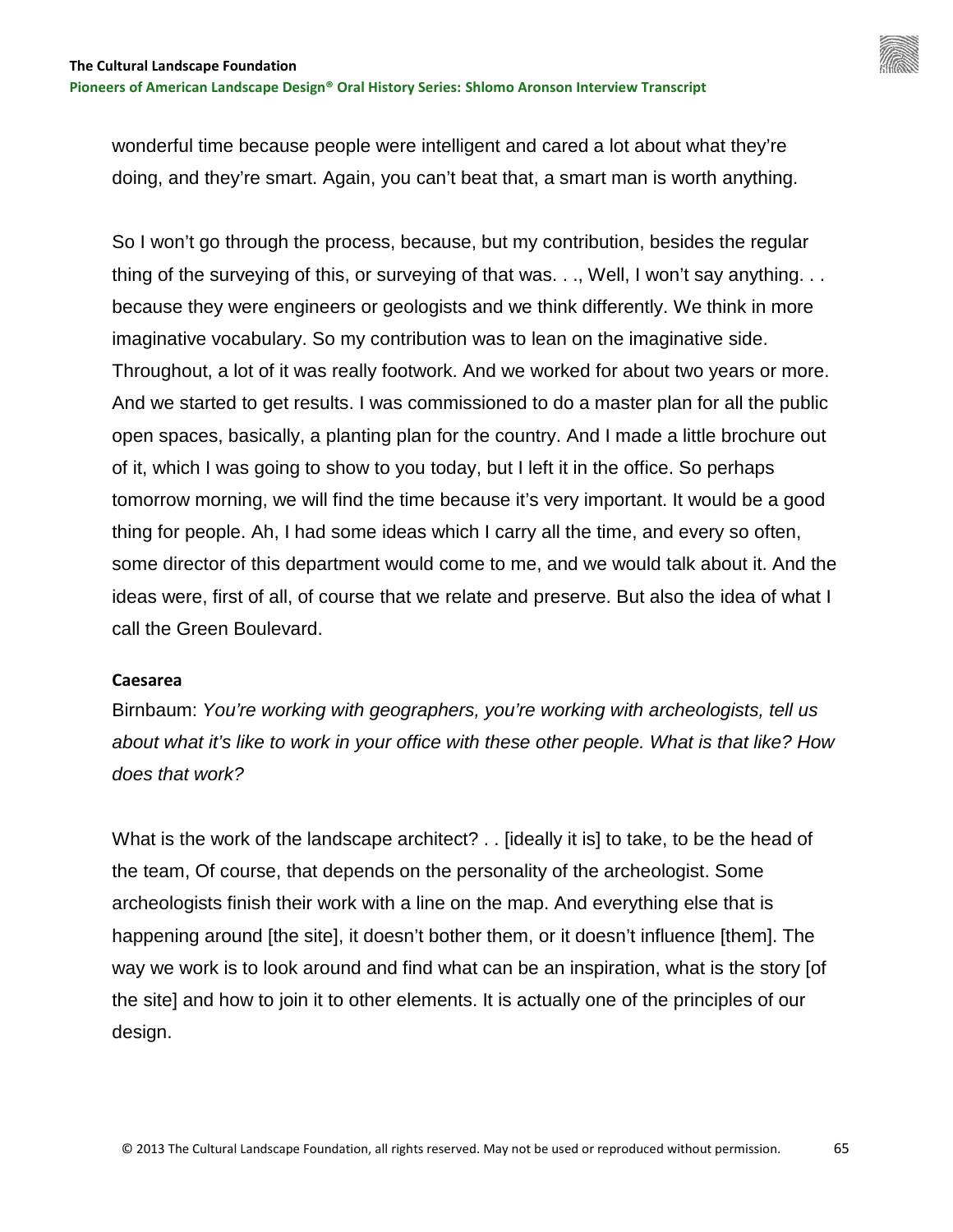And there are some projects where the antiquity is the most important element. Like at Caesarea, Caesarea is a very important site because it's the biggest; it has the most people, visitors, in Israel. Actually [it is] the second one, after Masada. And, it's so powerful, there's no strife between Jews and Arabs there; it doesn't belong to any of the communities. It's next to the sea, which is a great element. There's quite a lot of antiquity left, so you get the feeling [of the space]. I mean, it's not [like in] Baalbek in Lebanon. But it's in there.

[Our involvement] with Caesarea, was a long-term project. In the first stage, we were hired, as the architect of the Caesarea Development Company. We did housing for the very, very rich. President Netanyahu got a villa in Caesarea. But what happened is that, there was this great influx of Russian Jews in the 1990s. And they came to the government, and the government had to find work for them. And one of the things that they were taught was how to do archeological digging.

It was a committee of about 10 people, we were the leaders. And the most important thing was not to create another Hiroshima. [We didn't want a] place with leftover walls and steps, as if there was a big bombing raid on the whole town. It's terrible it doesn't teach you anything. It's not exciting at all. So in order to do that, we found something really good on the site, and that was a missing link.

A hippodrome is kind of horseracing [stadium], a Roman establishment. They loved it. They used to fill it up with water sometimes and sometimes just with gladiators. The most important part of the Roman citizen life was the hippodrome. The sea, managed to erode a whole quarter, or more than a quarter of the western center wall. And it allowed the establishment of a walk which starts in the old city and then you walk parallel to the sea. So you've get this wonderful breeze, even in the summer. It's a good place to sit down and have the wind blow on you. So here, the idea was that you don't want to create another Hiroshima, you want to create a Roman space, a Roman imperial space. And we did, I mean, it's not, it could be greater, but we didn't find enough stuff in the last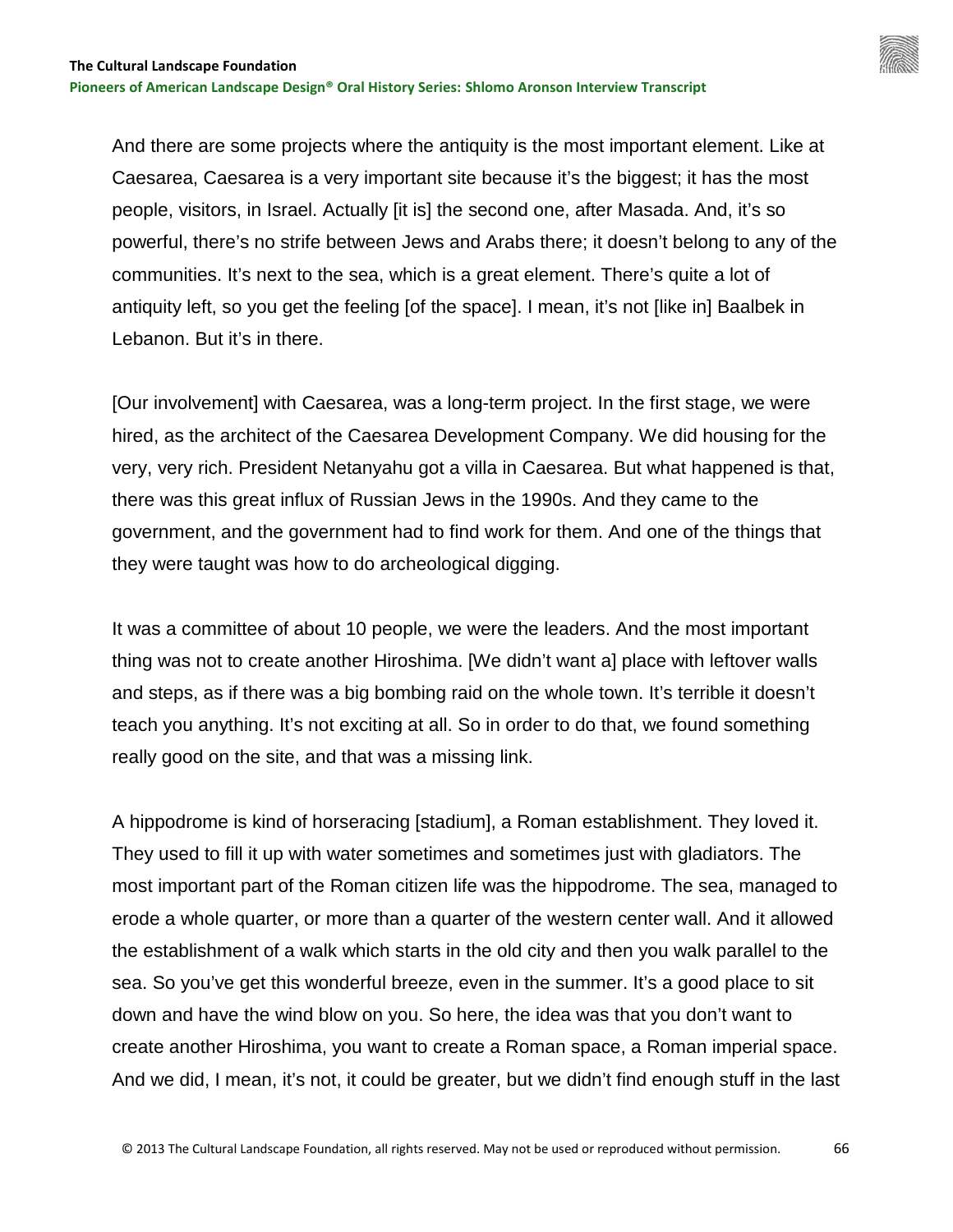century, in the 19<sup>th</sup> century. The Bedouin Pasha robbed most of the stones from the Roman period. So it's not that great. But you do have this feeling [of the history of the site], which I wanted so much.

And just as a side story, one day I received a letter from the municipality of Roma, they're doing a competition, a national competition, about the Mausoleum of Augustus in Roma. It is next to the forum. They asked if I would be a judge. So I said, well, that's something I have to do, to be a judge of the imperial Roman remains. And of course, I did it. And I had a few days where I was immersed in the problems of the reconstruction in imperial Roma. I was the only one who wasn't Italian. I don't know how they got to me. I never could understand it. But anyway, I went there. And when I talked to people, I saw how all these problems are really international. And they were quite amazed to hear that I didn't have this love for ruins. I mean, I love many other things, too.

#### **Kreitman Plaza – Ben Gurion University, Be'er-sheva**

Birnbaum: *Shlomo, tell us about where we are today?*

We are in the city of Be'er-Sheva, the capital of the Israeli desert, and in the middle of it there is the university. Be'er-Sheva is not a place that is famous for its scenery, this part of the desert. The people of the city complained about being neglected. They got a promise from the university to a build a park. It's not exactly a park, it's more of a piazza than a park in the tradition of a Mediterranean enclosed garden. The theme, design theme, is to create a desert park, a park which has the attributes of the desert surrounding it on all four sides. And also to [have] the unique [characteristics] of the desert, the long view and a stream, like in a real desert, when a stream or a creek [appears] after the rain. So in the same way that people love to have some water in their desert home, by organizing the park in such a way, now after 20 years of being heavily used by the neighbors, the city people and the Bedouins who live around here, they have started to like the place and understood the qualities of it.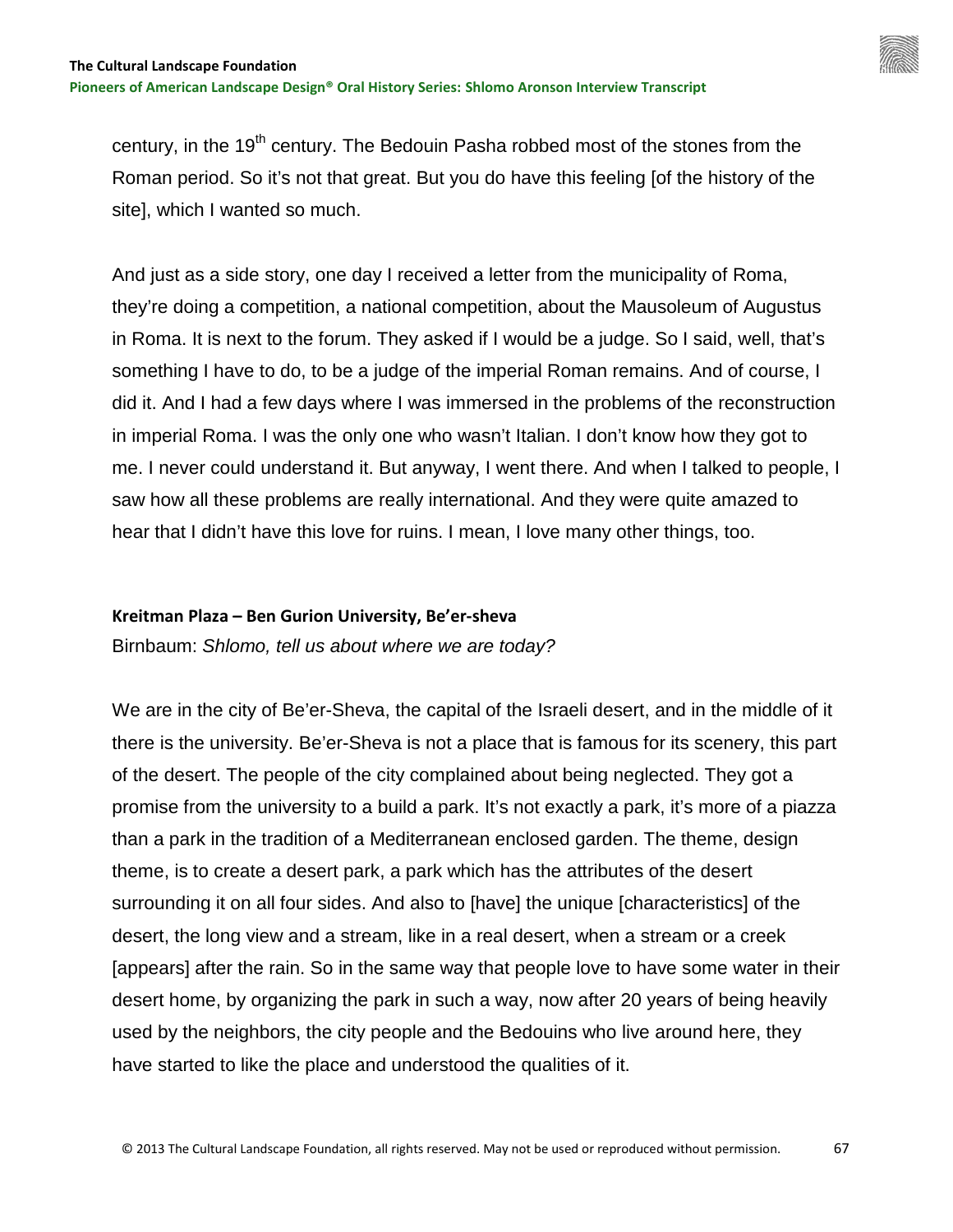

Birnbaum: *So tell me the inspiration for the creek.*

The inspiration of the creek is in the same scale of a wadi, which is the name, Arabic name for a creek like this. Most [of them] are retained by stones and the boulders. Another idea, which was important on the macro scale, is the conflict or the tension between the male and the female elements in our life. And the creek is more the feminine, and the pergola, which is made from stone, is very formal. And from these two forces [came] the understanding and came the design and detail of the creek. And when you look, and when you look at the real thing, we hope it will be convincing.

Otherwise, it had to answer the needs of the university, like having a very easy path system at the hub of the campus to [create an] area of gathering. The students like it very much, they even like to wade in the creek. We of course encourage it. This place is already 20 years old and it has not had one problem of vandalism, breaking things, or graffiti.

# Birnbaum: *Tell us a little bit about the plant material selections.*

The idea was not to have a kind of very manicured sort of solution, but to use desert planting. And so it was done. But to my amazement, all this has grown so much faster [than expected]. We'll have to have a schedule of thinning the trees. Many of the trees actually originated in Arizona, and we got permission to use plant materials that are not indigenous. We also used pennisetum. So you do not have much color. [Color] is really [found] more in the landscape of the temperate zone. We are in a desert. We tried to use, and we did use quite a lot of devices to save water, and so that was the idea.

The pavement, the pavement here is a result of many years of working with stone. Most of the pavement, but not all, is made from Jerusalem Stone. This kind of dressing is very typical to the Jerusalem area. It used to be more typical, and then it was abandoned by most architects for many years. And I can say that I was one of the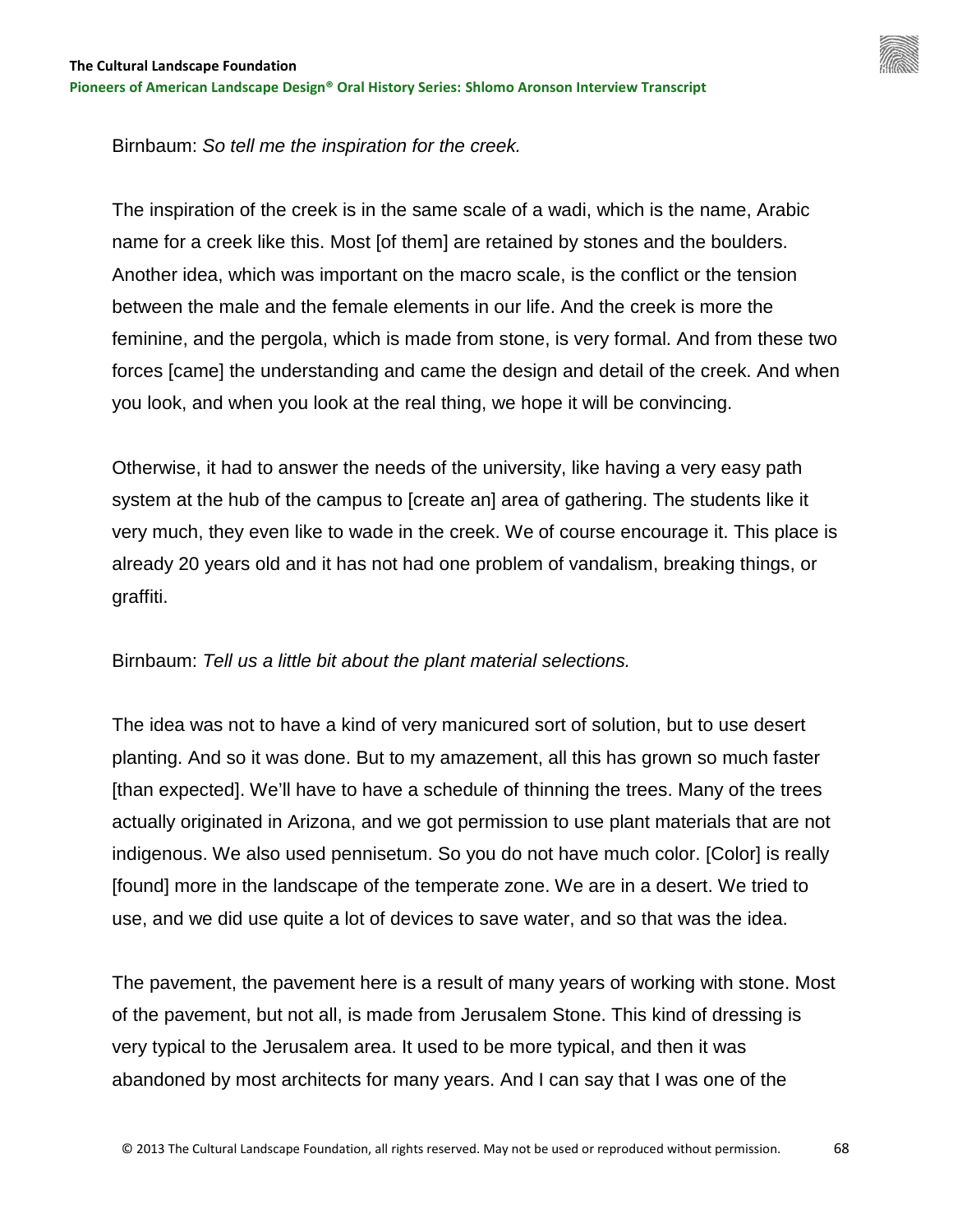people who revived the use of this stone. And the placement of relatively narrow stone, you see all of this is one stone, very narrow and very deep, about ten centimeters so it can hold up against pressure.

Birnbaum: *Shlomo, tell me about when the texture changes, and how those decisions get made.*

I decided that the closer you are to the water, the bigger the stone. And in some places, the stones become boulders to create this kind of edge [on the creek]. The further you go from the water, you get a rough finish. And slowly, slowly, when it comes to this area more or less, you see the more refined dressing. And so [there is] this game with the different dressing, different types of dressing, different colors, there are two or three colors from dark stone to very white used. So that's it about the stone.

The major design decision, the most important one, is the treatment of the space, the sizes of the space, the depth of the space and the transition zones. And if that is coming out right, you made it. If not, if something is a hurdle, you can't just leave it behind you. It has to be, so I mean, all of the things which were important to the ancestors, are still applied to us now.

Look here, we have here this stone, useful pergola, it will give you shade, it will give you location. You can add even a kiosk here and there. It will allow you to create the ramps and other things that people can use even if they are handicapped. And that's the main thing.

Birnbaum: *What does it feel, when you come back here now, you know, 17 years later, what does it feel like to see this place serving as a piazza, serving as, you know, the center of energy?*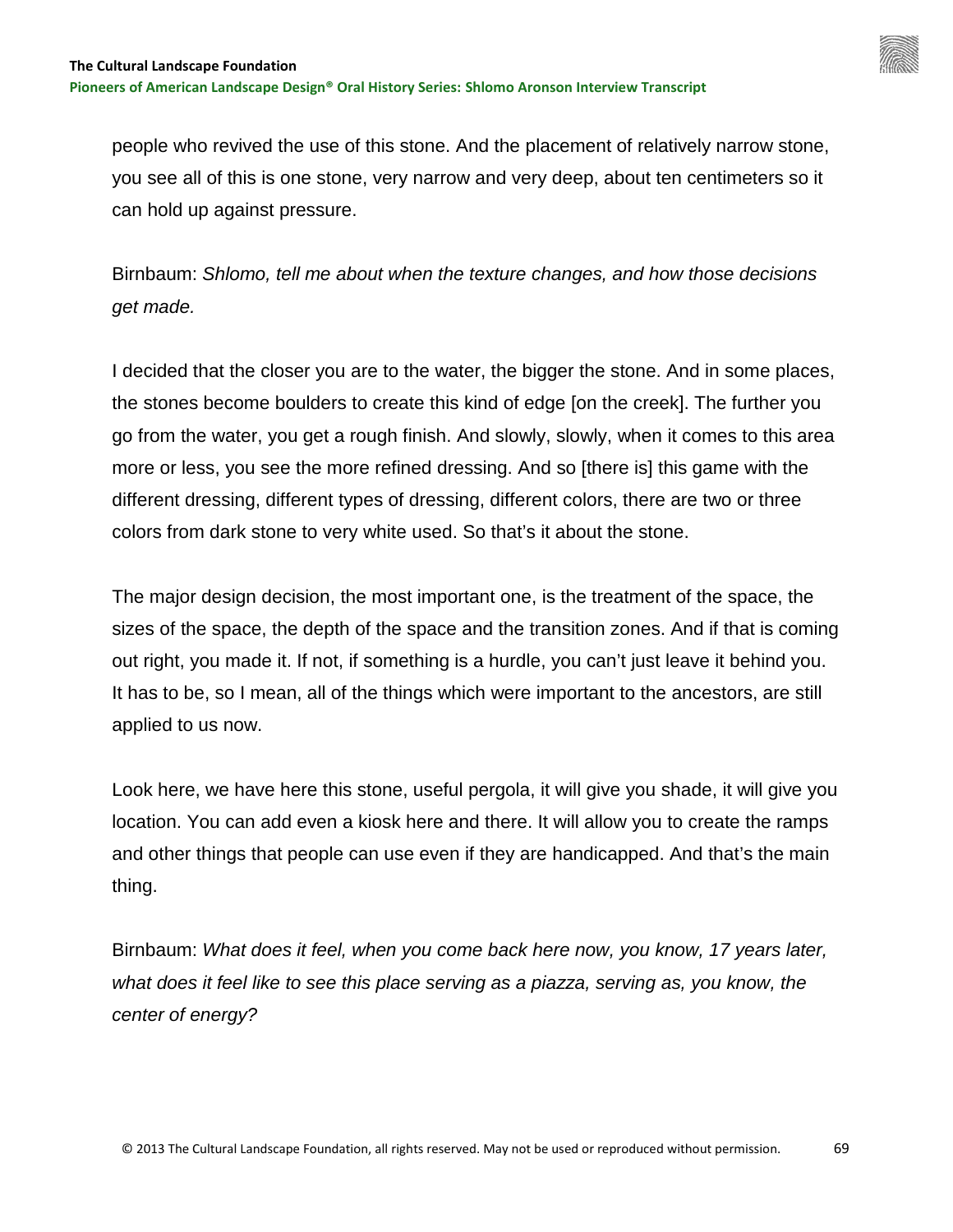There's hardly anything as satisfying. And I thank you for coming. Because I do go quite back often, to see the projects and how they have matured; and if I find something really glaring, I will write to the client and try to get it fixed.

Birnbaum: *So when you came in today, this morning, what did it feel like?*

I saw of course, the strength of the desert, it's so sensual. So you see, the good things which have happened and the things which didn't work out, but on the whole, I mean, when you see such a project with 17,000 students and you know the maintenance problems with and the water running day and night for 20 years . . . [sound fades]

# **The Sha'ar Hagai Interchange Project**

Birnbaum: *OK. So tell us again about, where is the interchange, and tell us about how you became involved in this project.*

Sha'ar Hagai. Sha'ar Hagai Interchange is, has become the gate to Jerusalem from the west. And it's situated on the border between the coastal plain, coming from the west, and the Judean Mountains coming from the east. Being the main entrance to Jerusalem, this interchange has become not only just an interchange of traffic, but has a religious and [PAUSE] emotional, emotional presence on the way to Jerusalem. We were involved in this road from quite early, from the early 1970s until today. This interchange is not finished yet, but it's part of a chain [of others] which we talked about before.

Birnbaum: *Well, they were going to, before you became involved, what was going to happen? Were they going to build a bridge?*

Yeah. They were going to build a bridge and they were going to, to level and flatten the whole area. Since we worked on many other parts of old Jerusalem, and actually had a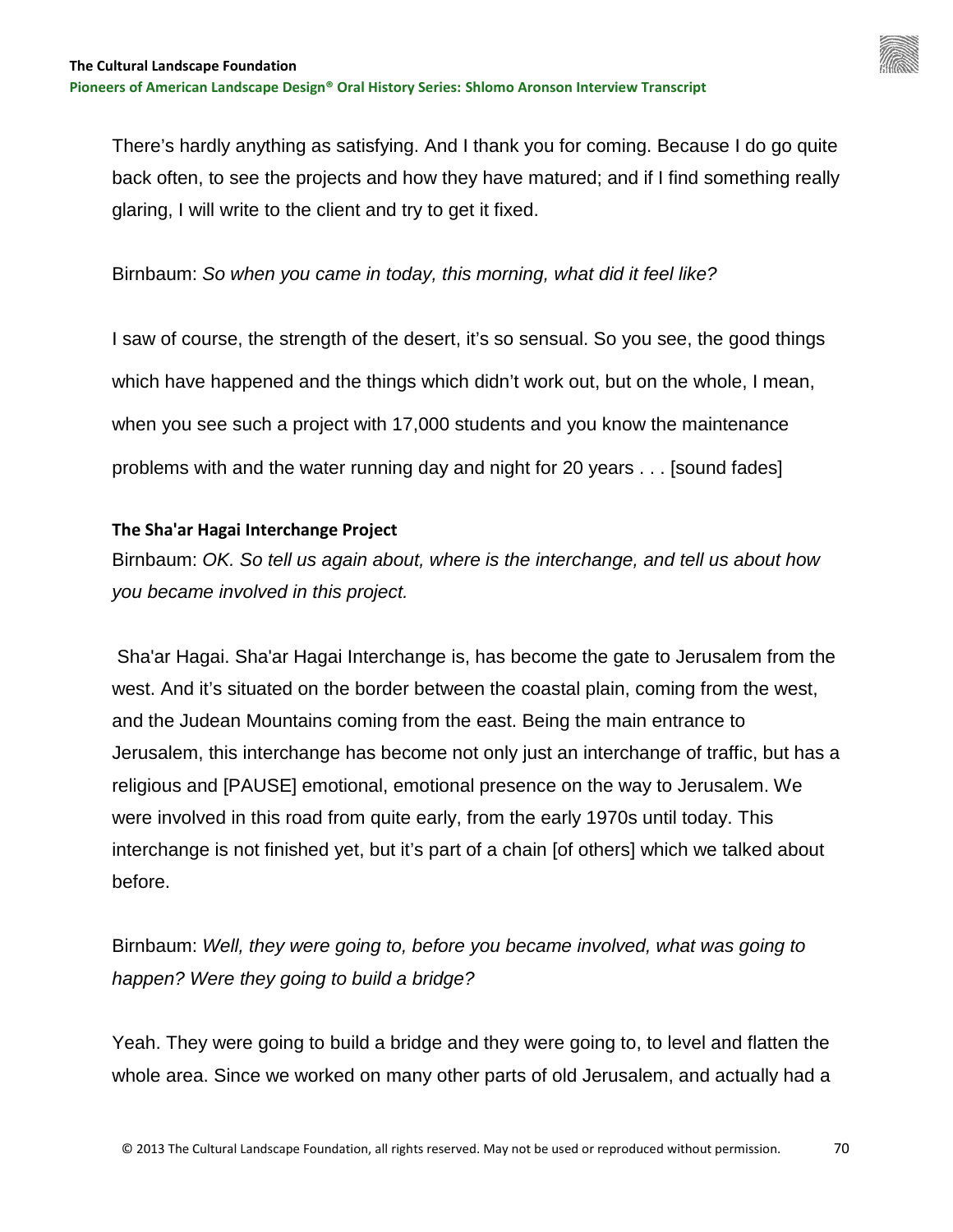

quite big role in designing the country's transportation system, where road number one became the important road, we were asked to help find a solution.

Birnbaum: *The proposed bridge. What would that have done, if that would have, would it have blocked the views? What would happen if that got built?*

It would have blocked the view, and it would have replaced this magnificent old view with a very dense intersection which could have been anyplace. So we tried many kinds, many solutions, and we didn't arrive at anything. We tried to move the intersection further up the hill, the Judean Hill. We tried the intersection in the agricultural land, but it all came out bad. And the client, DPW, got quite upset at how we made this simple intersection into a big one. And in the end, we sat together with one of the engineers, and we came to a solution which worked. And was, was not expensive. But anyway, I'll tell you, we made some changes, and then added a lot of things, that's the important thing. So now you have an intersection which is clean. And we convinced them, I mean, people started to be supportive.

First of all, the most important thing, which you can see from most places, is the use of stone walls. The whole thing is surrounded with a very, very long wall in the landscape. And it looks so good. The other thing is, we laid the stone, the same stone which we used in Yad Vashem. I mean, this kind of work is interesting, because you will see in certain parts of the country, in the span of let's say 50, and eventually 100 years, the idea of carrying some elements from one node to the other. This relates to the idea about continuation.

Birnbaum*: The olive grove, tell me about the olive grove.*

An intersection of such magnitude can be treated only as a large scale [design]. You can't plant ice plants or petunias and think that it's going to solve your problem. And so we got a large number of trees, more than 1,000 trees, mature olive trees, about 20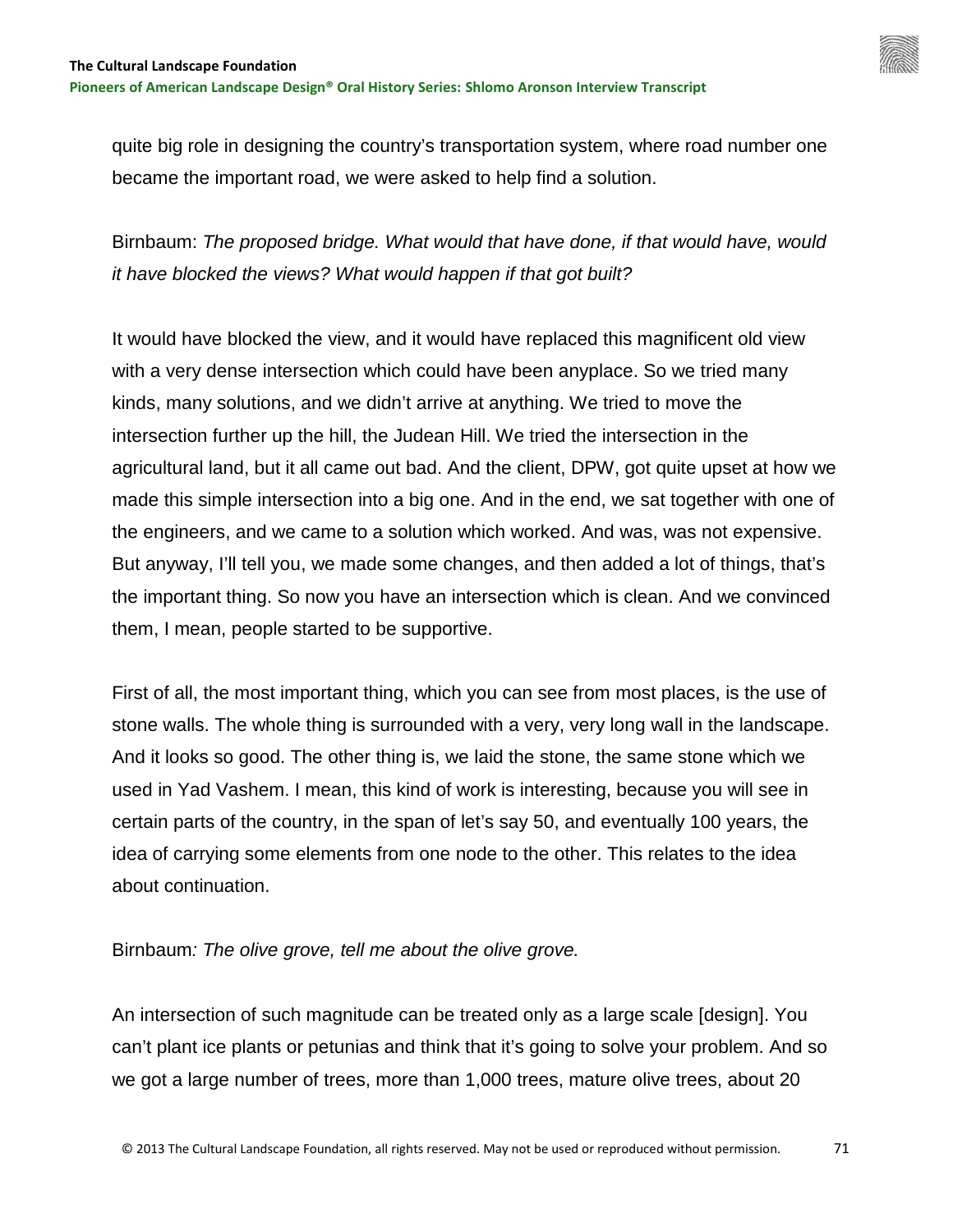years old, which right away give a presence. But if you look at the important ideas of this intersection, one is the opening, creating, or continuing to create the gate to Jerusalem and creating an agricultural section. Creating a landscape which is based on wheat fields and olive trees. And the geometry of the, of the intersection, we use always the method of digging, and not piling on. So here is a good example of many, many elements which came together in a very significant location.

Look, this was 100% right solution. I wouldn't do it differently now. I would do the same thing. After 20 years, it still holds water. I don't know what to say. I mean, I'm waiting for this question for a long time, how, how are you sure that it's going to be right? The day, days before the opening, which was done with Rabin, he somehow suddenly understood what a good thing we did, and become very enthusiastic, and all supporting. And just the day before the opening, I had him next to me, and we talked about it, he got very excited. And there's another lesson, get your client or the people who will get the say, or the money, excited and feeling part of an important road to Jerusalem.

#### **Sea Contour Lines and the Dead Sea**

Birnbaum: *When you approach a design, what do you think about using to tell a story?* 

Each project is another story. And we are storytellers. And so there's no answer which is very simple, but it comes pretty fast. I could tell you where the Dead Sea [story came from]. One day the deputy, not deputy but the man in charge of development in the national ministry of tourism came and he had some money. He called a big meeting, called all his friends, and they said, we want you to design the whole Dead Sea plan and make a legal plan. And choose one or two projects to develop. So anyway, I was very happy to do it. I think we did the contour line quite early.

So I made a sketch. We had a very good and very talented worker at the office, an architect, her name was Anat Sade. I told her what I want to do, and she didn't like it. And then she resigned from this project. So I just made a drawing of exactly what was built. It just came to me. I don't know how it happened. And I have to admit that [Anat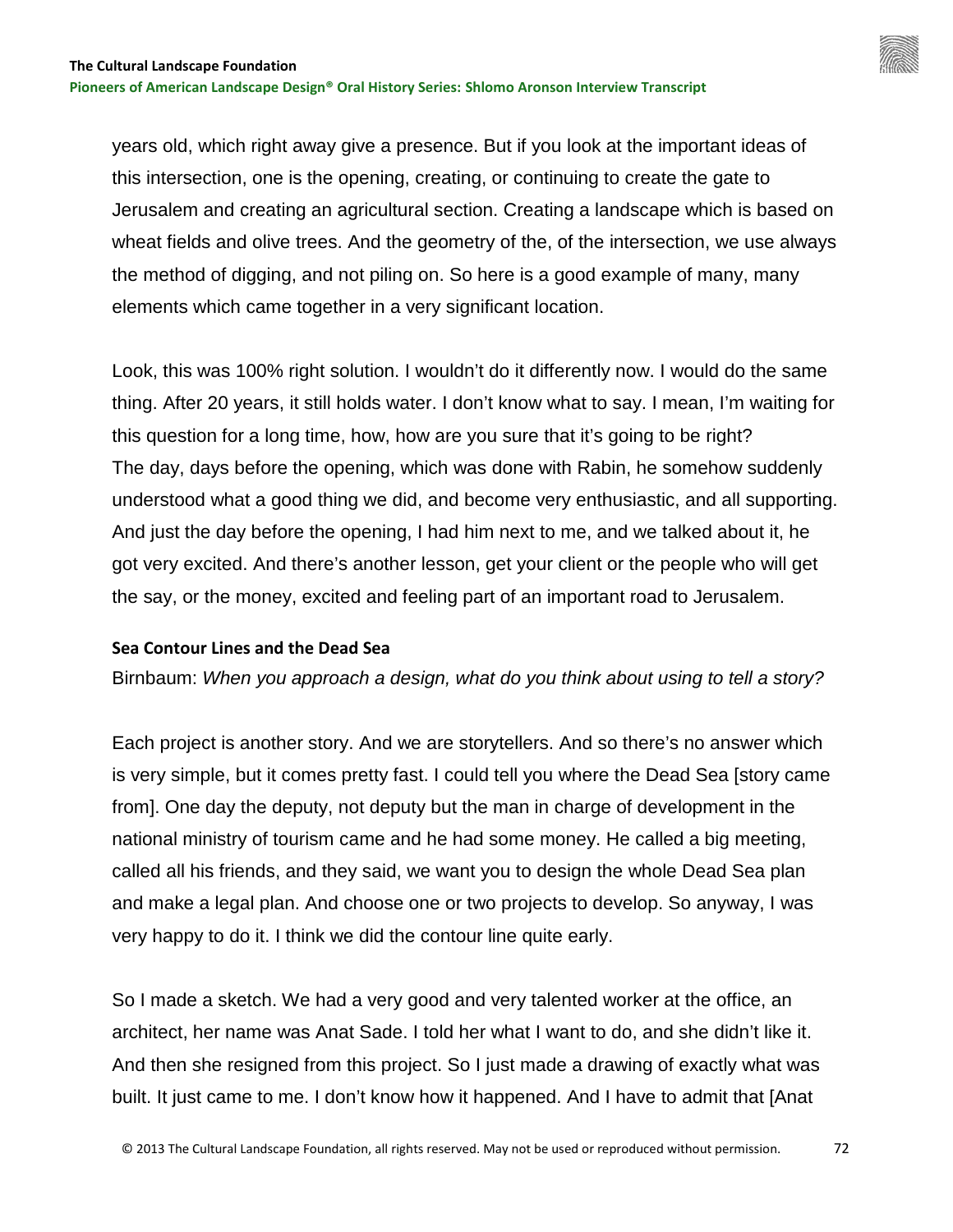Sade] admitted that she was wrong afterwards. I don't know why this aroused so many [people]? Because the chief architect of the Ministry of Tourism, who was a very good friend, also didn't want to approve it. Very seldom do I really get, not mad, but stubborn. I said to him, I need to tell you, through all my years of experience, this is the right solution. And he wouldn't give up, and I wouldn't give up. We were standing in a parking lot in the freezing cold. We were, not fighting but . . . I have met him many times since, and every time, not every time, but sometimes I ask him, what happened then? We don't remember. But anyway, that is how it was won. And I enjoyed it very much. And we have to repair it; many of them [the markers] are gone. That's, that's a problem. But we'll repair it, I imagine, sometime.

Birnbaum: *So tell me, along that walkway, the seating that was made from salt, where did that idea come from?*

From the site, it's the spirit of the site.

Birnbaum: *From the site, but who makes benches out of salt?* 

Shlomo Aronson.

## **Yad Vashem**

Birnbaum: *So Shlomo, tell us about where we are today.*

We are today in a very sad place called Yad Vashem. It is a memorial to the six million Jews who were killed by Hitler in the Second World War.

Birnbaum: *Tell us about your collaboration here.* 

For many years, Yad Vashem was a neglected campus. So at one point, about 15 years ago, a competition was held, and Moshe Safdie, Architect Safdie won the competition. He came up with the design. The idea is that you go through the museum, [PAUSE] the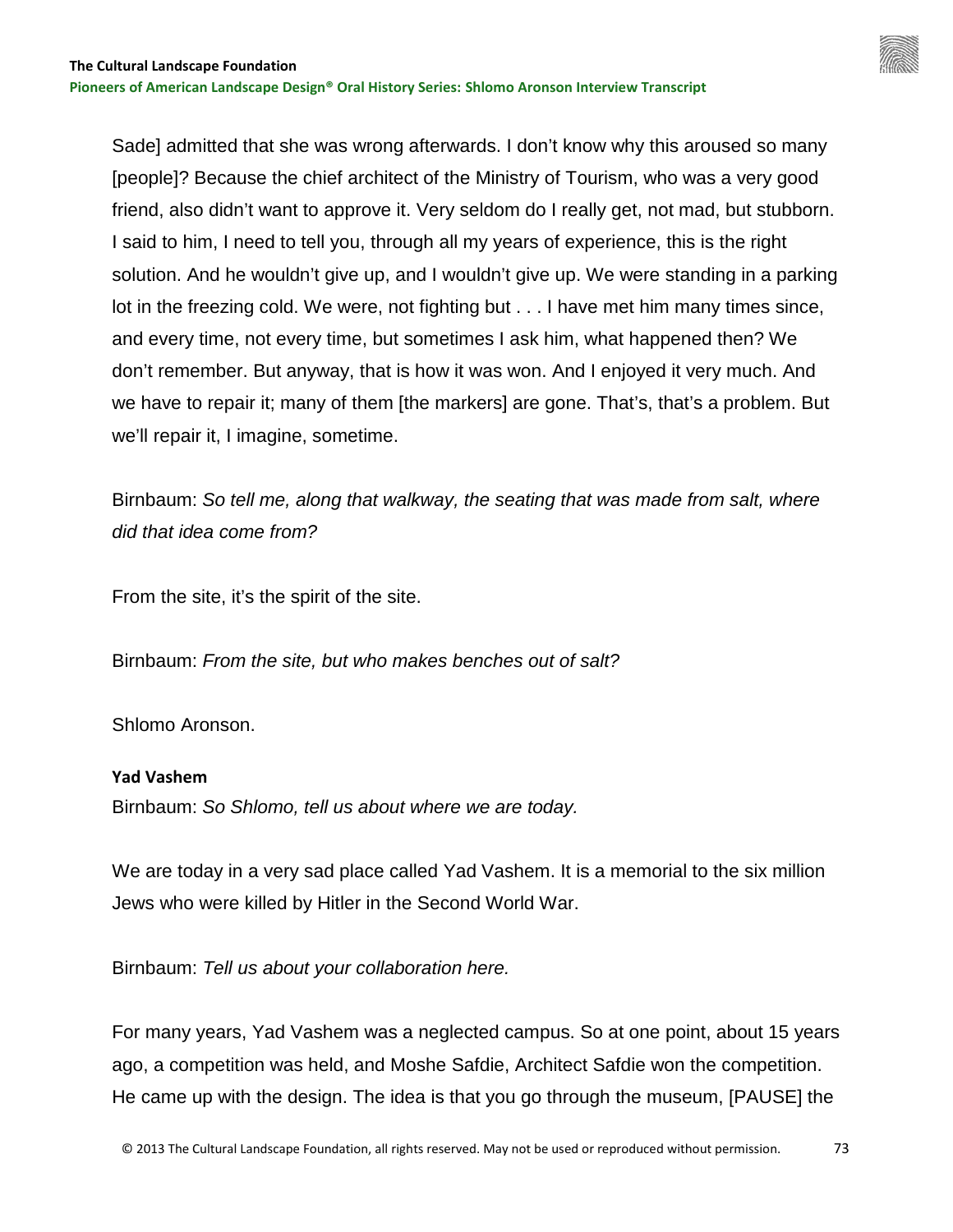

museum is the most important thing. But all the grounds, the squares, piazzas, and the planting, everything was part of a comprehensive scheme.

The landscape idea for this campus is not to compete with the architecture, but to create a background worthy of it. The museum itself, the one that was done by Safdie, is very powerful. And the message is also very clear. The museum was built into the ground. So when you look at the grounds here, they are sitting on the museum.

The courtyards are not all the same, each courtyard has its own character. The entrance court allows for a big group of students and other people to come together.

Birnbaum: *So there's a series of courtyards.*

Yes, there are a series of courtyards which allow for different kind of gatherings. But the main thing which I would like to convey is that now after five years the building and the surrounding landscape, adheres to the first idea of calm.

And the benches are exactly what I mean- to take an idea and transform it into reality. That actually is our business to take dreams and make them real. And how do you do it? That's the secret of good architecture.

Birnbaum: *-- Tell us about the sequence of experiences.*

You come in, and the first thing which you see is this big opening, like a big window to the left of the entrance. And before you get to the building, there is this piazza. And the piazza embraces you with its benches, and a group of something like 12 trees. They remind you of Europe, because it is a European sort of thing. Europe and trees, trees in the snow, people are dying. I mean, nobody will ever know, unless he was told, that we thought about the trees. We used poplar. It is the architect's imagination and thinking about 1942 in Auschwitz, and the trees which can be so sad. And so we made this kind